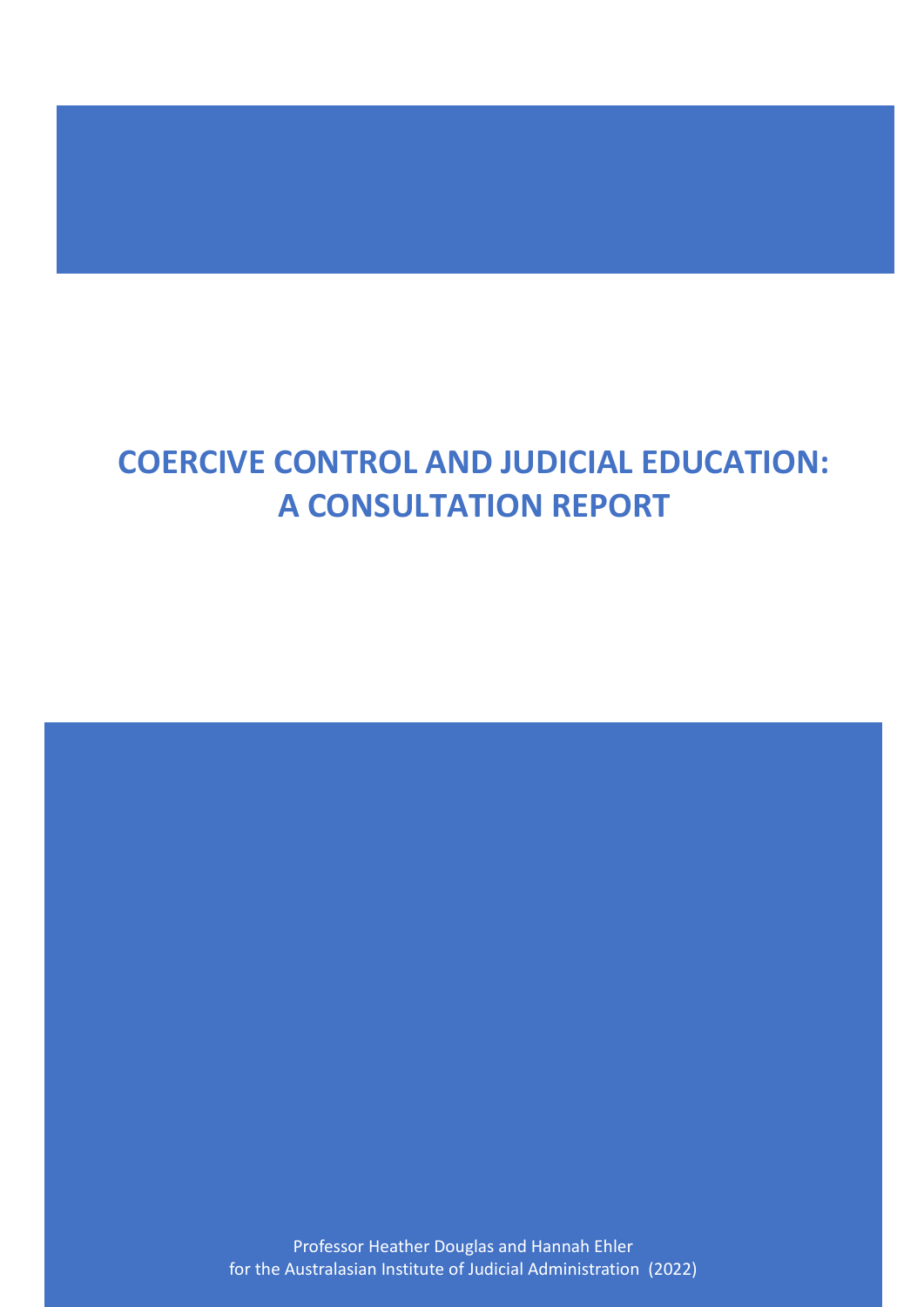#### <span id="page-1-0"></span>**Coercive Control and Judicial Education: A Consultation Report**

Professor Heather Douglas and Hannah Ehler

Funding partners:

Australasian Institute of Judicial Administration

Commonwealth of Australia Attorney-General's Department

Supported by:

The University of Melbourne

This report details the findings of a consultation aimed at improving educational materials about coercive control for use by judicial officers.

The results of this project will be distributed through the Australasian Institute of Judicial Administration and the statement about coercive control will updated and made available to view on the National Domestic and Family Violence Bench Book, <https://dfvbenchbook.aija.org.au/> (section 3.2) from July 2022.

The project is supported and funded by the Australasian Institute of Judicial Administration and the Commonwealth Attorney-General's Department.

The authors wish to thank Jennifer Ngo, Deylan Kilic-Aidani and Trung Quach for assistance with research.

Ethics approval: Office of Research Integrity, University of Melbourne, no. 2021-23104- 23489-3

Suggested reference: Heather Douglas and Hannah Ehler. 2022. *Coercive Control and Judicial Education: A Consultation Report* (Sydney: AIJA)





**Australian Government Attorney-General's Department** 



Judicial Administration Incorporated

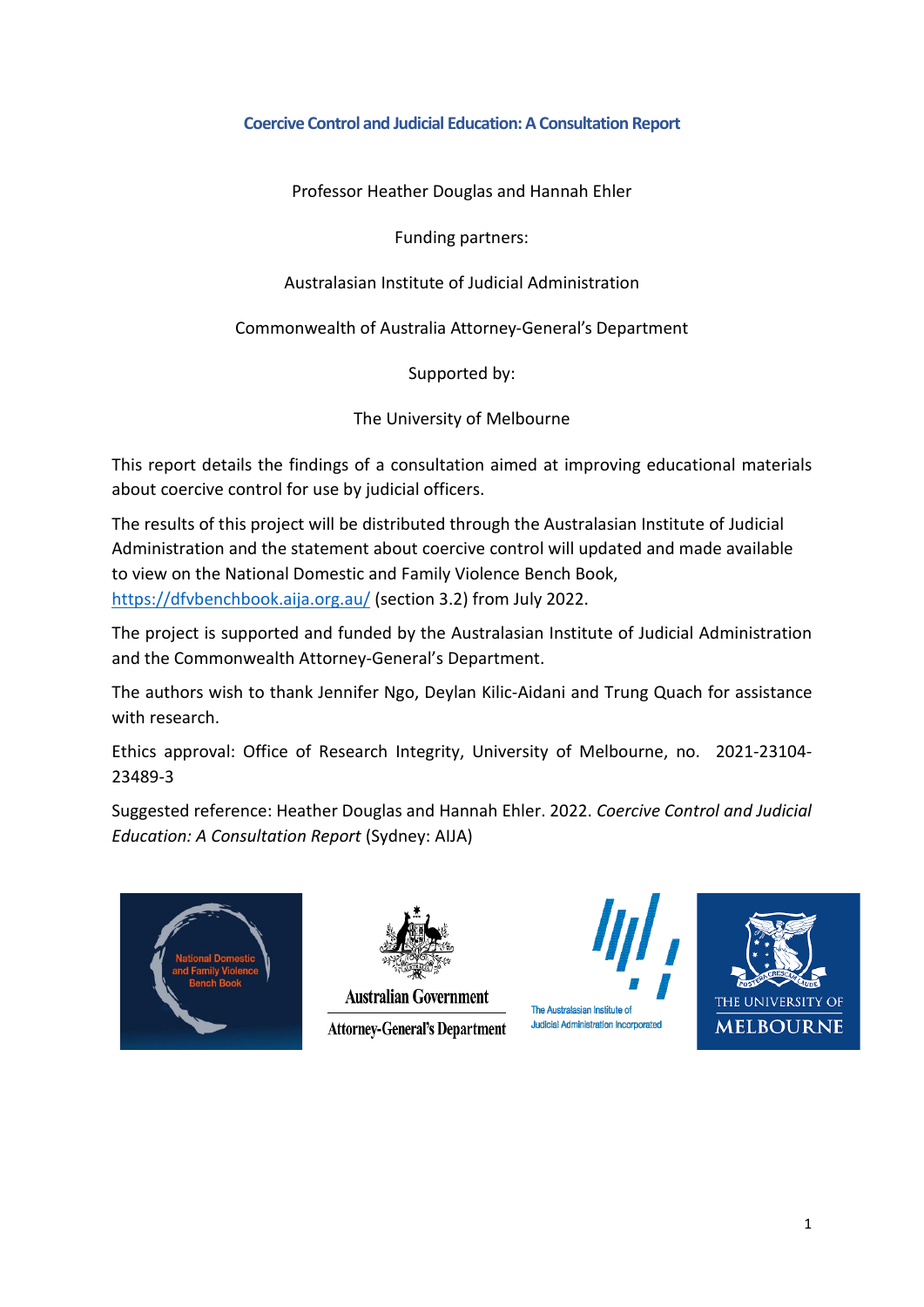#### Contents

| 1.                                                                                                           |  |
|--------------------------------------------------------------------------------------------------------------|--|
|                                                                                                              |  |
|                                                                                                              |  |
|                                                                                                              |  |
| 2.                                                                                                           |  |
| 2.1 Coercive control and the National Domestic and Family Violence Bench Book  10                            |  |
|                                                                                                              |  |
|                                                                                                              |  |
|                                                                                                              |  |
| 2.1.4 Usefulness of section 3.2 of the National Domestic and Family Violence Bench Book  13                  |  |
| 2.2 Aspects of coercive control that require further explanation for judicial officers.  14                  |  |
| 2.2.1 Contexts where judicial officers might need to be mindful of the possibility of coercive control. . 14 |  |
|                                                                                                              |  |
|                                                                                                              |  |
|                                                                                                              |  |
|                                                                                                              |  |
|                                                                                                              |  |
|                                                                                                              |  |
|                                                                                                              |  |
|                                                                                                              |  |
|                                                                                                              |  |
|                                                                                                              |  |
|                                                                                                              |  |
|                                                                                                              |  |
|                                                                                                              |  |
|                                                                                                              |  |
|                                                                                                              |  |
|                                                                                                              |  |
|                                                                                                              |  |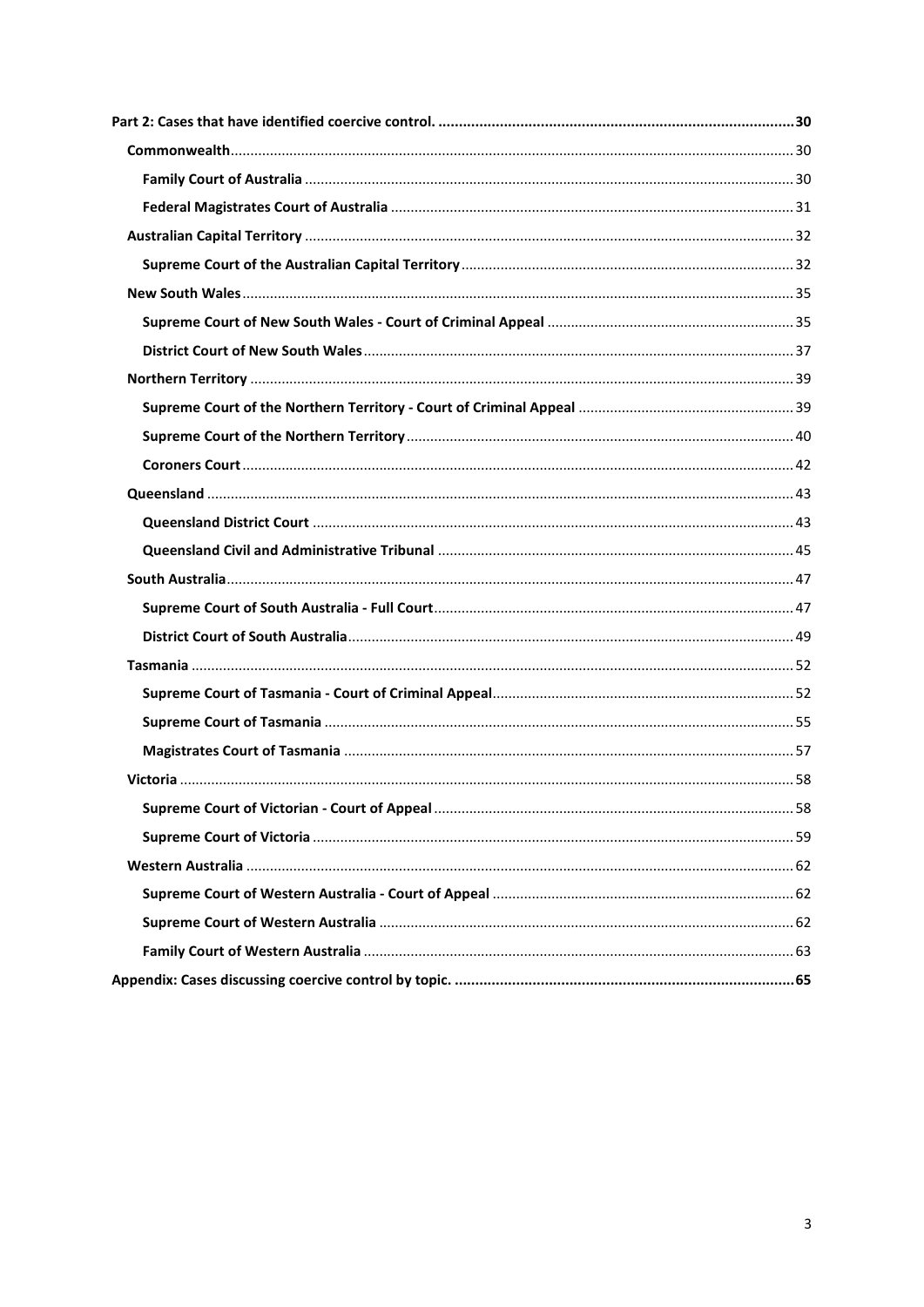## <span id="page-4-1"></span><span id="page-4-0"></span>**Part 1: Consultation - Interviews.**

## **Summary**

Our interviews with 28 judicial officers and 5 research experts identified ideas about how best to present information about coercive control in the National Domestic and Family Violence Bench Book and the information needed by judicial officers to better understand coercive control. Based on the detailed material outlined in full in this Report we have extracted key points in this summary.

## <span id="page-4-2"></span>**i. Updating section 3.2 National Domestic and Family Violence Bench Book.**

The context statement of section 3.2 of the National Domestic and Family Violence Bench Book should be updated to:

- Reflect the diversity of relationships that may include coercive control.
- Include specific examples to illustrate the behaviours associated with coercive control.
- Highlight more prominently the particular vulnerabilities that are commonly observed where victim/survivors experience coercive control.
- Be easier to read. It should be formatted in a way that is easier to read including dot points and short sentences.
- Include information about why judicial officers need to know about coercive control and how / why it is relevant to their work.

#### <span id="page-4-3"></span>**ii. Explaining coercive control to judicial officers**

Key aspects of coercive control that need to be explained to judicial officers include:

- That it can be subtle and difficult to identify (see 2.2.1).
- That coercive control is often missed if judicial officers focus on a single incident, rather judicial officers should look for patterns of behaviours and /or see behaviours collectively (see 2.2.2).
- That coercive control may not include physical /sexual abuse or physical violence. Or where there is physical / sexual abuse or physical violence it may have occurred early in the relationship (see 2.2.1).
- That indications of coercive control in the relationship may include conduct which belittles and humiliates, use of animals (including direct threats about contact with or violence to animals), threats dressed as loving comments, limitations on liberty, movement and social interactions, rigid rule-making, vengeful use of authorities, disproportionate responses to perceived wrongs, and monitoring and surveillance, especially using technology (see 2.2.3).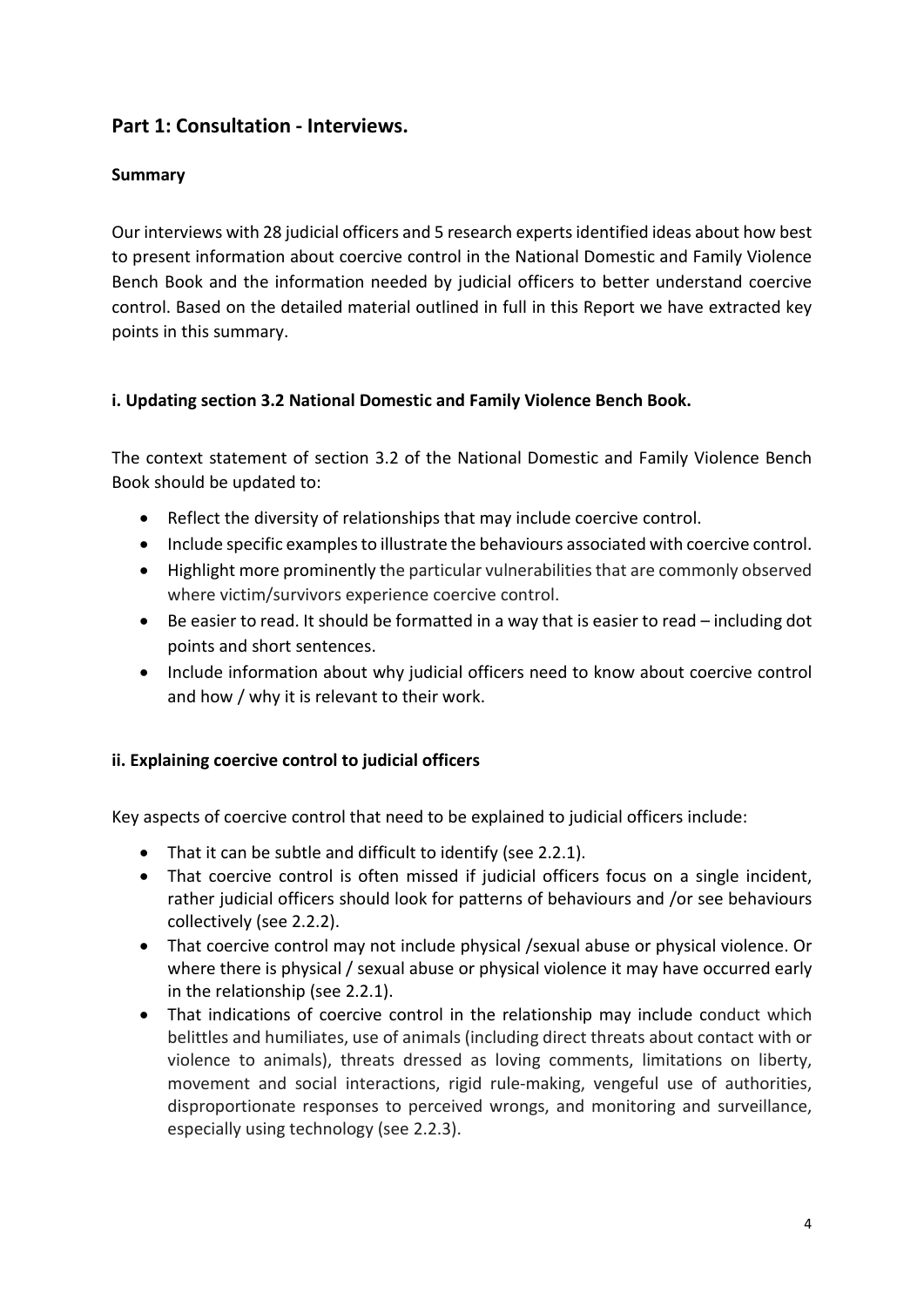### <span id="page-5-0"></span>**iii. Coercive control in the court room**

Participants suggested a range of responses to respond to coercive control in the courtroom (see 2.2.4):

- Telling perpetrators who attempt to blame victim/survivors that the consequences of their behaviour is no one's fault but their own.
- Refuse to entertain submissions of defence counsel in pleas in mitigation that a family violence perpetrator has 'an anger management problem' or 'lost their temper.'
- Call out descriptions of abusive relationships as 'toxic' relationships.
- Be aware that apparently 'trivial' breaches may indicate high risk.
- Call out attempts to exert inappropriate behaviour in the court environment.
- Be mindful of physical aspects of court surrounds which can improve safety for those participating in court processes.
- Call on security to reduce risk of breaches and other inappropriate behaviour in waiting areas.
- Tailor protection orders to address particular coercive and controlling elements of individual relationships.
- Encourage parties to seek (independent) legal advice.
- Consider asking a suspected victim/survivor if they can decide now or whether they need more time (re consent orders).

## <span id="page-5-1"></span>**iv. Observations about coercive control**

Participants shared several observations about how coercive control may present in the court room.

For example, a person may respond to their loss of control of the victim/survivor by committing a serious offence.

The responses / perceptions of victim/survivors of coercive control can be complex and include that victim/survivors may (2.3.2):

- Be framed as perpetrators.
- Present with a 'normalised' response to abuse.
- Support their abusive partner's bail application.
- Retract statements.
- Side with their abuser rather than their children.
- Stay in a relationship because of coercive control.

Participants observed that children may be used as part of coercive control and that 'cultural' issues should be considered in trying to understand coercive control.

Participants identified the importance of parties having evidence of coercive control.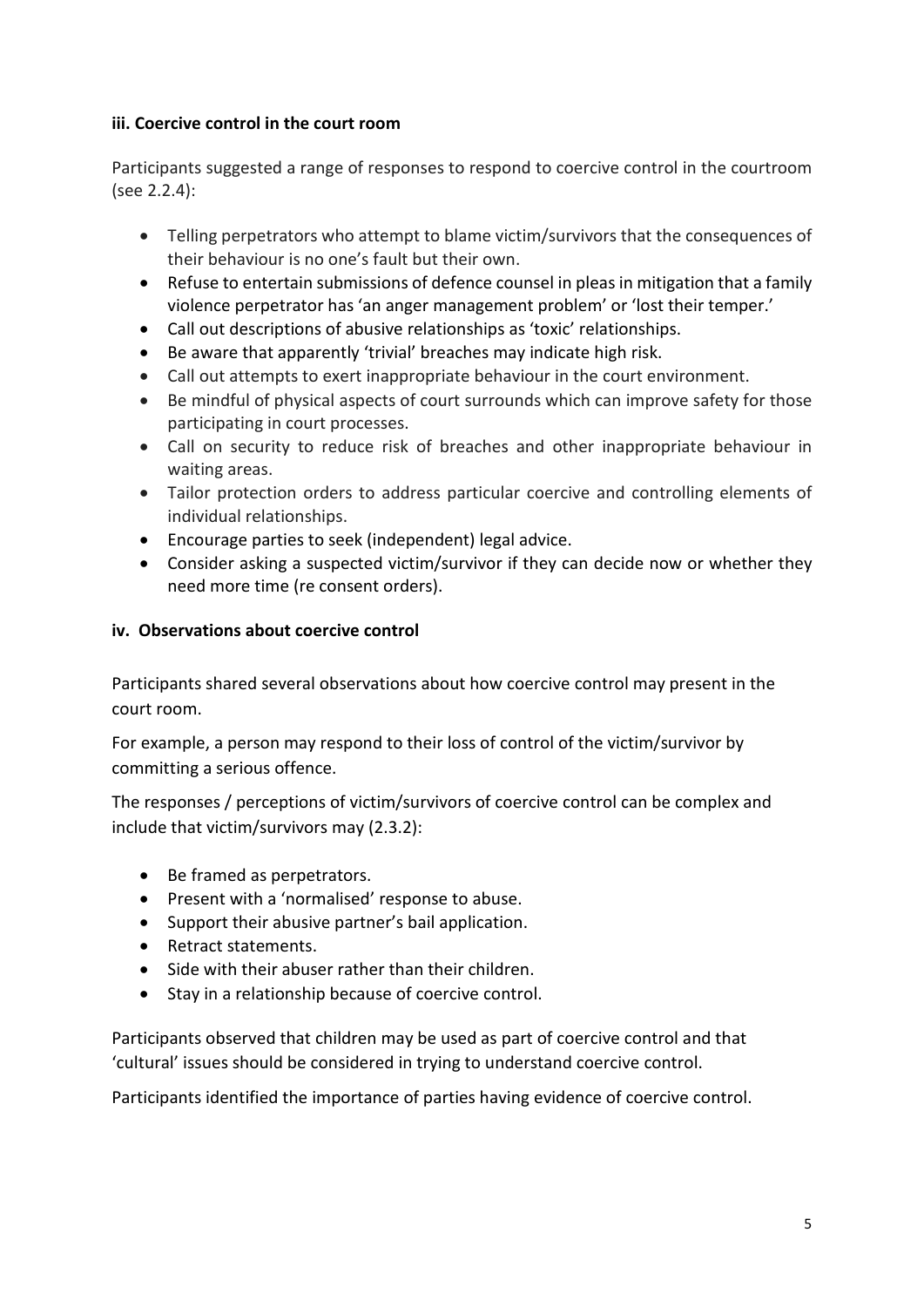#### <span id="page-6-0"></span>**v. The red flags for coercive control**

Participants identified a number of 'red flags' for coercive control before separation (2.4.1):

- Intimidating the victim/survivor, causing fear
- Isolation
- Jealousy
- Monitoring
- Attacks on self-confidence
- Loss of autonomy
- Economic abuse
- Intense affection followed by removal of intense affection,
- Offender justifying abusive behaviour
- Illicit drugs

Participants identified a number of 'red flags' for coercive control post-separation (2.4.2):

- Threats (to kill respondent, children, extended family, pets, suicide or self-harm)
- Strangulation/hands on the throat
- Harassing
- Monitoring
- Disputes about children's matters
- Victim/survivor downplays or normalises abuse
- Attempts to control court hearings

\*Note that many of the matters identified as red flags by the participants may be red flags for coercive control both before and after separation, for example strangulation/hands on the throat.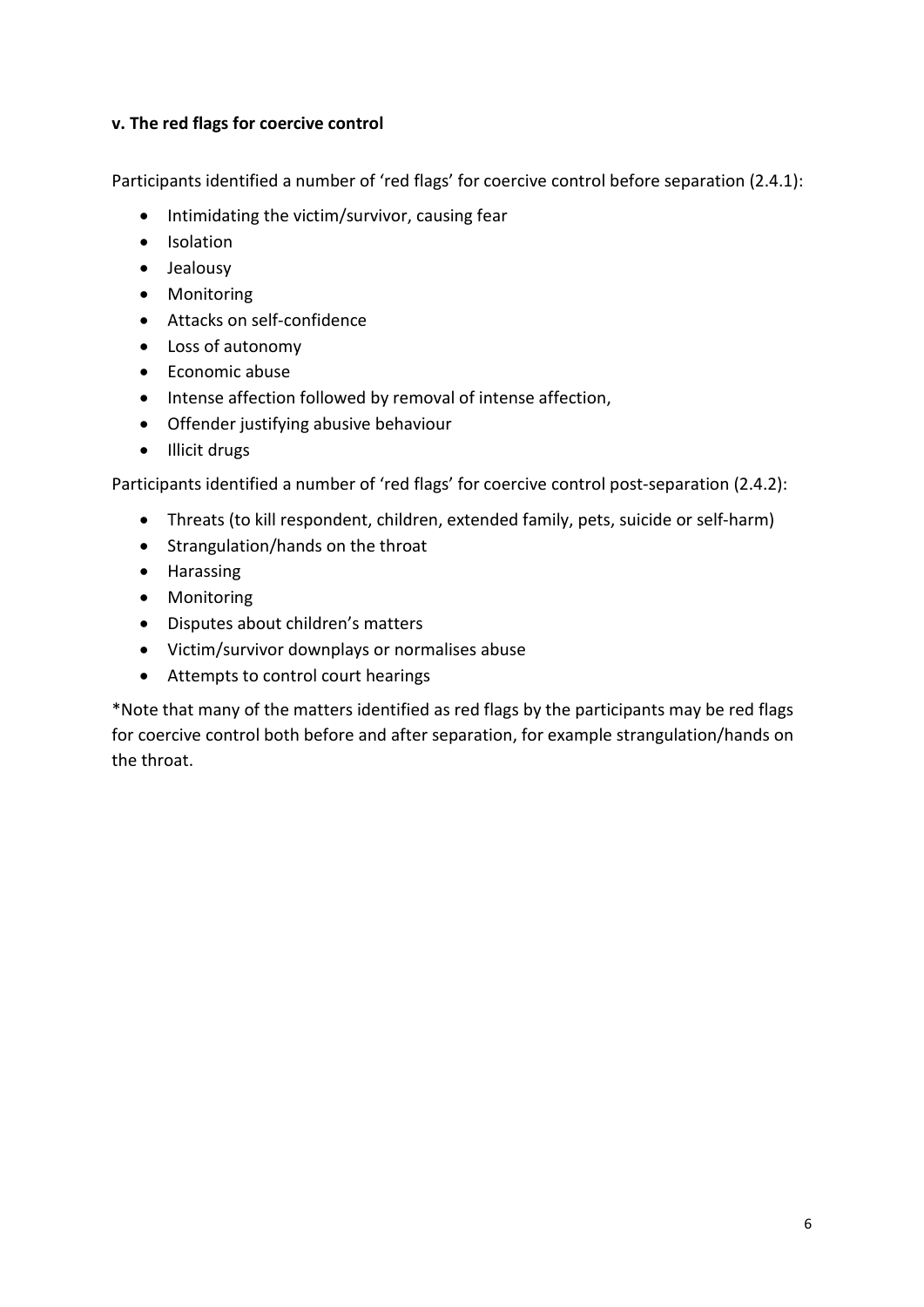#### <span id="page-7-0"></span>**1. Introduction**

#### <span id="page-7-1"></span>**1.1. Background**

Generally coercive control is understood as a course of conduct aimed at dominating and controlling another (usually an intimate partner, but it may be present in other family or 'carer' relationships) and is almost exclusively perpetrated by men against women.<sup>[1](#page-7-2)</sup> Victims often describe coercive control as feeling like 'walking on eggshells' and report they need to ask permission to do small everyday things and fear the repercussions of not fulfilling their abuser's expectations or demands.<sup>[2](#page-7-3)</sup> The behaviours and tactics associated with coercive control can be hard to identify.[3](#page-7-2)

The Fourth Action Plan of the *National Plan to Reduce Violence Against Women and their Children 2010-2022* identified that emotional, psychological and financial abuse, and controlling a partner through fear and coercion or intimidation are all types of domestic violence. [4](#page-7-3) 

There is no single legal definition of coercive control and legal definitions of domestic and family violence differ across jurisdictions. Some legislative definitions include coercive control as an aspect or overarching feature of domestic and family violence. However, even where coercive control is not included in legal definitions of domestic and family violence, an understanding of coercive control may be relevant in a range of legal contexts, across jurisdictions. For example, it may be important to understand coercive control so that safe conditions for bail or protection orders can be crafted or in understanding the relevance of evidence of non-physical abuse or controlling behaviours in the particular context, including in the courtroom.

There is limited information in Australia about judicial understanding of coercive control, its relevance to legal proceedings and the key needs of judicial officers for further education on this topic.

We consulted with 28 Australian judicial officers who had experience in dealing with cases involving domestic and family violence to address these limitations and five representatives/researchers from key Australian research agencies that are focussed on improving responses to domestic and family violence. The results of the consultation will inform the development of judicial education resources and the development of the National Domestic and Family Violence Bench Book, in particular section 3.2 Coercive control.

<sup>3</sup> Hayley Boxall and Anthony Morgan, 'Experiences of coercive control among Australian women.' (2021) Statistical Bulletin no. 30, (Canberra: AIC) <sup>4</sup> *National Plan to Reduce Violence Against Women and their Children 20102022* available at: https://www.dss.gov.au/women/programsservices/reducing-violence/the-national-plan-toreduce-violence-against-women-and-theirchildren-2010-2022

<span id="page-7-2"></span><sup>1</sup> Evan Stark, *Coercive Control: How Men Entrap Women in Personal Life* (Oxford University Press, 2007).

<span id="page-7-3"></span><sup>2</sup> Evan Stark, *Coercive Control: How Men Entrap Women in Personal Life* (Oxford University Press, 2007); Heather Douglas, *Women, Intimate Partner Violence and the Law* (Oxford University Press, 2021).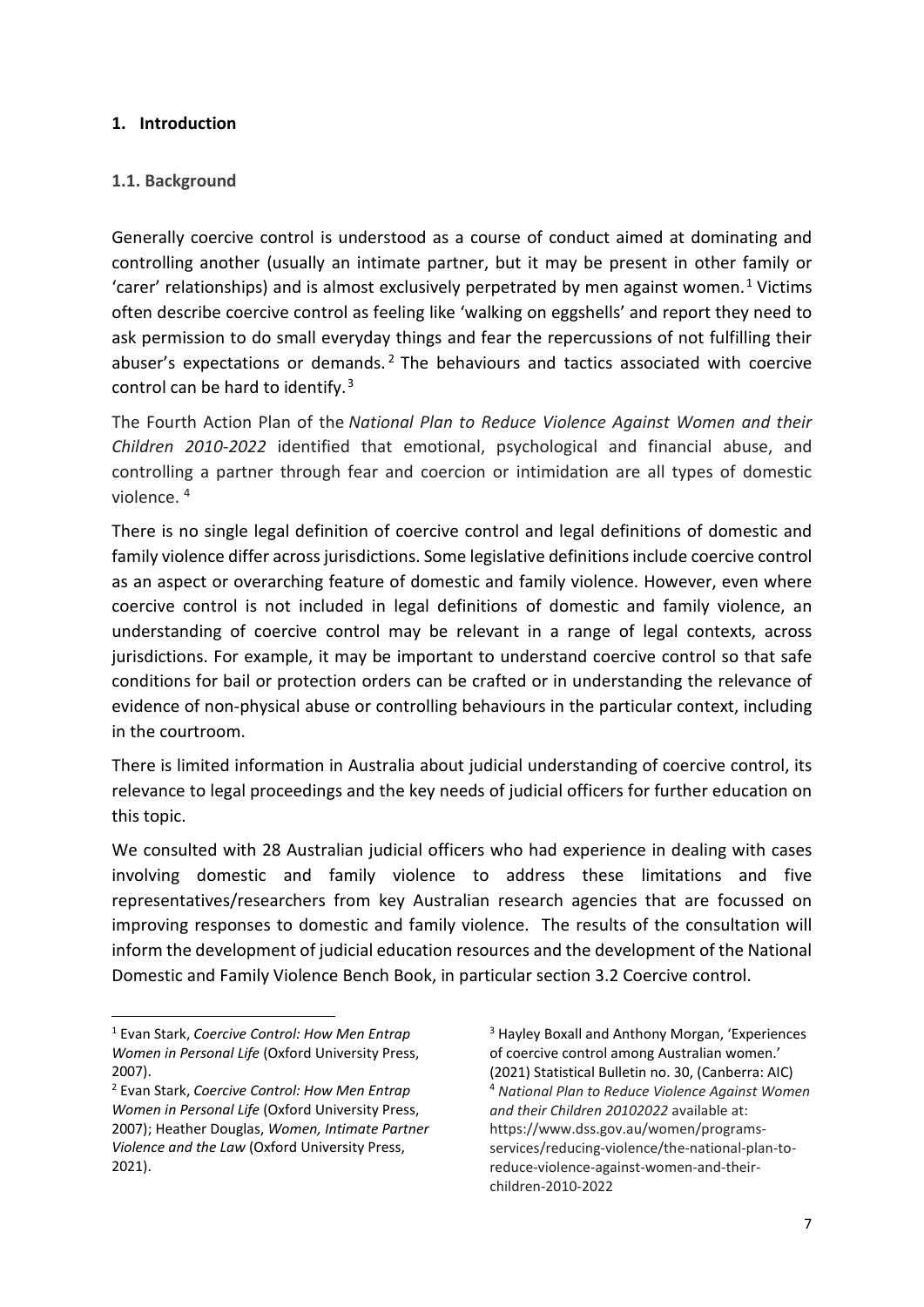## <span id="page-8-0"></span>**1.2 Approach and method**

During a thirty-minute telephone or video-link interview researchers asked judicial officers to share their knowledge about coercive control and any published resources including published legal judgments that may be helpful for judicial education about coercive control.

Initially interviews were conducted by both authors to ensure a consistent approach was developed. After the initial interviews, interviews were conducted by one (or both) of the authors.

Interviews were not audio-recorded rather the interviewer took copious notes during the interview.

Participation was voluntary and participants were advised that they were free to withdraw their participation at any time. The project has ethical approval from the Office of Research Integrity, University of Melbourne, no. 2021-23104-23489-3).

The questions asked of judicial officers were open-ended and resulting discussions in interviews were extremely varied as each judicial officer's responses were necessarily framed by their individual professional experience.

The following questions were put to all participants (non-judicial expert researchers were not asked question 3):

- 1. Please read section [3.2 coercive control](https://protect-au.mimecast.com/s/aLT2CNLwzjF0qJ4XOUmVMq2?domain=urldefense.com) context statement (one page) (in the [National](https://protect-au.mimecast.com/s/6hLoCOMxAkspLlW47CvmQjE?domain=urldefense.com)  [Domestic and Family Violence Bench Book\)](https://protect-au.mimecast.com/s/6hLoCOMxAkspLlW47CvmQjE?domain=urldefense.com). Do you have any suggestions for how it could be improved, or any useful resources that should be added in this section?
- 2. Are there aspects of coercive control that you feel would be good to explain in more detail for judicial officers?
- 3. In your experience, have you had cases involving controlling behaviour or coercive control and do you have any observations about those cases?
- 4. In your experience, what are the red flags that suggest coercive control? Are they different when a couple are in a relationship compared with after they separate?
- 5. Are there any decisions or judgements that you are aware of where you think coercive control was well-recognised and described by you or another judicial officer?

Judicial officers were initially contacted by judicial representatives associated with the Australasian Institute of Judicial Administration. If those judicial officers who were contacted expressed interest and willingness to be interviewed, their contact details were passed onto the research team who then approached them directly, or via their associate, by email to set up a time to talk.

The timeline for interviews was mid-November until the end of December 2021, with one judicial officer interviewed in January 2022. The tight timeline presented an obstacle for the participation of some judicial officers.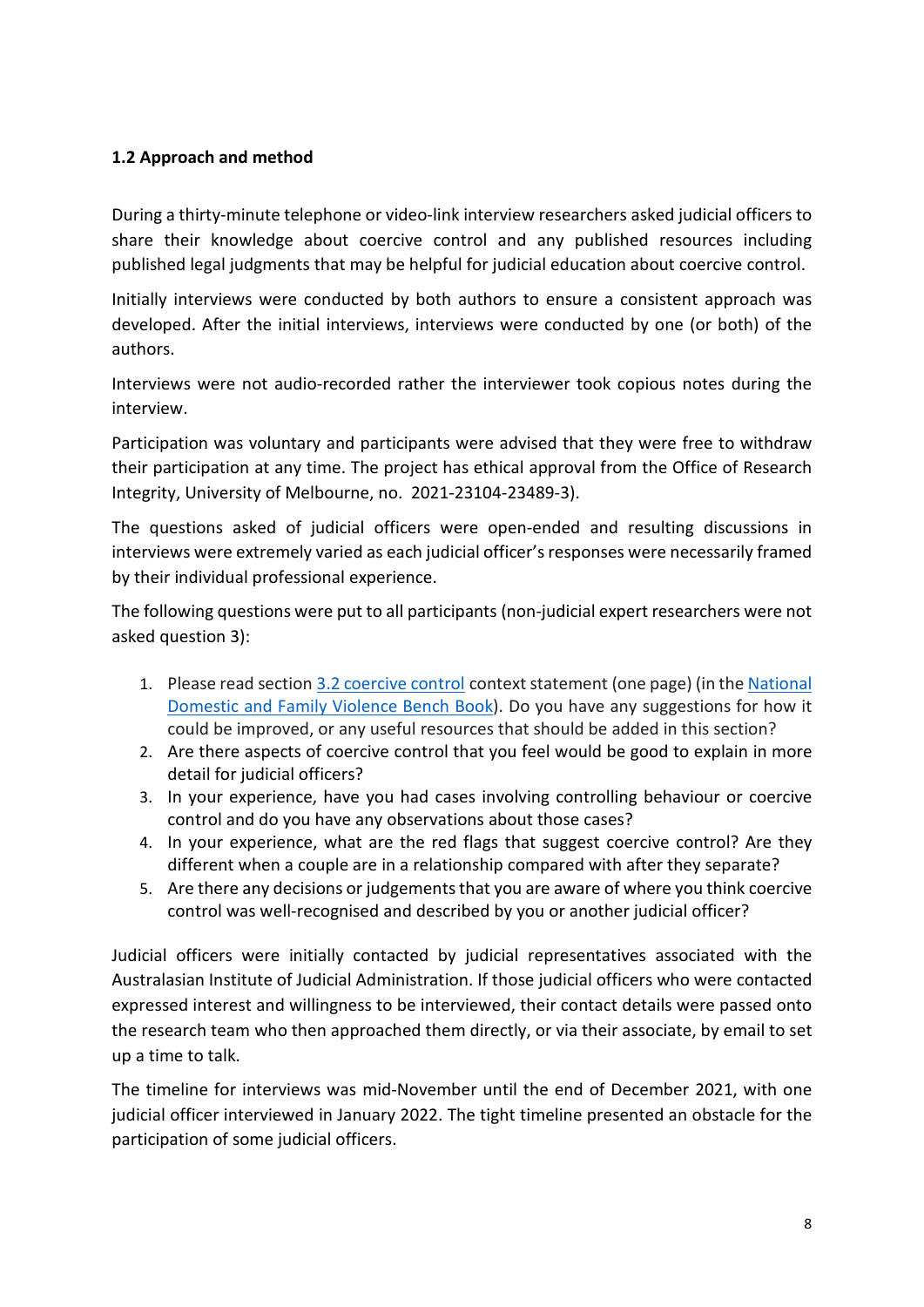#### <span id="page-9-0"></span>**1.3 Who were the participants?**

The participants were drawn from across Australian courts and jurisdictions and all had experience in matters involving domestic and family violence issues.

28 Judicial officers were interviewed from across Australian jurisdictions (see Table 1).

| <b>Jurisdiction</b>                 | Number of judicial officers interviewed |
|-------------------------------------|-----------------------------------------|
| Commonwealth                        | 3                                       |
| <b>Australian Capital Territory</b> |                                         |
| <b>New South Wales</b>              | 3                                       |
| Northern Territory                  | 2                                       |
| Queensland                          | 5                                       |
| South Australia                     | 2                                       |
| Tasmania                            | 4                                       |
| Victoria                            | 5                                       |
| Western Australia                   | 3                                       |
| Total                               | 28                                      |

**Table 1: Number of judicial officers interviewed in each jurisdiction.**

The judicial officers interviewed worked in a variety of courts (see Table 2).

| Type of court            | Number of judicial officers interviewed. |
|--------------------------|------------------------------------------|
| Magistrates/Local Courts | 11                                       |
| District / County Courts |                                          |
| <b>Supreme Courts</b>    | 8                                        |
| Judicial registrar       |                                          |
| Family courts            |                                          |
| Total                    | 28                                       |

**Table 2: Number of judicial officers interviewed from each type of court.**

The researchers also interviewed five domestic and family violence research professionals about their views on material they believed was relevant to judicial education in relation to coercive control.

In order to better understand the responses, themes were identified in relation to each question. We numbered each participant's response to ensure they were deidentified. The judicial officers who participated are referred to as Judicial Officers or simply as participants. The non-judicial officer research participants are referred to as research expert participants.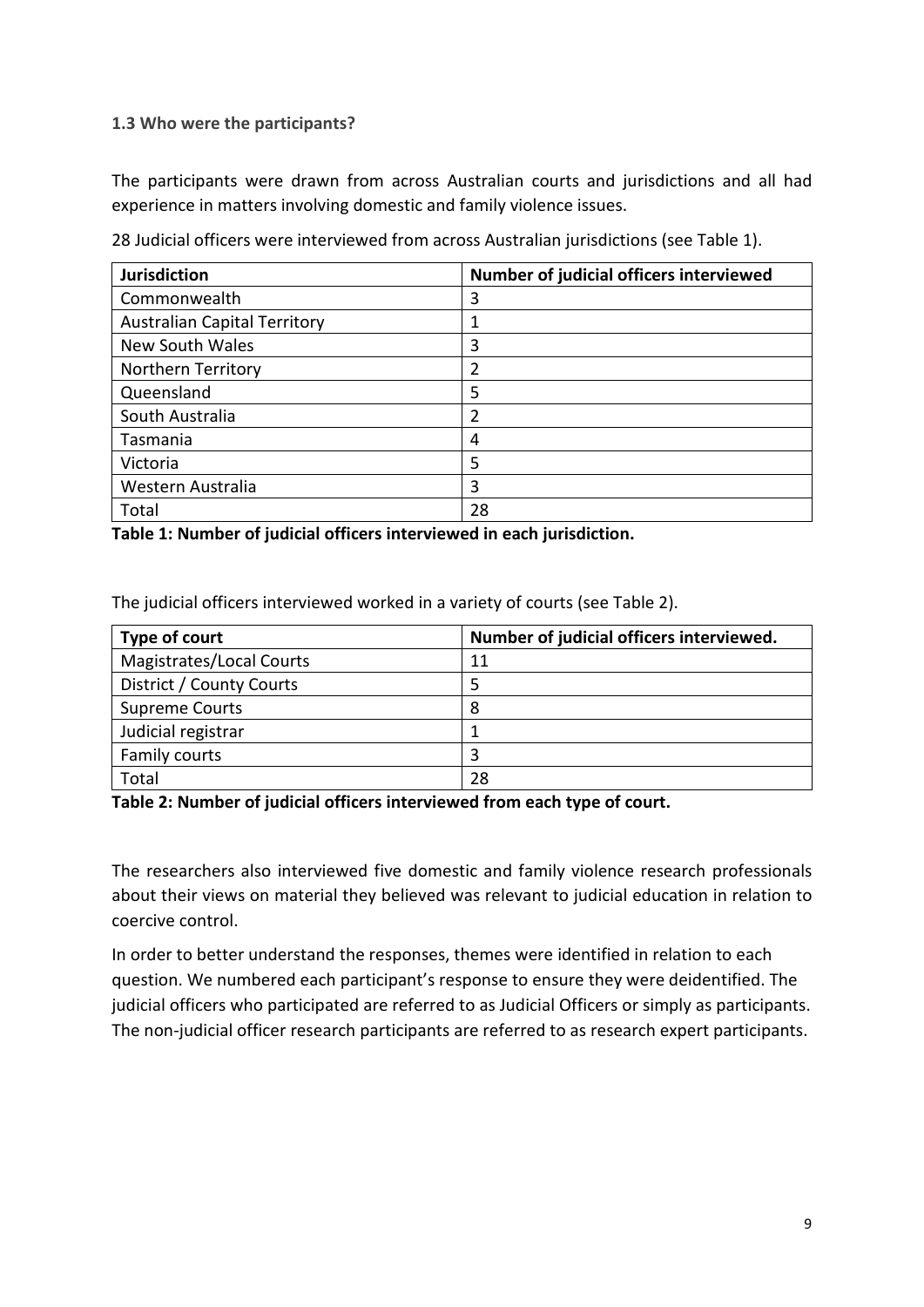#### <span id="page-10-0"></span>**2. The responses**

#### <span id="page-10-1"></span>**2.1 Coercive control and the** *National Domestic and Family Violence Bench Book*

The first question gave participants an opportunity to comment on the existing resources on coercive control located in the National Domestic and Family Violence Bench Book. Question 1 was:

Please read section [3.2 coercive control](https://protect-au.mimecast.com/s/aLT2CNLwzjF0qJ4XOUmVMq2?domain=urldefense.com) context statement (one page) (in the [National](https://protect-au.mimecast.com/s/6hLoCOMxAkspLlW47CvmQjE?domain=urldefense.com)  [Domestic and Family Violence Bench Book\)](https://protect-au.mimecast.com/s/6hLoCOMxAkspLlW47CvmQjE?domain=urldefense.com). Do you have any suggestions for how it could be improved, or any useful resources that should be added in this section?

We identified three themes in the responses to this question: issues with structure and clarity; questions about terminology and finally, usefulness of the coercive control section of the National Domestic and Family Violence Bench Book. We begin by outlining some general comments and then discuss the three themes in turn.

#### <span id="page-10-2"></span>**2.1.1 General observations**

While many judicial officer participants said the content of section 3.2 was appropriate,<sup>[5](#page-10-3)</sup> most had suggestions for how it could be improved.

Many participants commented that the concept of coercive control might be better explained with more detailed examples, for example from reported cases, of the types of behaviours which sometimes underpin coercive control.<sup>6</sup>

Suggestions of diverse, overlapping and interconnected aspects of coercive control which could be highlighted included:

- Systems abuse, including the vulnerability of criminalised persons to systems abuse;<sup>[7](#page-10-5)</sup>
- Use of threats by perpetrators<sup>[8](#page-10-6)</sup> including threats which are not readily apparent as threats to others (for example "make my dinner" might indicate to a victim/survivor that if they do not comply there is a risk of violence or other abuse<sup>9</sup>). Threats to have the children removed.<sup>[10](#page-10-3)</sup> Threats to distribute intimate images were also described as common by one judicial officer;  $11$
- Technology facilitated abuse;  $12$
- Surveillance and making the victim/survivor aware that surveillance is occurring<sup>[13](#page-10-5)</sup> (eg monitoring the odometer, looking through the victim/survivor's phone at their contacts); $14$

- <span id="page-10-5"></span><sup>7</sup> Participant 2, 24.
- <span id="page-10-6"></span><sup>8</sup> Participants 2, 6,
- <span id="page-10-7"></span><sup>9</sup> Participant 4.
- <sup>10</sup> Participant 19. <sup>11</sup> Participant 6,
- 
- <sup>12</sup> Participant 11,<br><sup>13</sup> Participant 6, 11
- <sup>14</sup> Participant 19

<span id="page-10-3"></span><sup>5</sup> Participant 1, 3, 4, 6, 9, 10, 13, 14, 15, 19, 21, 24,

<span id="page-10-8"></span><sup>25, 26, 28.</sup>

<span id="page-10-4"></span><sup>6</sup> Participant 2, 6, 17, 19, 24,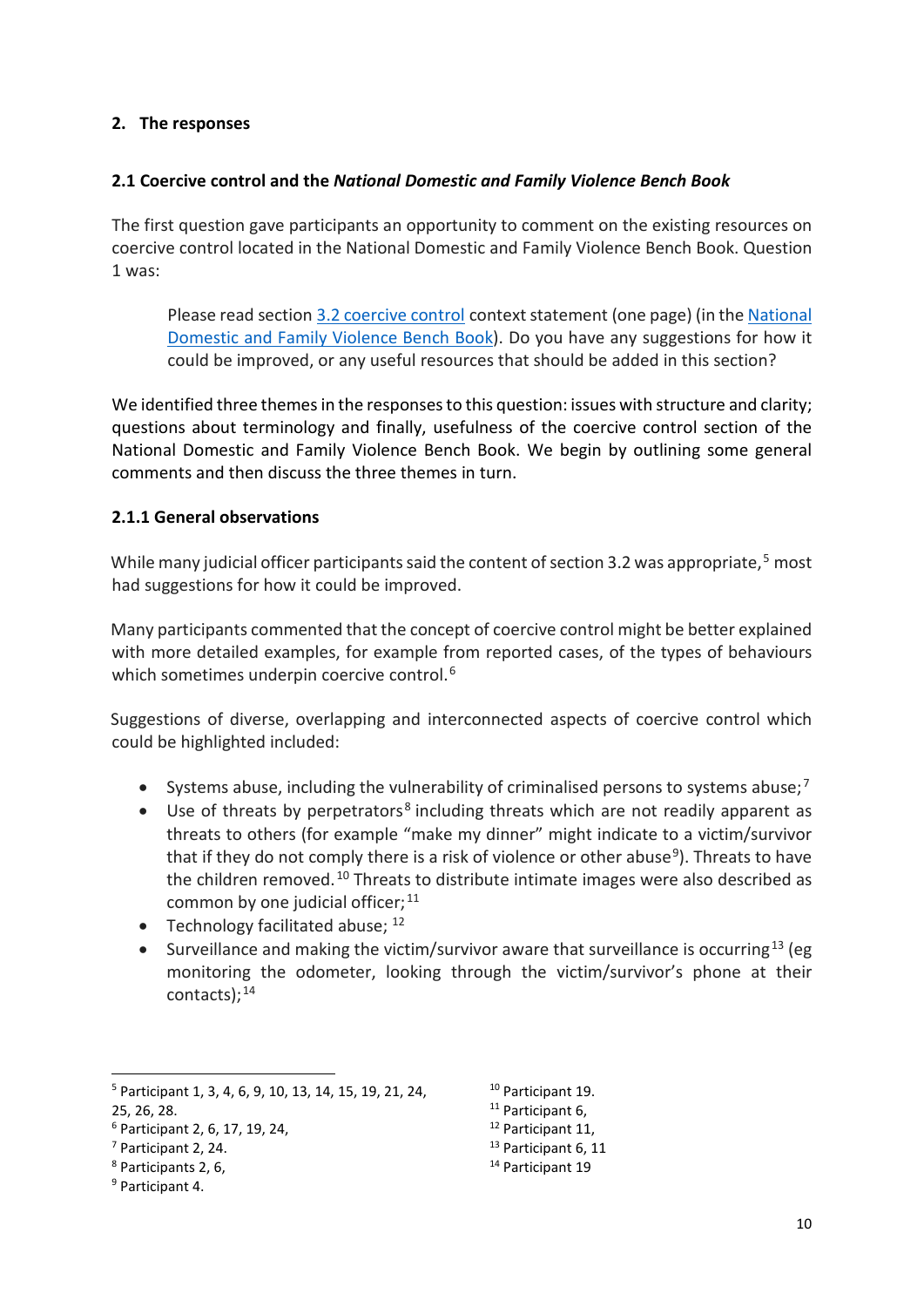- Jealousy (including allegations of infidelity requiring a victim/survivor to constantly justify social contacts<sup>[15](#page-11-0)</sup>) and 'jealousing'  $16$  in Aboriginal and Torres Strait Islander communities;[17](#page-11-2)
- Obsessive text messaging and other forms of contact<sup>[18](#page-11-3)</sup> (including an example of a perpetrator using messages attached to bank transfers to contact a victim/survivor<sup>[19](#page-11-4)</sup>);
- Control of victim/survivor's manner of dress; $^{20}$  $^{20}$  $^{20}$
- Isolation of a victim/survivor by scaring away the victim/survivor's network of contacts, including by going through a victim/survivor's phone and contacting all her contacts,  $21$  becoming upset when a victim/survivor socialises with others,  $22$  or controlling a victim/survivor's access to devices; $^{23}$  $^{23}$  $^{23}$
- Rigid rule making.  $24$

Some judicial officers suggested that the particular vulnerabilities that are commonly observed where victim/survivors experience coercive control should be highlighted more prominently. The vulnerabilities participants referred to included:

- Misuse of drugs or alcohol by victim/survivor (one judicial officer noted that perpetrators may demonstrate genuine concerns about a victim/survivor's drug or alcohol misuse $^{25}$  $^{25}$  $^{25}$ ):
- Culturally and linguistically diverse people<sup>[26](#page-11-9)</sup> who may have little or no English language skill;
- People who are unemployed, lack financial independence and are otherwise economically vulnerable (for example carers for dependent children<sup>[27](#page-11-10)</sup>);
- People who have no understanding of the need for consent between partners.<sup>[28](#page-11-11)</sup>

Several judicial officers observed that section 3.2 attempted to label a very broad pattern of behaviour that can play out in many different ways.  $29$  A research expert participant expressed a concern that 'emphasis on coercive control might end up going back to a narrow understanding of family violence as coercive control' and that 'peoples' understandings might become essentialised to the coercive control paradigm', meaning that they 'might overlook and ignore other types of domestic and family violence.<sup>'[30](#page-11-2)</sup>

<sup>20</sup> Participants 15.<br><sup>21</sup> Participant 14. <sup>22</sup> Participant 14 <sup>23</sup> Participants 15.<br><sup>24</sup> Participant 20.<br><sup>25</sup> Participant 2. <sup>26</sup> Participant 8.<br><sup>27</sup> Participant 8.<br><sup>28</sup> Participant 15.<br><sup>29</sup> Participant 26, 30. <sup>30</sup> Participant 12.

<span id="page-11-0"></span><sup>&</sup>lt;sup>15</sup> Participant 14.

<span id="page-11-8"></span><span id="page-11-7"></span><span id="page-11-6"></span><span id="page-11-5"></span><span id="page-11-1"></span><sup>&</sup>lt;sup>16</sup> 'Jealousing' refers to circumstances where a person is jealous of their partner's associations with others and may deliberately provoke a violent response from their partner. See National Domestic and Family Violence Bench Book [4.4.10] and also see Blagg, Harry, Nicole Bluett-Boyd and Emma Williams, *Innovative Models in Addressing Violence Against Indigenous Women: State of Knowledge Paper* (ANROWS, 2015).

<span id="page-11-12"></span><span id="page-11-11"></span><span id="page-11-10"></span><span id="page-11-9"></span><span id="page-11-2"></span><sup>&</sup>lt;sup>17</sup> Participant 14.<br><sup>18</sup> Participant 14.

<span id="page-11-4"></span><span id="page-11-3"></span><sup>19</sup> Participant 24.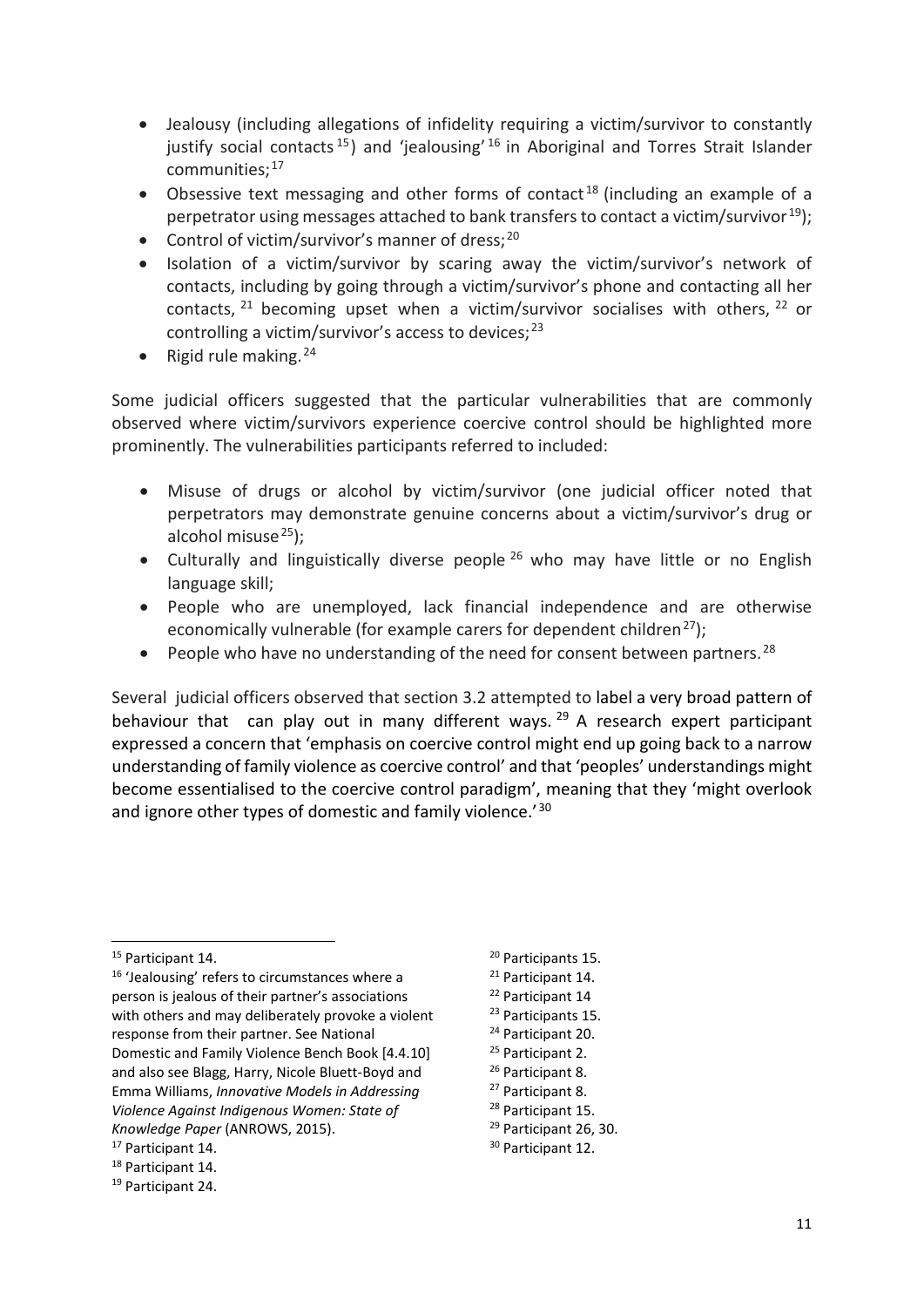#### <span id="page-12-0"></span>**2.1.2 Structure and clarity**

Multiple judicial officer participants, from most jurisdictions and levels of the judiciary suggested that section 3.2 coercive control might benefit from a simpler, more accessible written style that is easier for judicial officers to access quickly.

Responses included:

Written style lacks clarity, appears dense, could structure better with gaps and headings… clarity important… looks dense when it isn't, need to be able to pick it up quickly. [31](#page-12-2)

Generally, would prefer it to be punchier – dot points – headings – I have no time to research.[32](#page-12-3)

Make it shorter, it's hard to read, could be a little more straight-forward, separated into more readable dot-points.<sup>[33](#page-12-4)</sup>

It is dense and that's unhelpful, it should be easy to read and self-contained.<sup>[34](#page-12-5)</sup>

#### <span id="page-12-1"></span>**2.1.3 Terminology**

Some judicial officers expressed a degree of concern that the emphasis of section 3.2 is on the perpetuation of coercive control by men against female partners and former partners, when other types of relationships also reflect this dynamic.<sup>[35](#page-12-2)</sup>

A participant observed that coercive control can arise in relationships outside typical male/female relationships and that judicial officers should not presume it was not present in more diverse relationships. He observed that he had noted coercive and controlling behaviours as factors in a matter where the employer murder victim had been exerting coercion and control over an employee murder accused, and another case of a teenager with gender dysphoria was being controlled by fundamentalist Christian parents. The same participant also observed that coercive control as a concept did not always assist those who have been victim/survivors of coercive control. He recalled two cases where accused women had arranged for family members to kill a controlling spouse, and prosecutors raised the controlling relationship as motive for murder.  $36$ 

One participant suggested that it would be useful to include practical case examples (with links to the case) highlighting different types of relationships and the way coercive control may present in different types of relationships. 37

One participant felt that the use of the phrase 'the golden thread' was inappropriate in the context statement due to its similarity to Viscount Sankey's description of the prosecution's

<sup>35</sup> Participant 2, 23. <sup>36</sup> Participant 23. <sup>37</sup> Participant 2.

<span id="page-12-2"></span><sup>&</sup>lt;sup>31</sup> Participant 1.

<span id="page-12-3"></span><sup>32</sup> Participant 7.

<span id="page-12-4"></span><sup>33</sup> Participant 20.

<span id="page-12-5"></span><sup>34</sup> Participant 18.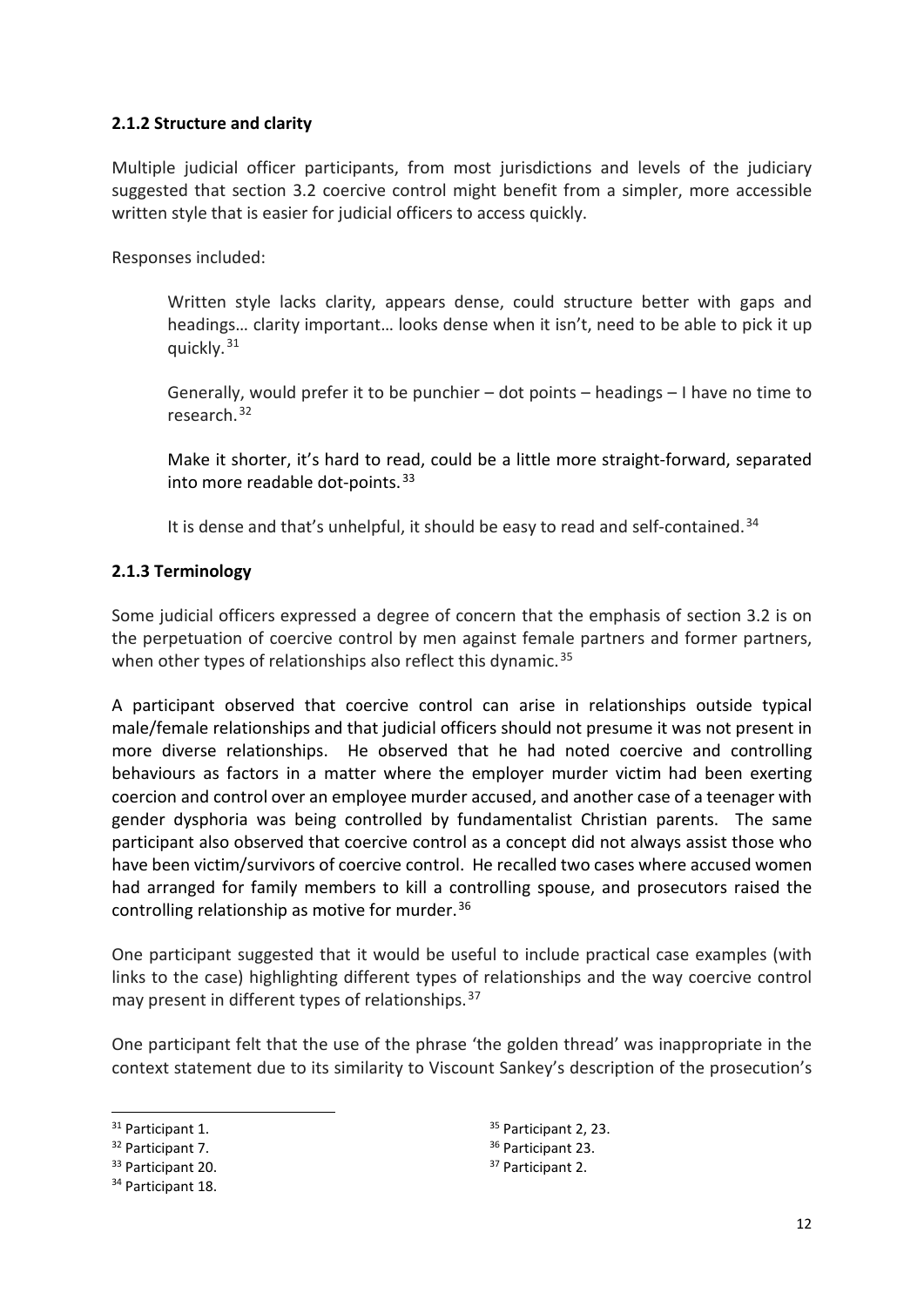burden of proving guilt beyond reasonable doubt in criminal cases as the 'golden thread' which runs 'throughout the web of the English criminal law.'<sup>38</sup>

### <span id="page-13-0"></span>**2.1.4 Usefulness of section 3.2 of the** *National Domestic and Family Violence Bench Book*

Several participants commented that section 3.2 of the *National Domestic and Family Violence Bench Book* does not clearly explain why judicial officers need to understand coercive control.[39](#page-13-2) 

For example, one judicial officer stated:

The key for a Magistrate is to be able to identify it and also to know why it is relevant… it could be an uncharged act, and then what do you do with it? It could be relationship evidence, could be propensity. You need to tell Magistrates why they need to know – they are not interested in the academic nature of it. What is important is seeing it and knowing why its relevant. [40](#page-13-3)

Another judicial officer noted:

Most judicial officers looking at a bench book are looking for practical direction – this is useful as background with its links to source material, but it might be helpful if it distilled into points as to how [coercive control] could practically impact decisionmaking. [41](#page-13-1)

Several participants, and in particular family court judicial officers, focused on how coercive control might be evidenced.<sup>[42](#page-13-4)</sup> One judicial officer suggested section 3.2 ought to:

encourage practitioners to ensure relevant knowledge of the risk which arises as a result of past violence is evidenced in court. [Practitioners should] carefully choose the appropriate expert [and] ask the right questions.  $43$ 

A superior court judicial officer noted that:

Judicial officers need to understand the dynamics of coercive control relationships and juries need directions. [Judicial officers need to know] what can be said about evidence. [and about] context and relationship evidence.<sup>[44](#page-13-3)</sup>

A judicial officer working in the family courts observed:

The biggest challenge is how the information in the Bench Book can be used. There's a general misunderstanding in the community at large that everything can be cured by more information. Cases are only as good as the evidence. It might be useful to include background information about courtroom dynamics …

- <span id="page-13-4"></span>*Public Prosecutions* [1935] AC 462
- <span id="page-13-2"></span><sup>39</sup> Participant 5, 16, 18, 23, 26, 30.

<sup>41</sup> Participant 23.

<sup>44</sup> Participant 18; see also 4, 16.

<span id="page-13-1"></span><sup>38</sup> Participant 2, see *Woolmington v Director of* 

<span id="page-13-3"></span><sup>40</sup> Participant 16.

<sup>42</sup> Participant 5, 16

<sup>43</sup> Participant 5.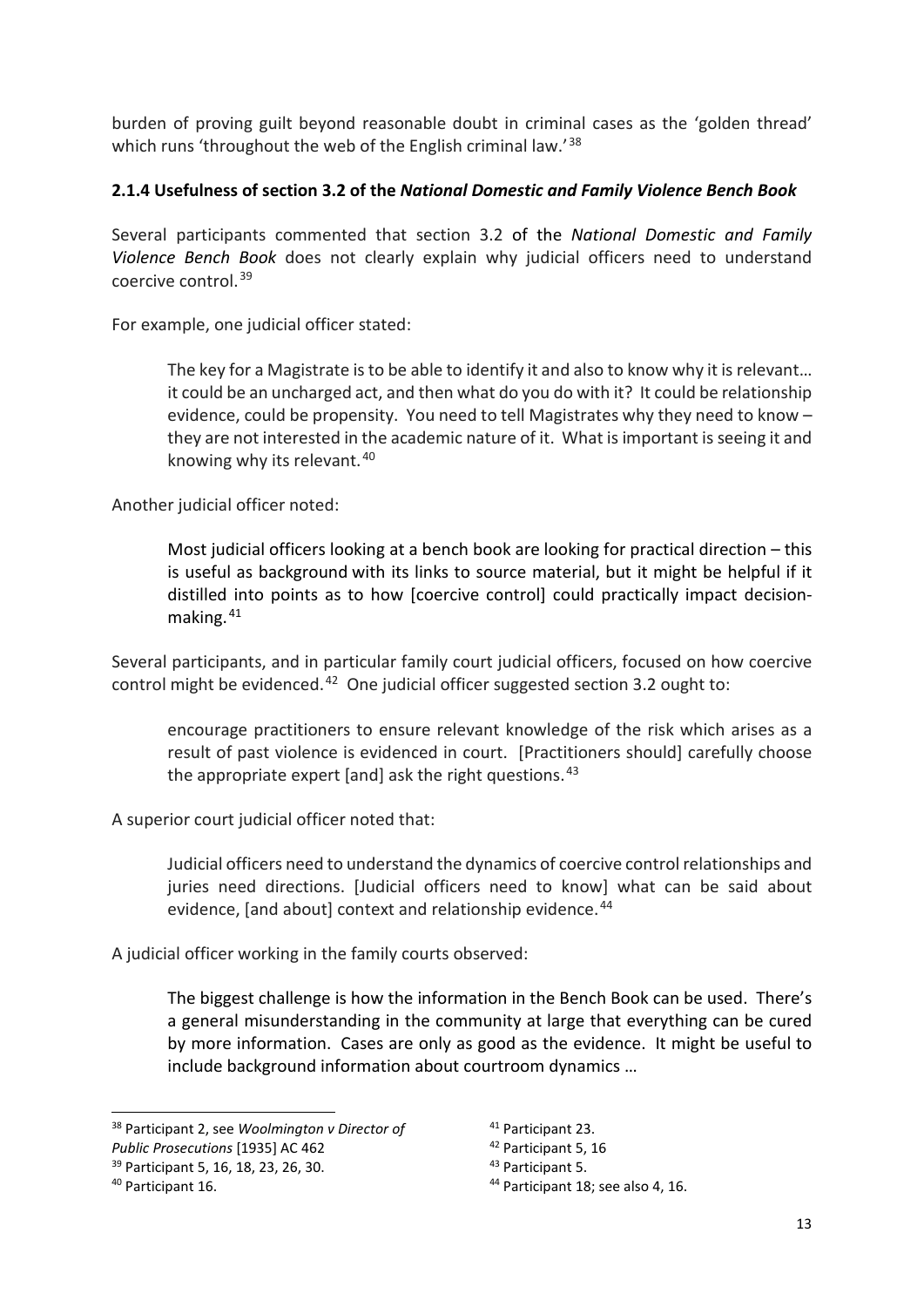This judicial officer, who worked in the family courts, went on to explain their approach to ensuring sufficient evidence of family violence is before the court:

I now deliberately ask pointed questions of experts in relation to future risk. Where there are single experts it is important to ensure they are across the issues, [and practitioners should] take care framing the questions you should ask. There is a need for education for practitioners on how to evidence family violence. We also need perpetrators to acknowledge their violence or controlling behaviour and its impact and the steps taken to address this in their affidavits – blanket denials while there are convictions are not appropriate as conviction is evidence of a history of violence.[45](#page-14-2)

## <span id="page-14-0"></span>**2.2 Aspects of coercive control that require further explanation for judicial officers.**

Question 2 was:

Are there aspects of coercive control that you feel would be good to explain in more detail to judicial officers?

We identified four themes in the responses to this question: the contexts where judicial officers might need to be mindful of the possibility of coercive control; the subtlety of coercive control; coercive control as a pattern of behaviour; the behaviours which might indicate coercive control and finally how judicial officers can address or respond to coercive and controlling behaviours. These themes are discussed in turn.

## <span id="page-14-1"></span>**2.2.1 Contexts where judicial officers might need to be mindful of the possibility of coercive control.**

The first participant interviewed said judicial officers need to be aware of a variety of procedural and court contexts where coercive control might be a factor relevant to decisionmaking. This judicial officer identified that judicial officers should be mindful of possible coercive control in any of the following contexts:

- When considering witnesses and witness safety, including when witnesses fail to appear (coercive control might offer an explanation for failure to appear);
- In considering whether the court room environment is safe for all participants;  $46$
- In sentencing, both in considering the impact of coercive control on a victim/survivor, and as a factor which may contribute to victim/survivor criminality;
- In articulating matters and court processes to parties;
- In exercising discretion as to court processes;
- In directing a jury;
- In listing matters (safety and systems abuse considerations);
- In considering a party's compliance or lack of compliance with orders; and

<span id="page-14-2"></span><sup>45</sup> Participant 5.

<span id="page-14-3"></span><sup>46</sup> Also noted by participant 8.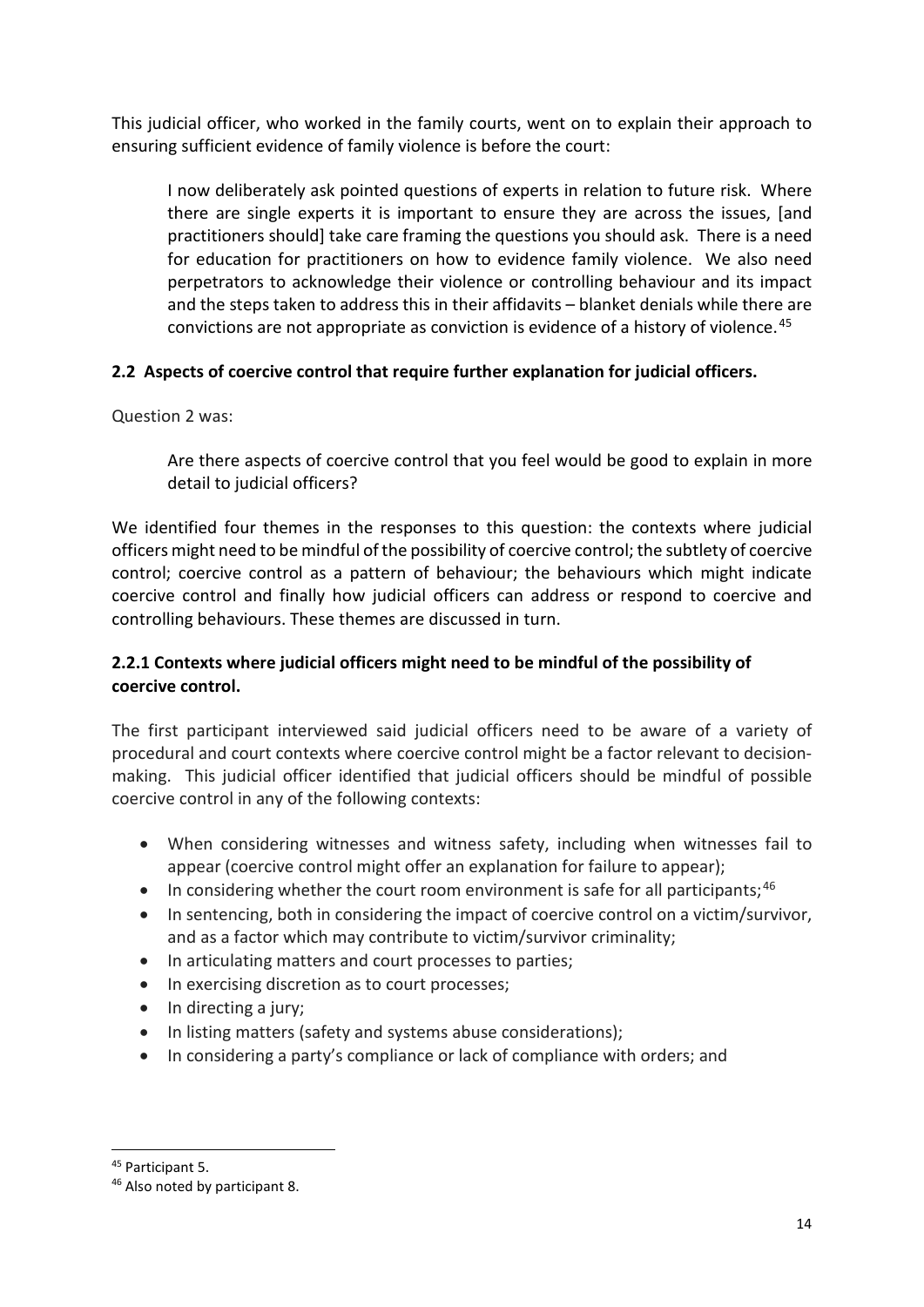• In considering whether a party may be attempting to use court processes to further abuse another party<sup>[47](#page-15-1)</sup> (systems abuse).  $48$ 

Another judicial officer suggested that judicial officers would benefit from understanding that court settings can be inherently dangerous and can pose challenges for parties. [49](#page-15-3) This judicial officer said that court spaces are not generally well-designed for family violence matters, and that the court system does not accommodate a single parent victim/survivor with nowhere else to take their children, or the mother with no understanding of court processes or the English language. [50](#page-15-4) This judicial officer suggested that there may be a need to redesign court spaces and be aware that having both parties present in the same place can be dangerous.

One participant observed that identifying legal systems abuse as part of coercive control can be difficult. This participant suggested that judicial officers cannot assume that every case where one party argues that the other party is abusing court systems by making multiple contact applications will be the one who is the coercive or controlling party. They compared two recent cases where one of the parties claimed systems abuse in the context of a protection order application. In one case, the judicial officer reported they accepted the claim that repeated contact applications were inappropriate but in the other case they rejected such an argument in circumstances where the party complaining of systems abuse had not complied with contact orders and therefore the applications were appropriate.<sup>[51](#page-15-5)</sup>

## <span id="page-15-0"></span>**2.2.2 Subtlety**

Several judicial officers suggested that their peers need to understand the subtle nature of coercive control,<sup>[52](#page-15-1)</sup> and that it could manifest in the 'simplest or most complex pattern of behaviour'.[53](#page-15-2)

Another observed that 'early attributes [of coercive control] involve plausible deniability [such that] early on it can be hard to identify.'[54](#page-15-3)

A Magistrate participant considered how the subtlety of coercive control should be considered in developing educational materials specifically for other Magistrates:

It's a tricky thing to identify sometimes. A simple thing like 'he wouldn't let me have the money and I was stuck' [might indicate coercive control]. Don't just look for the big hitters, the shouters… Magistrates… need to understand the subtlety of the abuse. The physical abuse might have happened years ago but that has set up the pattern of domination, now look for the subtle things. [Magistrates] need factual information to know that [coercive control] can be equally as dangerous as the big hitters.<sup>[55](#page-15-4)</sup>

<sup>52</sup> Participant 4, 9, 16, 17, 18, 21, 30

<sup>53</sup> Participant 21.

<span id="page-15-1"></span><sup>47</sup> Also noted by participants 6 and 28

<span id="page-15-2"></span><sup>48</sup> Participant 1.

<span id="page-15-3"></span><sup>49</sup> Participant 8.

<span id="page-15-4"></span><sup>50</sup> Participant 8.

<span id="page-15-5"></span><sup>51</sup> Participant 6.

<sup>54</sup> Participant 9.

<sup>55</sup> Participant 16.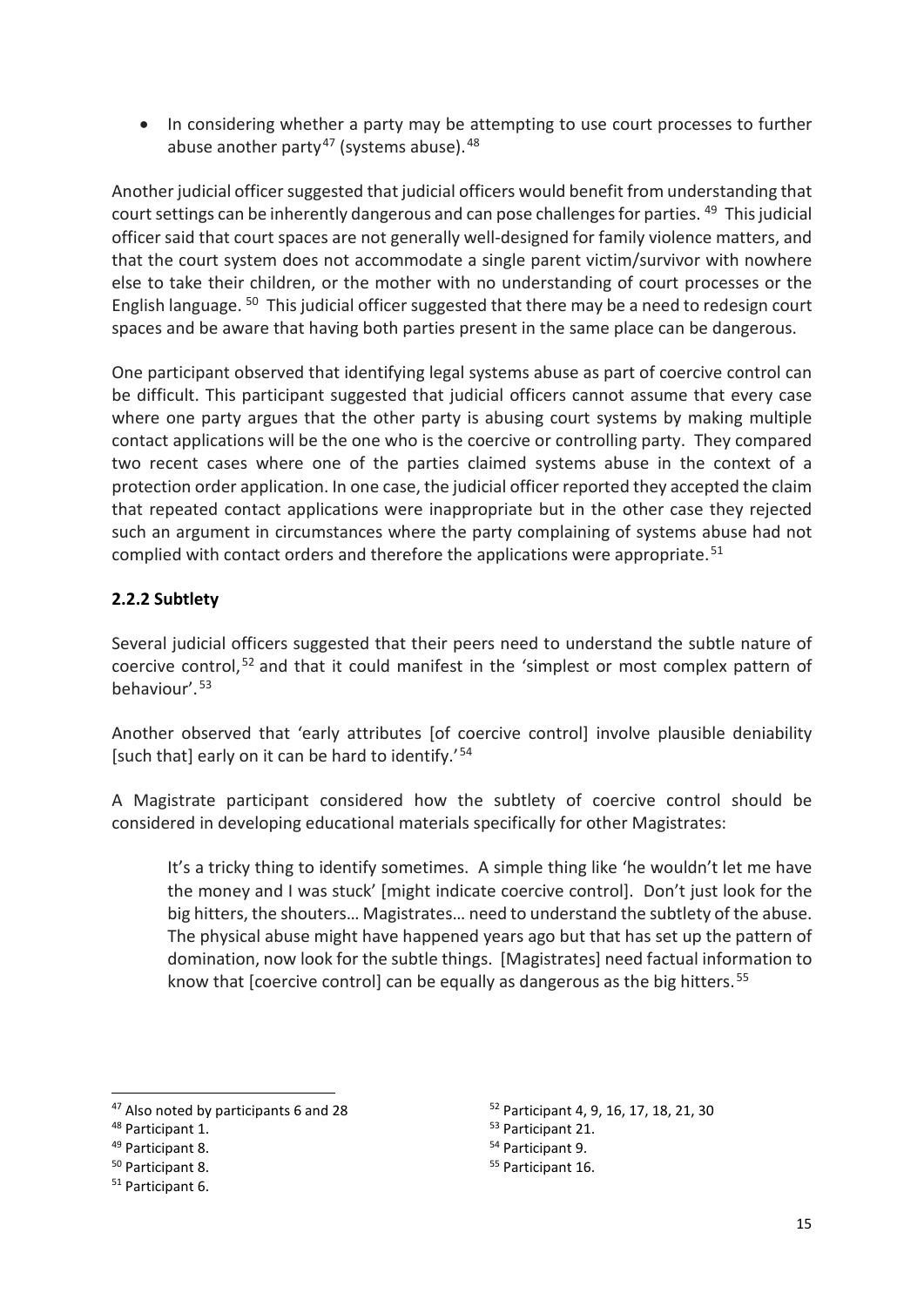This Magistrate suggested that judicial peers need help to explain what to look for and to reinforce that judicial officers need to look beyond the obvious.<sup>[56](#page-16-1)</sup>

Another participant urged other judicial officers to be open to identifying controlling behaviours where there are:

… pattern-like problems, any one part may seem benign, consider what it means for the life of the woman. Does he do all childcare dropoffs and pickups or the shopping, presenting himself in a good light in a way which limits her engagement with their child's network. [57](#page-16-2)

One participant noted that coercive control can be hard to identify when it occurs in same sex relationships, noting that it can be very difficult to assess whether perpetrators and victim/survivors are misidentified and therefore where possible systems abuse is an issue. [58](#page-16-3) 

Another participant reported hearing a matter in which a defendant's counsel had submitted that the matter was not a typical coercive control scenario. The defendant's counsel claimed that the defendant was not the abusive partner, rather the defendant was the vulnerable party in the relationship, having been groomed by the complainant from a young age and being at a significant age and maturity disadvantage to the complainant.<sup>[59](#page-16-4)</sup>

## <span id="page-16-0"></span>**2.2.3 Coercive control as a pattern of behaviour**

Several judicial officers suggested that their colleagues might benefit from understanding that coercive control might not be apparent from a single incident before a court.<sup>60</sup>

One judicial officer noted that 'often there is a significant history [and] repeated court appearances and offending ... [it is important to] understand the building blocks'  $61$  while another noted that coercive control 'is about the total picture rather than individual complaints' and that evidence of coercive and controlling behaviours 'can be viewed and admitted as context evidence to make a victim/survivor's evidence more believable.'<sup>62</sup>

Another judicial officer also observed that other judicial officers would benefit from understanding how patterns might help demonstrate criminality, observing that section 3.2 highlights intentionality on the part of the abuser as an aspect of coercive control, and noted that:

From the defendant's point of view, while the defendant may view his actions as intentional in the sense of being a voluntary action, they don't often see the wrongness of it and they may not be intending to harass necessarily. They may argue that they think it is for her good, for her guidance, for example turning up outside her work with tea or coffees every single day. You can see it in their affidavits, they claim there is no intentionality and think there is nothing really wrong or bad about what he

<span id="page-16-1"></span><sup>56</sup> Participant 16, also 30.

<span id="page-16-2"></span><sup>57</sup> Participant 17.

<span id="page-16-3"></span><sup>58</sup> Participant 6.

<span id="page-16-4"></span><sup>59</sup> Participant 19.

<sup>60</sup> Eg. participant 4, 8, 11, 26.

<sup>61</sup> Participant 8.

<sup>62</sup> Participant 11.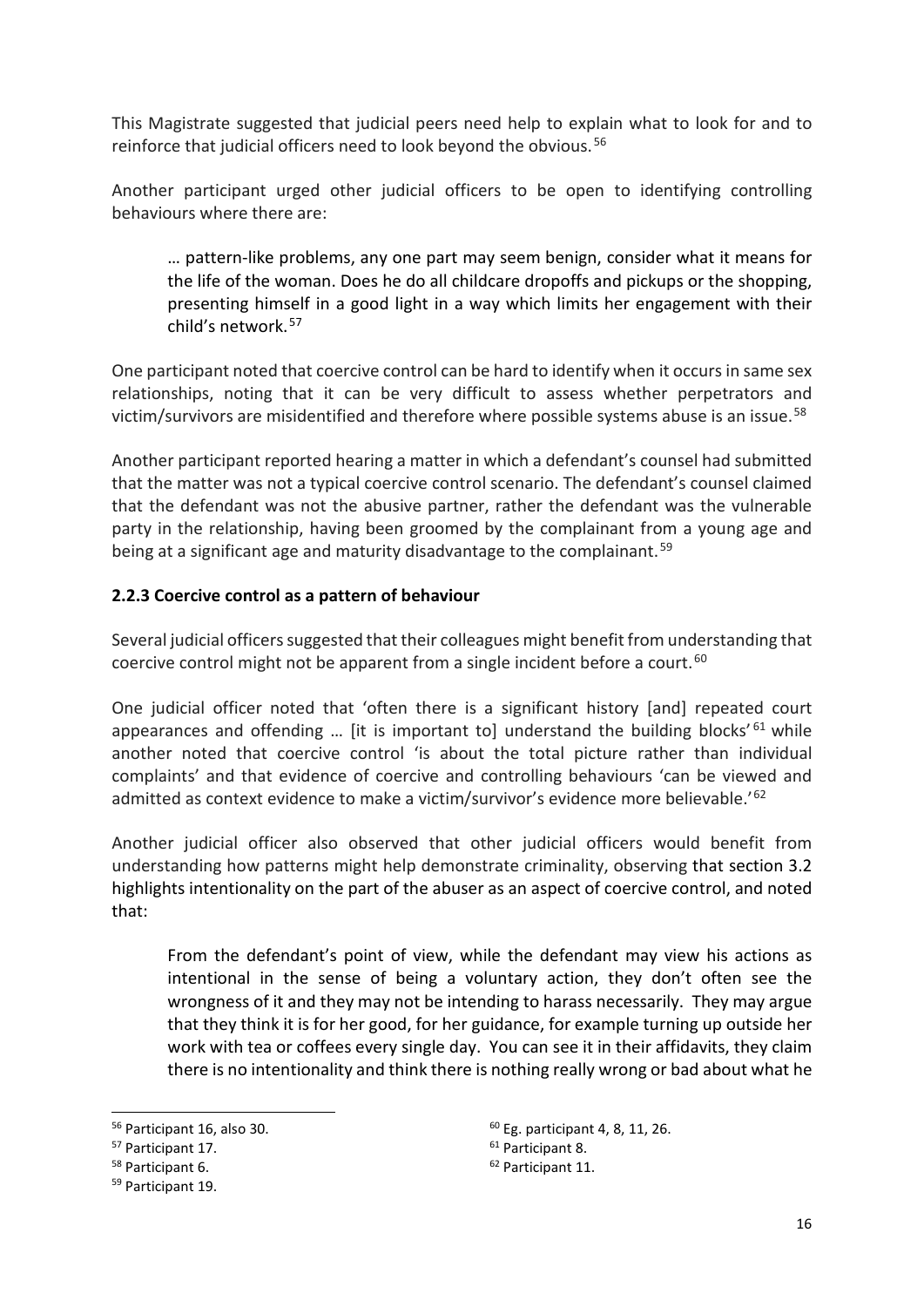is doing… if we view each thing in isolation and accept his explanation – what's wrong? But her perspective is different – she told him no and he continued. For criminal matters intent is important [and] it is more difficult to deal with his explanation and more difficult to call out evidence contrary to his explanation. [63](#page-17-0)

This judicial officer continued:

So, for example in a protection order application we can consider coercive control but if he is charged with breach of order or aggravated assault, stalking – it's harder to ensure coercive control is considered to get the prosecution over the line. <sup>[64](#page-17-1)</sup>

Some participants pointed out that judicial officers need to particularly look for, and be aware of, patterns of behaviour:

Individually behaviours can be easily explained but together its coercive control. Patterns and histories are easier to consider since the opening up of tendency evidence … [I am] more often considering relationship evidence since the National Uniform Evidence Law reforms.[65](#page-17-2)

Several participants suggested that judicial officers should be aware that there may not have been actual physical violence at all or for many years.<sup>66</sup> One noted: 'the physical abuse may have happened years ago, but that has set up the pattern of domination.'<sup>[67](#page-17-4)</sup> Another noted that coercive control is 'a process, a relationship development that can't be seen in a snapshot. It is all about the development of control progressing from one area to another.<sup>1[68](#page-17-0)</sup>

One participant reported being 'disturbed' to hear of a matter where a judicial officer refused to admit evidence of a history of control and violence in a relationship as irrelevant to a family violence allegation.<sup>[69](#page-17-1)</sup>

A research expert participant said that their research continued to identify that judicial officers tend to focus on physical abuse, neglecting the major implications of coercive control, they said:

Mums have had trouble in family law. Women struggle to articulate coercive control to judges. Some judges don't 'get' [coercive control] and ask: has he hit you? Has he raped you? They struggle with it and fail to understand the major implications of coercive control. Financial abuse…can be devastating. It has significant implications for parenting.<sup>[70](#page-17-2)</sup>

Several judicial officers specifically pointed out that there may not be a history of serious physical violence in a relationship where coercive control is present.<sup>[71](#page-17-3)</sup> One observed that

<sup>68</sup> Participant 16.

<span id="page-17-1"></span><span id="page-17-0"></span> $63$  Participant 11.<br> $64$  Participant 11.<br> $65$  Participant 26.

<span id="page-17-2"></span>

<span id="page-17-3"></span><sup>&</sup>lt;sup>66</sup> Eg. Participants 16.

<span id="page-17-4"></span><sup>67</sup> Participant 16.

<sup>69</sup> Participant 15.

<sup>70</sup> Research expert participant 27.

<sup>71</sup> Participants 1, 3.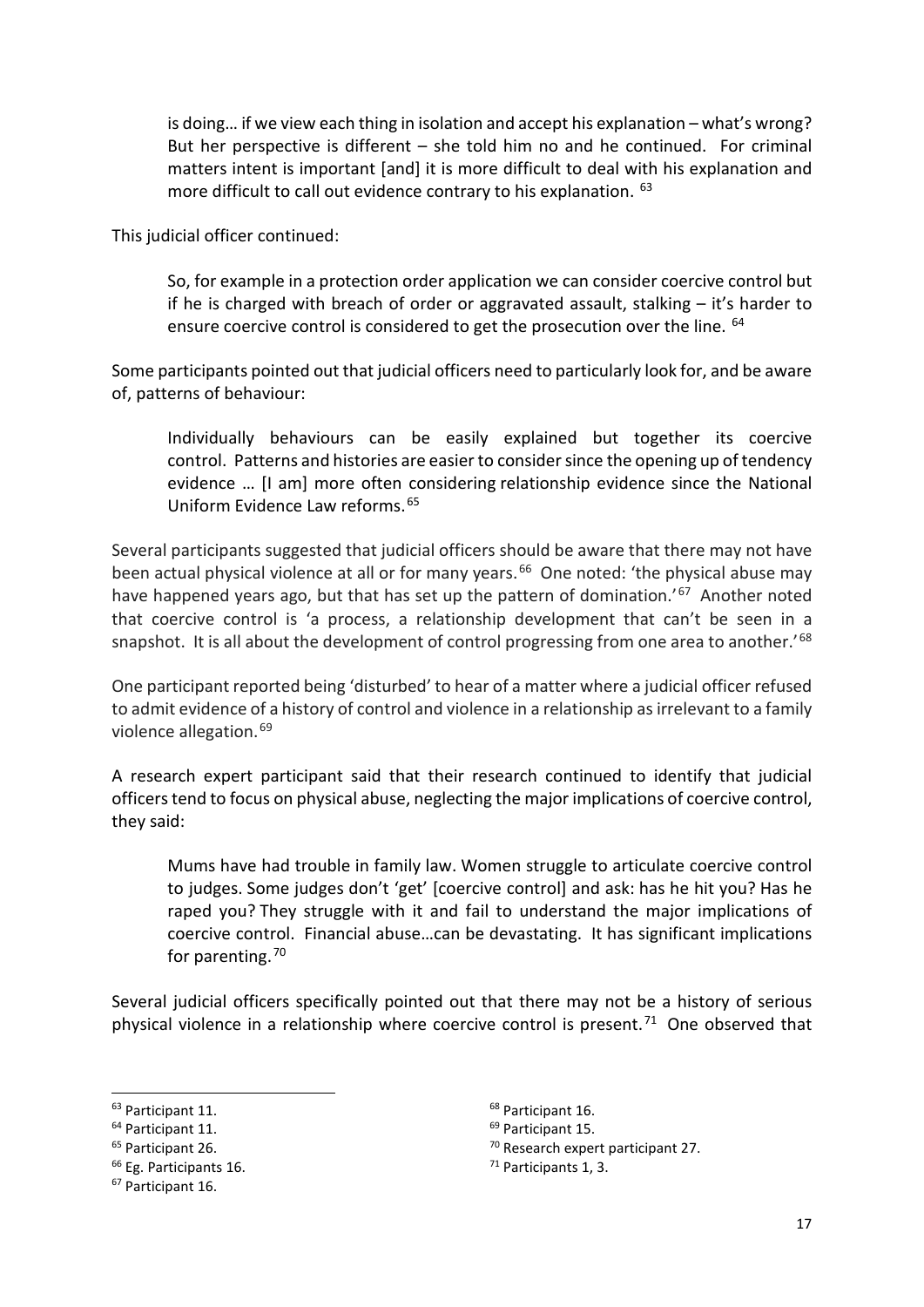courts can emphasise a search for physical evidence which may not be present in relationships where there has been coercive and controlling behaviours.<sup>72</sup>

One judicial officer acknowledged that it can be difficult to quickly reach a decision to make a protection order where there is no evidence of a history of physical violence or a particular incident but extended evidence of a history of coercive behaviours, noting that it sometimes can appear victim/survivors reassess the entire history of their relationship once they report an incident to police. $73$ 

#### <span id="page-18-0"></span>**2.2.4 Behaviours which might indicate coercive control**

Several judicial officers said that other judicial officers would benefit from being aware of behaviours which, in their experience, might indicate coercive control.

Some of the participants identified possible coercive and controlling behaviours. Behaviours identified included:

- Conduct which belittles and humiliates (eg calling them worthless, ugly, fat, saying "who else would want you?", comments about her inability to manage without him<sup>74</sup>) contributing to entrapment and inability to leave especially in context of isolation from support networks;<sup>[75](#page-18-4)</sup>
- Use of animals, including direct threats of violence to animals or threats to keep animals from victim/survivors:<sup>[76](#page-18-5)</sup>
- Threats dressed as loving comments (eg 'You can't leave the house in that outfit'; 'I want you to look pretty"; 'Are you going to cook that?'<sup>[77](#page-18-6)</sup>
- Limitations on liberty, movement and social interactions<sup>[78](#page-18-7)</sup> (and recent research indicates removal of access to technology, preventing help-seeking, was particularly prevalent in recent bushfire disasters); [79](#page-18-8)
- Threats to commit suicide: [80](#page-18-1)
- Rigid rule-making<sup>[81](#page-18-2)</sup> (in relation to eg. home-making, parenting, finances, division of responsibilities $82$ );
- Vengeful use of authorities including threats to report and actual reporting falsely to police (which one participant noted can result in the arrest and even unnecessary mental health hospitalisation of victim/survivors<sup>[83](#page-18-4)</sup>), Australian Taxation Office, child protection authorities, immigration authorities; [84](#page-18-5)
- Disproportionate responses to perceived wrongs (eg. if their wife is a bit long at the shops - have to bash her);  $85$
- Monitoring, especially using technology (even in the most remote communities<sup>86</sup>);

- <span id="page-18-3"></span><sup>74</sup> Participant 16.
- <span id="page-18-4"></span><sup>75</sup> Participant 3.
- <span id="page-18-5"></span><sup>76</sup> Participant 3.
- <span id="page-18-6"></span><sup>77</sup> Participant 6, 20.
- <span id="page-18-7"></span><sup>78</sup> Participant 16.
- <sup>80</sup> Participant 19.
- 81 Participant 20.
- <sup>82</sup> Participant 16.
- 83 Participant 6.
- 84 Participant 25.
- 85 Participant 9.
- <sup>86</sup> Participant 9.

<span id="page-18-1"></span><sup>72</sup> Participant 3.

<span id="page-18-2"></span><sup>73</sup> Participant 7.

<span id="page-18-8"></span><sup>79</sup> Research expert participant 29.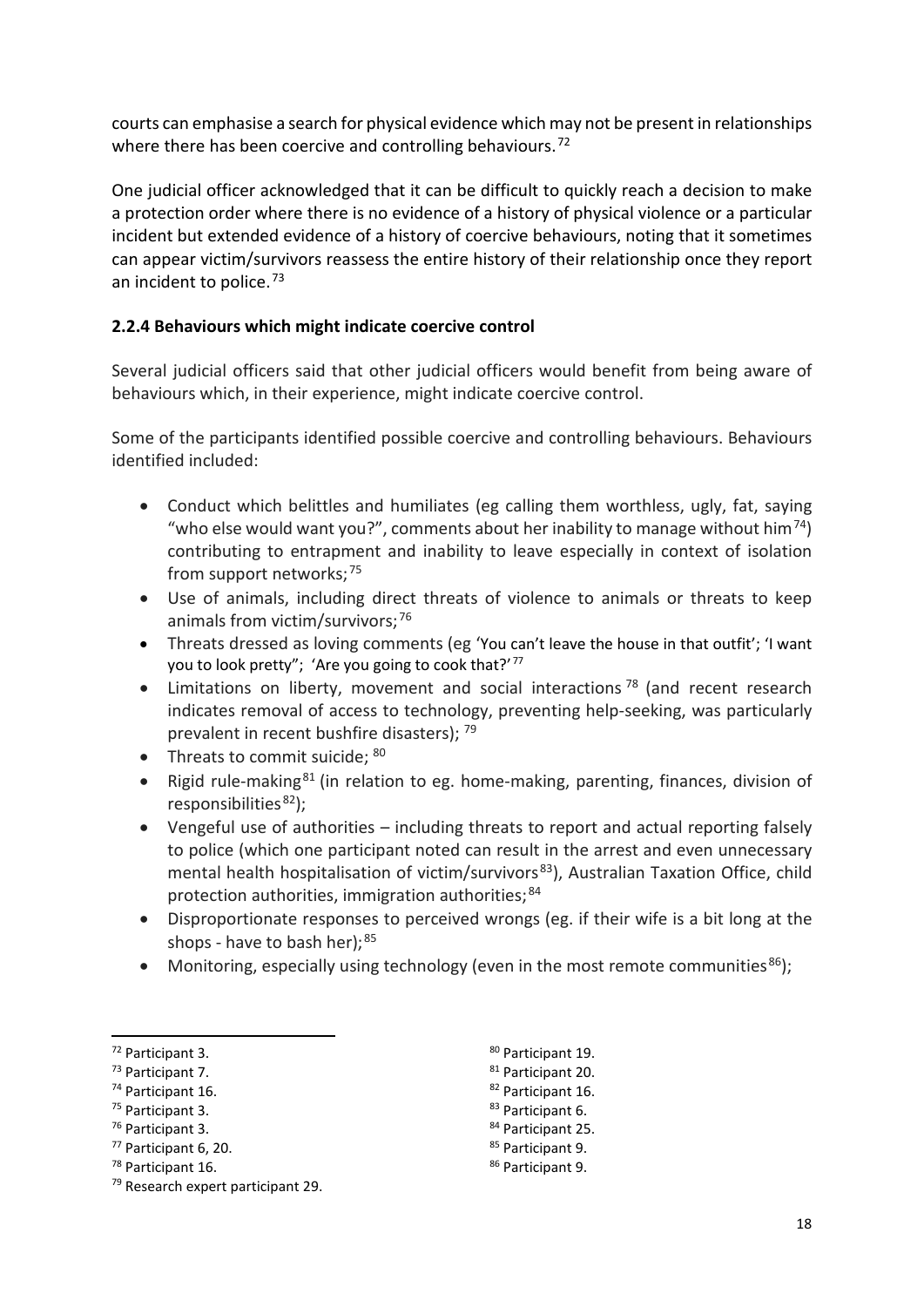• Surveillance, especially using technology (including gifts of toys with hidden surveillance capabilities<sup>87</sup>).

Vengeful use of authorities, sometimes referred to as systems abuse, was highlighted by several participants. One participant said that they most often observed coercive and controlling behaviour as it presents as systems abuse. This participant noted that some perpetrators 'know the legal system very well and are adept at using it to abuse their victims.' [88](#page-19-2)

#### <span id="page-19-0"></span>**2.2.5 How judicial officers can address coercive and controlling behaviour**

Participants suggested a range of possible responses to coercive control.

A judicial officer suggested that judicial officers can address coercive and controlling behaviour in their courtrooms by telling perpetrators who attempt to blame their victim/survivors that the consequences of their behaviour is no one's fault but their own.<sup>89</sup>

Similarly, another participant indicated that they routinely refuse to entertain submissions of defence counsel in pleas in mitigation that a family violence perpetrator has 'an anger management problem' or 'lost their temper.' This participant viewed such arguments as counterproductive and also calls out descriptions of abusive relationships as 'toxic'.[90](#page-19-4)

Another suggested that judicial officers should call out attempts to exert inappropriate behaviour in the court environment and be mindful of physical aspects of court surrounds which can improve safety for those participating in court processes (including separate entrances where practicable and security to reduce risk of breaches and other inappropriate behaviour in waiting areas). [91](#page-19-5)

The same judicial officer suggested that other judicial officers should be aware that protection orders can be tailored to address particular coercive and controlling elements of individual relationships, and addressing the use of legitimate contact to coerce. This judicial officer suggested that clear and specific conditions may be useful in making clear to the respondent which behavior would not be tolerated. Examples provided included:

- 'Must return the garage remote';
- 'Delete intimate material depicting the other party on any devices';
- Expanded exclusion catchments around schools/childcare centres;
- Suspending family court orders<sup>[92](#page-19-6)</sup> if they are not recent and changing specified contact arrangements eg. "drop off at his mother's house", orders for supervision, drug or

<span id="page-19-4"></span><sup>90</sup> Participant 25.

*Family Law Act 1975* (Cth) ss 68R and 176. See also *National Domestic and family Violence Bench Book*, [7.8] [https://dfvbenchbook.aija.org.au/protection-](https://dfvbenchbook.aija.org.au/protection-orders/parenting-orders/)

[orders/parenting-orders/](https://dfvbenchbook.aija.org.au/protection-orders/parenting-orders/) 

<span id="page-19-1"></span><sup>87</sup> Research expert participant 29.

<span id="page-19-2"></span><sup>88</sup> Participant 28.

<span id="page-19-3"></span><sup>89</sup> Participant 6.

<span id="page-19-5"></span><sup>&</sup>lt;sup>91</sup> Participant 11.

<span id="page-19-6"></span><sup>92</sup> Note this judicial officer was referring to powers of a courts of summary jurisdiction pursuant to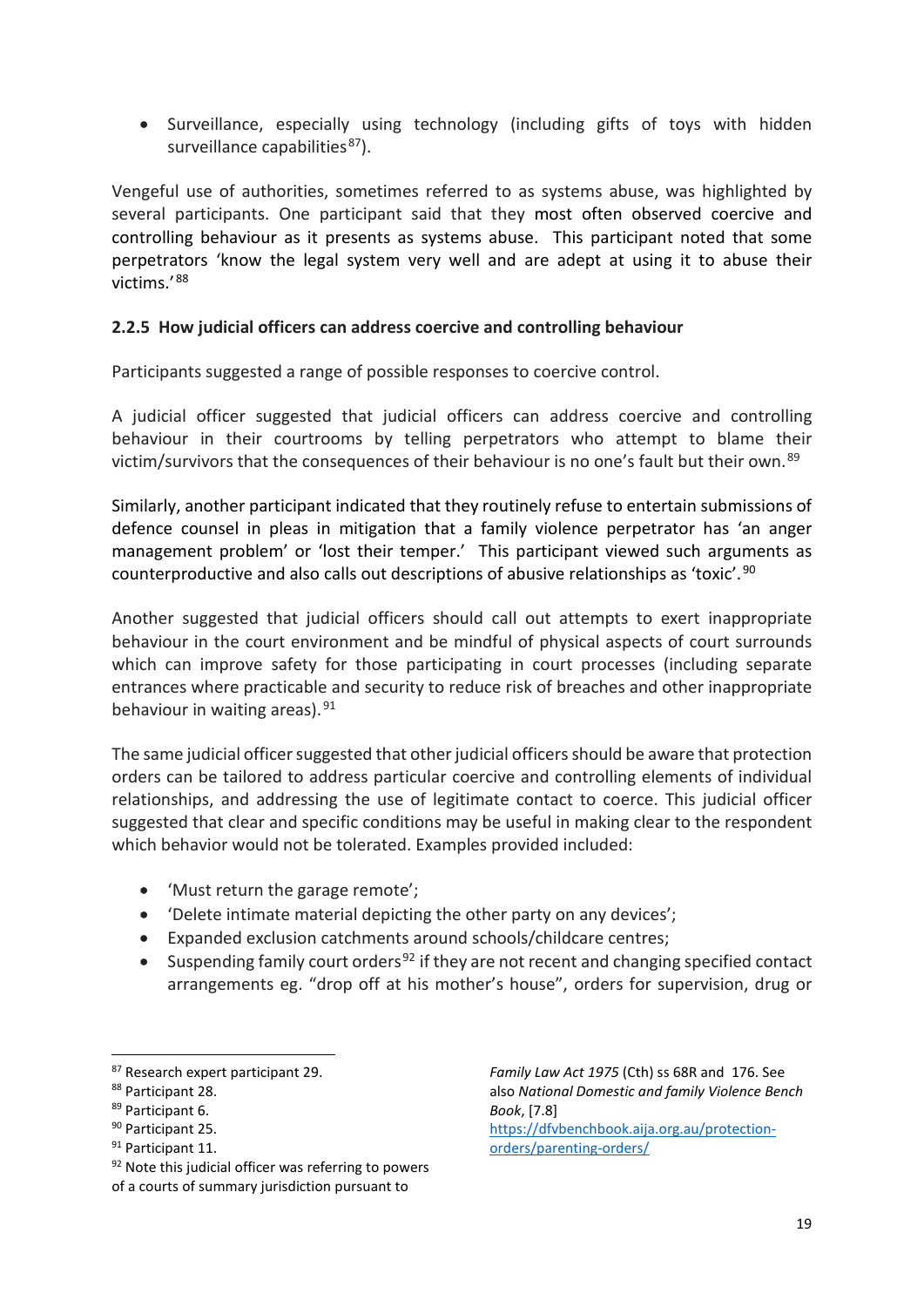alcohol use, "substantial attendance orders" ie that contact occur substantially in presence of a named person eg mother, partner – usually a woman. $93$ 

A research expert participant expressed concerns that many orders purported to be made by consent may not actually be consensual where coercive control is present. This participant suggested judicial officers should encourage women to seek (independent) legal advice, as even when women may be making their own decisions, they may be making them at a time when they are experiencing significant trauma. The participant suggested it may be prudent to ask a suspected victim/survivor 'Do you feel you are in a position to make these decisions? Do you need time?' [94](#page-20-3)

This research expert participant suggested that one of the easiest additional protective responses is to put a review in place in six-months' time to give parties the opportunity to review orders made by consent and ask: 'Is this OK? Is this working?' This would allow a victim/survivor time and space to say: 'No, this is not what I want to do.' This research expert participant also suggested that domestic violence experts should be part of the assessment processes used by courts where possible, especially in Magistrates Courts, when allegations of domestic violence are raised.<sup>95</sup>

## <span id="page-20-0"></span>**2.3 Judicial officers' observations about coercive control in the courtroom**

Question 3 was: In your experience, have you had cases involving controlling behaviour or coercive control and do you have any observations about those cases?

Only the judicial officer participants were asked this question. Themes in the responses to this question were: reaction to loss of control; that victim/survivors' responses to coercive control are complex; coercive control and children; coercive control and culturally and linguistically diverse people; evidencing coercive control; the role of perpetrator behaviour change programs and online hearings.

## <span id="page-20-1"></span>**2.3.1 Reaction to loss of control**

Several judicial officers noted that serious offending often appeared to be a reaction to the perpetrator losing control of the victim/survivor, often as a result of separation or some other 'push back' against the perpetrator's control.

One judicial officer suggested that the controlling party 'becomes quite manic postseparation especially if children are involved – texts, demands in attempt to control/monitor - obviously easier to monitor in presence before separation'.<sup>[96](#page-20-2)</sup>

For example, a judicial officer noted that they had a case where 'his response to separation was to telephone 50-100 times per day and I found that amounted to domestic and family violence.<sup>'[97](#page-20-3)</sup> This judicial officer observed you see 'more anger post-separation – the response to the loss of control.'[98](#page-20-4)

96 Participant 20. <sup>97</sup> Participant 22. <sup>98</sup> Participant 22.

<span id="page-20-2"></span><sup>93</sup> Participant 11.

<span id="page-20-3"></span><sup>94</sup> Research expert participant 27.

<span id="page-20-4"></span><sup>95</sup> Research expert participant 27.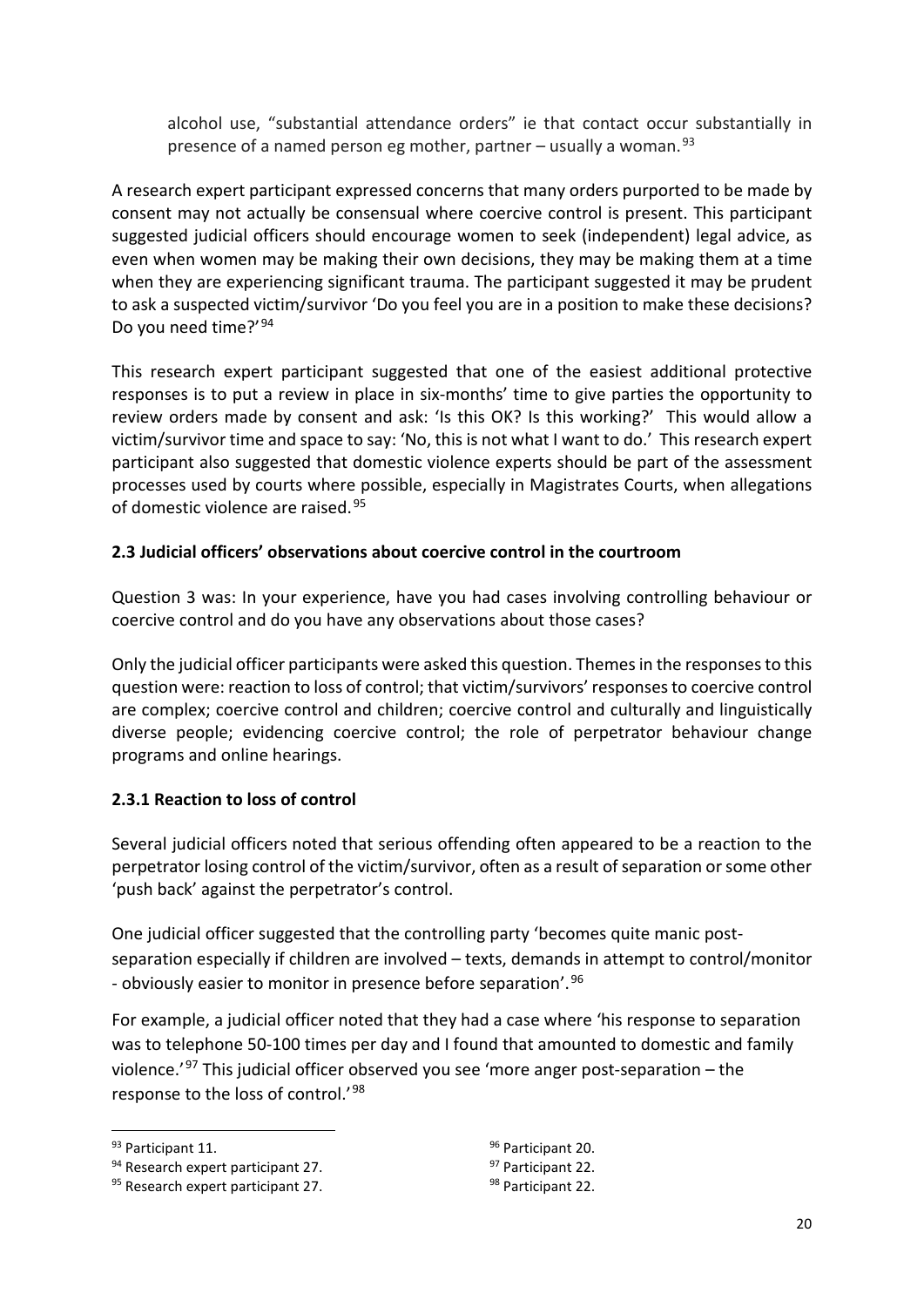A judicial officer noted that he was about to to hand down a sentence where he will find that the act of setting his partner on fire was not a planned act, but the logical extension of an extended history of coercive control and violence. He felt that case demonstrated the complexity of coercive control and would find that the victim/survivor was challenging the perpetrator's control. [99](#page-21-1)

#### <span id="page-21-0"></span>**2.3.2 Victim/survivors' responses to coercive control are complex**

Several participants commented on the complex behaviours of victim/survivors of coercive control.

A judicial officer noted that he often sees victim/survivors framed as perpetrators, eg. a man charged with murder claiming his partner committed the crime, or that he did it at her instigation (when it becomes clear the control is being exercised by the man).  $100$ 

Another judicial officer observed that it is often easy to misidentify victim/survivors as perpetrators because victims don't act 'like victims' all the time, noting 'often victims have experienced force from the defendants many times…but the one time she uses force she gets a [protection order] against her.'<sup>[101](#page-21-3)</sup>

One participant noted that victim/survivors may present with 'a normalised response (which is abnormal)' to 'the physical presence of the man exerting control on the behaviour of their partner' and reflected on a case where an accused woman's failure to appear was attributed by her counsel to vague 'threats' where no evidence was adduced, positing that coercive control may have been relevant to the disposition of the matter.<sup>[102](#page-21-4)</sup>

Some participants observed that coercive and controlling behaviours might be apparent where victim/survivors attend bail applications in support of applicants where the victim/survivor is the complainant<sup>[103](#page-21-5)</sup> and where complaints are followed by retractions of allegations, <sup>[104](#page-21-1)</sup> with one participant noting that police body-worn cameras can make it possible for prosecutions to continue where victim/survivors have given police more than one version of events. [105](#page-21-2) 

A judicial officer observed that in matters where evidence of children was pre-recorded for sexual abuse matters it was common to see mothers who appeared to be victim/survivors of coercive control be supportive of a partner over her children and give evidence on the partner's behalf.<sup>[106](#page-21-3)</sup>

One participant noted that it can be difficult to respond to breach allegations where victim/survivors might have initiated the breach of a protection order by inviting the accused into their home (eg. to assist with child care) resulting in the breach of a protection order, and recounted a particularly difficult matter in which police had opposed a bail application for a

<sup>104</sup> Participants 15,<br><sup>105</sup> Participant 15.

<span id="page-21-1"></span><sup>99</sup> Participant 26.

<span id="page-21-2"></span><sup>100</sup> Participant 2.

<span id="page-21-3"></span><sup>101</sup> Participant 4.

<span id="page-21-4"></span><sup>102</sup> Participant 1.

<span id="page-21-5"></span><sup>103</sup> Participant 14.

<sup>106</sup> Participant 15.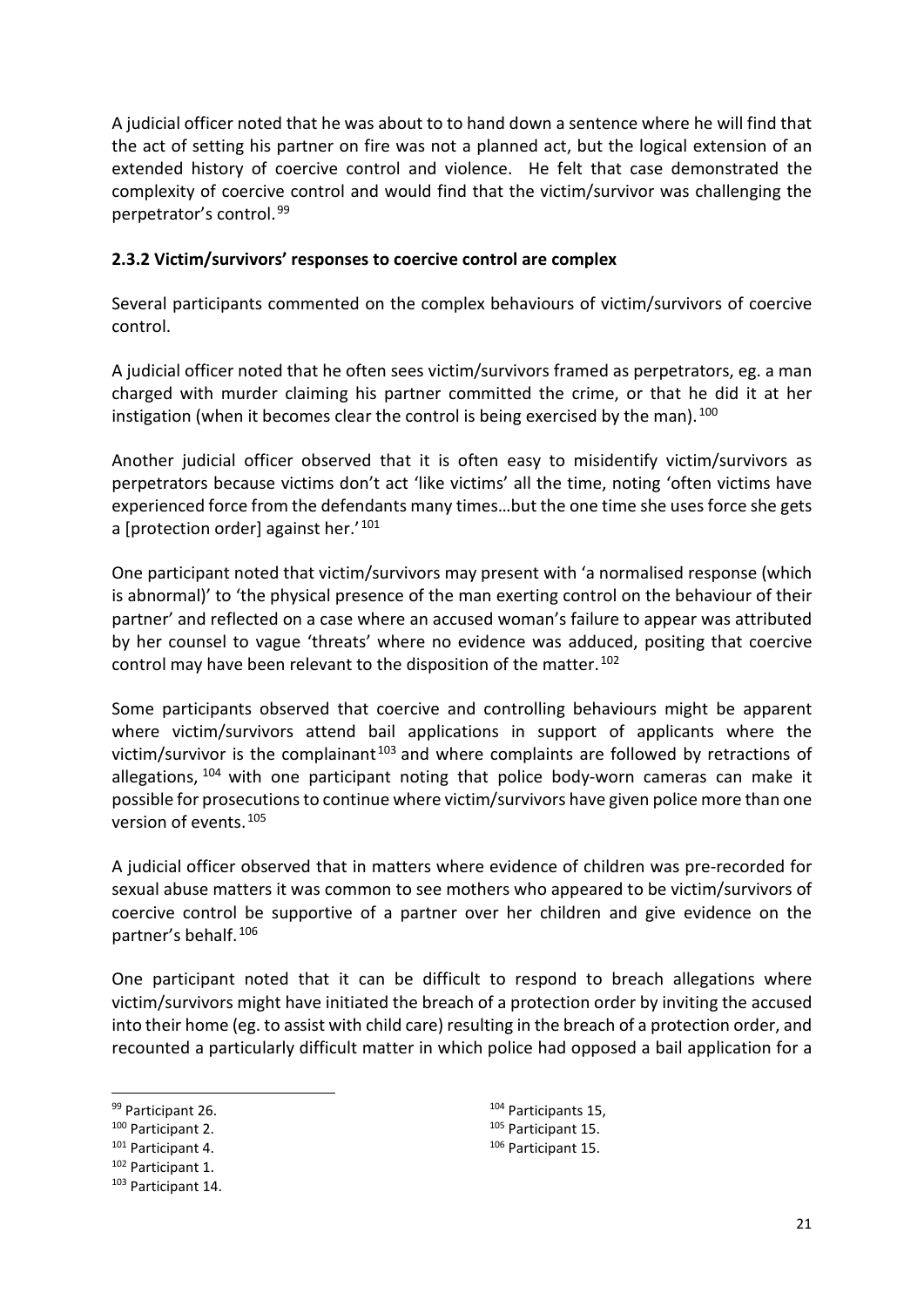juvenile accused charged with repeated breaches following his transient ex-partner's continued attendance at his home as she had nowhere else to go.  $107$ 

Another participant noted that she found it disturbing that other Magistrates made orders against the wishes of adult women exercising adult decisions to not pursue an application for a protection order in family violence matters.<sup>[108](#page-22-2)</sup>

At least one participant noted that coercive control may be an explanation for a victim/survivor not leaving an abusive relationship.<sup>[109](#page-22-3)</sup>

#### <span id="page-22-0"></span>**2.3.3 Coercive control and the use of children**

Judicial officers observed that threats in relation to children are common aspects of coercive control.<sup>[110](#page-22-4)</sup>

One judicial officer observed that it was common to see perpetrators who make threats related to children, including claiming the mother is 'depriving the kids if she tells anyone about abuse, that child protection will be involved and she will lose her children and be exposed as a bad parent'.<sup>[111](#page-22-5)</sup>

Another judicial officer noted that attempts at coercion might be framed as concern for children and expressions of love while exerting emotional manipulation. That judicial officer recalled a matter where the perpetrator who had been refused bail in relation to charges of serious violence against his partner attempted to manipulate the victim/survivor to resume the relationship by writing letters from custody claiming 'it won't happen again' and 'you are depriving the children of their father'.<sup>[112](#page-22-1)</sup>

One research expert participant pointed to their research which had found that many judicial officers were not mindful of the impacts of coercive control on victim/survivors and their children.<sup>113</sup>

This research expert participant had observed some judicial officers were sometimes unable:

… to understand that just because the use of controlling behaviours are against the partner that doesn't mean the children are immune- especially in a custody context. Judges don't understand how dangerous he is or the impacts of coercive control on the mother- and how impactful on her mothering. Just because kids are not exposed to it doesn't mean they are unharmed by it (ie indirectly). Judges lack a firm grasp on impacts [of coercive control] – [they] often think that coercive control of her has no relevance on the custody / care arrangements.  $114$ 

<span id="page-22-1"></span><sup>107</sup> Participant 24.

<span id="page-22-2"></span><sup>108</sup> Participant 22.

<span id="page-22-3"></span><sup>109</sup> Participant 4.

<span id="page-22-4"></span><sup>110</sup> Participants 5, 6, 19, 22.

<span id="page-22-5"></span><sup>111</sup> Participant 6.

<sup>112</sup> Participant 6.

<sup>113</sup> Research expert participant 27.

<sup>114</sup> Research expert participant 27.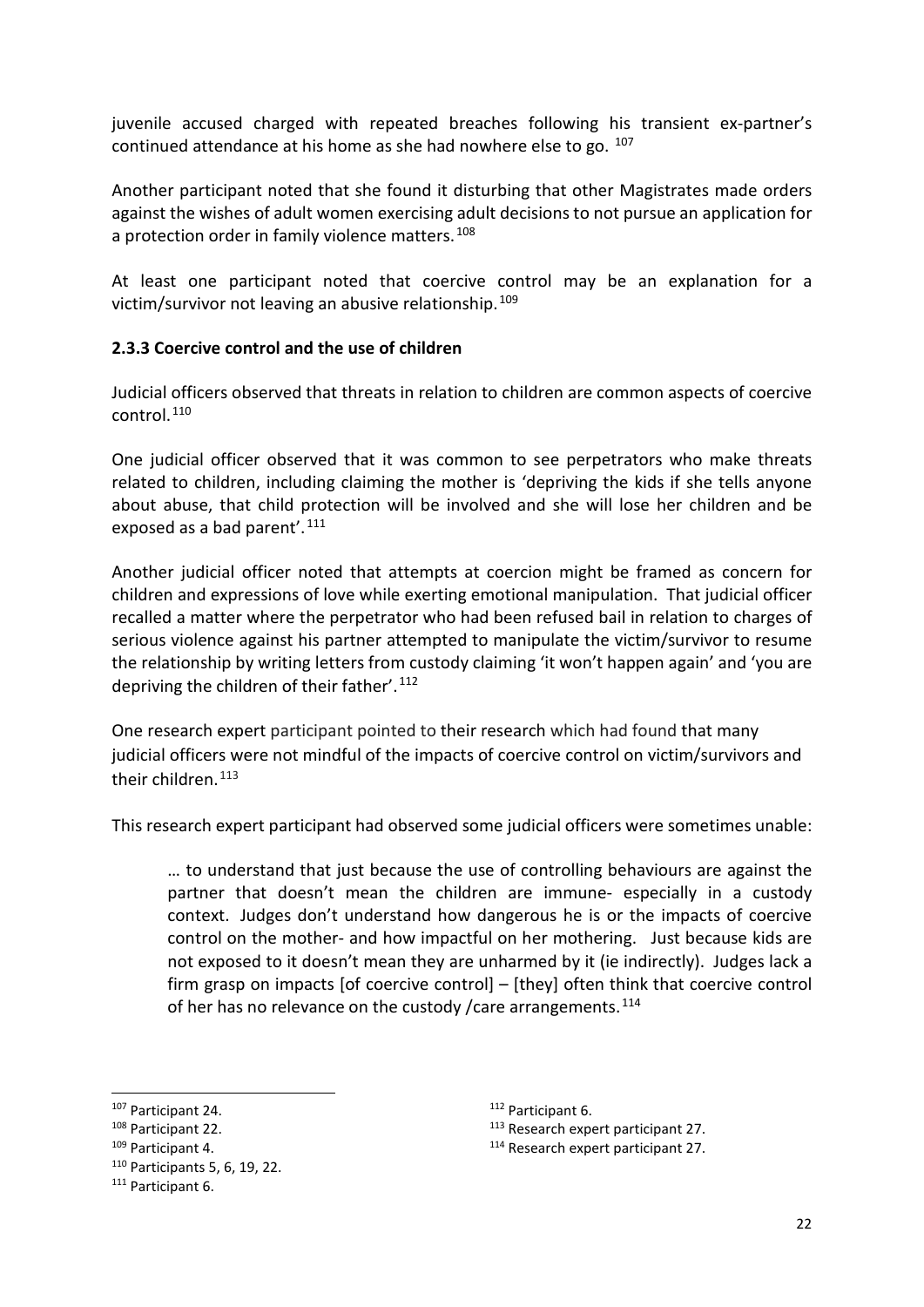#### <span id="page-23-0"></span>**2.3.4 Coercive control and 'cultural' issues**

A number of participants noted cultural factors they had observed, in particular financial control as a factor in observed relationships in Indian subcontinental and African communities [115](#page-23-2) and forced sex as a factor in relationships of those from multiple cultural groups in which such behaviour was perhaps 'considered normal in their home countries'.[116](#page-23-3) The same participant also noted a pattern of threats that extended family of perpetrators will harm victim/survivors' families in India. Another participant noted that coercion and control can be exercised by threatened and actual cultural pressures exerted by perpetrators' extended families within Australia.<sup>[117](#page-23-4)</sup>

One participant noted that cultural factors influencing the nature of coercive and controlling behaviours can be very diverse, recalling matters where a restraining order was sought to restrain a Torres Strait Islander perpetrator from cursing his wife and a medical doctor husband with fringe Christian beliefs who expected his family to conform to his expectations of spartan lifestyle practices.<sup>[118](#page-23-5)</sup>

Another participant noted that cultural factors can make it difficult for a judicial officer of a different cultural background to assess whether behaviour is culturally motivated or beyond the scope of typical cultural behaviour. This judicial officer pointed to a particular case where cultural considerations coexisted with abhorrent behaviours. The same participant noted that cultural considerations were also relevant in relationships of Indigenous Australians and that judicial officers must be careful not to stigmatise all aspects of behaviours where they may have cultural motivations.<sup>[119](#page-23-2)</sup>

Another participant observed that cultural factors including beliefs as to the sanctity of marriage can also play into victim/survivor reluctance to leave a coercive or controlling relationship.[120](#page-23-3)

#### <span id="page-23-1"></span>**2.3.5 Evidence of coercive control**

Two judicial officers who worked in the family courts noted that coercive and controlling behaviour is often poorly evidenced.<sup>121</sup>

One of these judicial officers observed that for coercive control to be considered, the coercive and controlling behaviour alongside expert evidence as to the ongoing risk of violence where there is any history of violence must be adduced. This participant observed that practitioners need to ensure that an expert report or expert cross-examination addresses ongoing risk. The same judicial officer suggested that perpetrators of coercive control should acknowledge and address the ongoing risk in their own affidavits.<sup>[122](#page-23-5)</sup>

The other Family Court judicial officer commented:

<sup>119</sup> Participant 23.

- <sup>120</sup> Participant 14.
- 121 Participants 5 and 10.
- <sup>122</sup> Participant 5.

<span id="page-23-2"></span><sup>115</sup> Participant 7.

<span id="page-23-3"></span><sup>116</sup> Participant 15.

<span id="page-23-4"></span><sup>117</sup> Participant 14.

<span id="page-23-5"></span><sup>118</sup> Participant 9.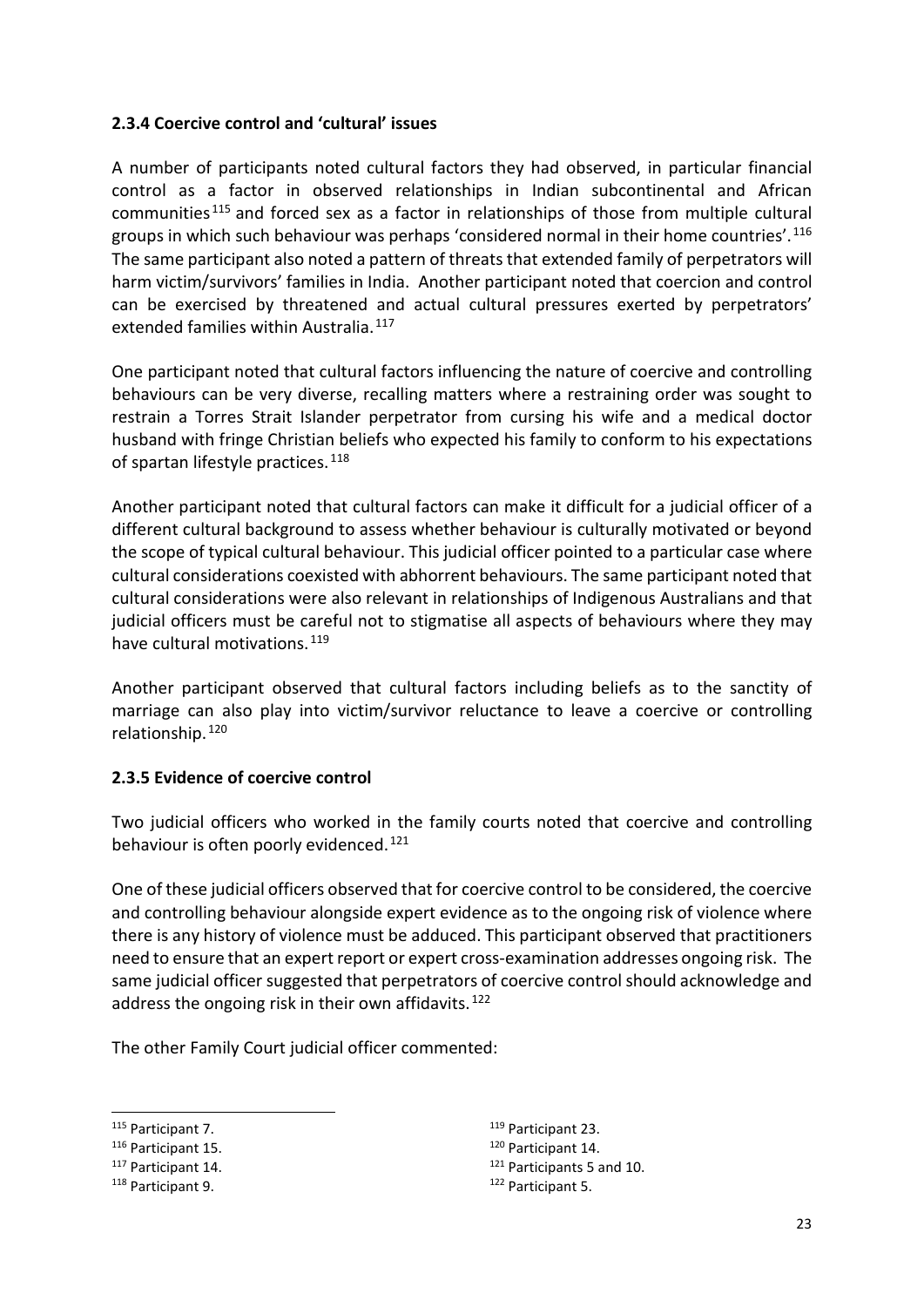Lawyers don't provide evidence very well, they make lots of vague assertions…there's a whole generation of lawyers who don't understand what evidence may be persuasive. There's a lack of specificity… [although] expert witnesses don't hold back – everything I know about coercive control has come from listening to experts, [as a judicial officer] sometimes you need to lead experts through the [social science evidence of risk associated with coercive control] – ask 'Dorothy Dixers' – often experts don't include the social science evidence [of risk associated with coercive control], they expect judicial recognition. Practitioners should ensure that these questions are addressed in reports.[123](#page-24-2)

A judicial officer who hears protection order matters on the papers now routinely telephones applicants and annotates their applications with their oral evidence to build a stronger evidence base to demonstrate coercive control. This participant noted that evidence that coercive control is a risk factor for homicide would assist her in her decision-making in protection order matters. [124](#page-24-3)

#### <span id="page-24-0"></span>**2.3.6 The role of perpetrator behaviour change programs**

One judicial officer wondered whether early use of perpetrator behaviour change programs might 'nip abuse in the bud'.<sup>[125](#page-24-4)</sup> He observed that if bail is granted after a short period in custody with an order for participation in a behaviour change program it might improve outcomes for victim/survivors and perpetrators. While this judicial officer recognised that there are few programs available for remand prisoners (or prisoners in general), he thought it might avoid 'festering' of perpetrators who blame the impacts of incarceration (life stagnating, loss of job, mortgage not being paid) solely on the victim/survivor. [126](#page-24-5)

A magistrate who reflected on the impact of perpetrator behaviour change programs noted that it was important not to order anger management programs for perpetrators of coercive control as this is not an anger management issue. This participant, having observed the impact these programs had on perpetrators placed on community corrections orders over the period of their sentences, encouraged other magistrates to promote the use of specialist family violence programs. [127](#page-24-2)

#### <span id="page-24-1"></span>**2.3.7 Matters heard online**

Several participants referred to difficulties associated with online hearings where there are allegations of domestic and family violence. Participants noted that there is a risk that persons who should not be present during matters can be out of sight but listening in on, or recording, proceedings, pressuring witnesses, or have provided access passwords to others. A participant noted there are 'real safety and privacy concerns' associated with Webex hearings.<sup>[128](#page-24-3)</sup>

<sup>127</sup> Participant 25. <sup>128</sup> Participant 2.

<span id="page-24-2"></span><sup>123</sup> Participant 10.

<span id="page-24-3"></span><sup>124</sup> Participant 11.

<span id="page-24-4"></span><sup>125</sup> Participant 18.

<span id="page-24-5"></span><sup>126</sup> Participant 18.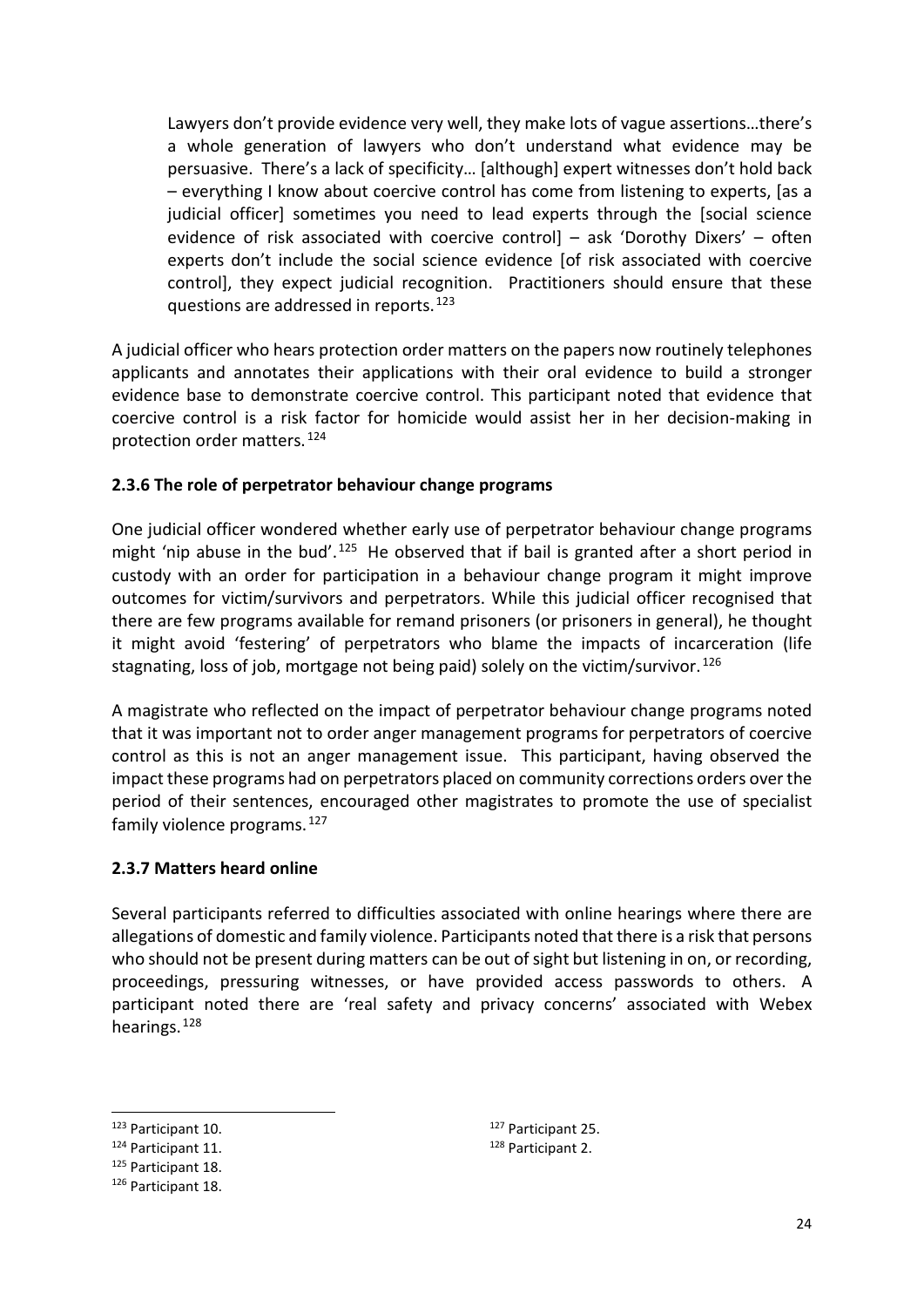Some participants suggested that online court hearing safety for victim/survivors and/or witnesses can be improved by ordering an accused to turn off their camera.<sup>129</sup> Similarly prerecording of child witness evidence for online hearings can be done in another room so that child witnesses cannot see the accused while giving evidence.

## <span id="page-25-0"></span>**2.4 The red flags for coercive control**

The fourth question we asked participants to address was: In your experience, what are the red flags that suggest coercive control? Are they different when a couple are in a relationship compared with after they separate?

There was a general trend across responses that prior to separation 'red flag' behaviour (ie behaviour indicating risk of future domestic and family violence) is thought to be directed to maintaining control, while post-separation red flag behaviour is thought to be a response to the inability to cope with loss of control.<sup>[130](#page-25-3)</sup> A superior court judicial officers responded that matters have usually progressed beyond red flag identification when they come before them.  $131$  A Family Court judicial officer noted that the ways in which coercive control is exercised are infinite and that if a judicial officer is not looking for coercive control they will not see it.<sup>[132](#page-25-2)</sup> Another judicial officer noted that a prior history of violent or controlling behaviour is itself a red flag.  $133$ 

In this section we have reported the participants' responses under three main headings: judicial officers and 'red flags' during the relationship; judicial officers and 'red flags' after separation and finally research expert participants' concerns.

## <span id="page-25-1"></span>**2.4.1 Judicial officers and red flags during the relationship**

Judicial officers identified a number of 'red flags' which suggested coercive control during the relationship. They often illustrated their suggestions with types of behaviour. Their responses are set out in Table 3 below. Note many of these issues would be red flags for coercive control after separation also.

<span id="page-25-3"></span><span id="page-25-2"></span><sup>129</sup> Participants 2.<br><sup>130</sup> In particular, participant 6.<br><sup>131</sup> Participants 8.

<sup>132</sup> Participant 10. <sup>133</sup> Participant 24.

<span id="page-25-4"></span>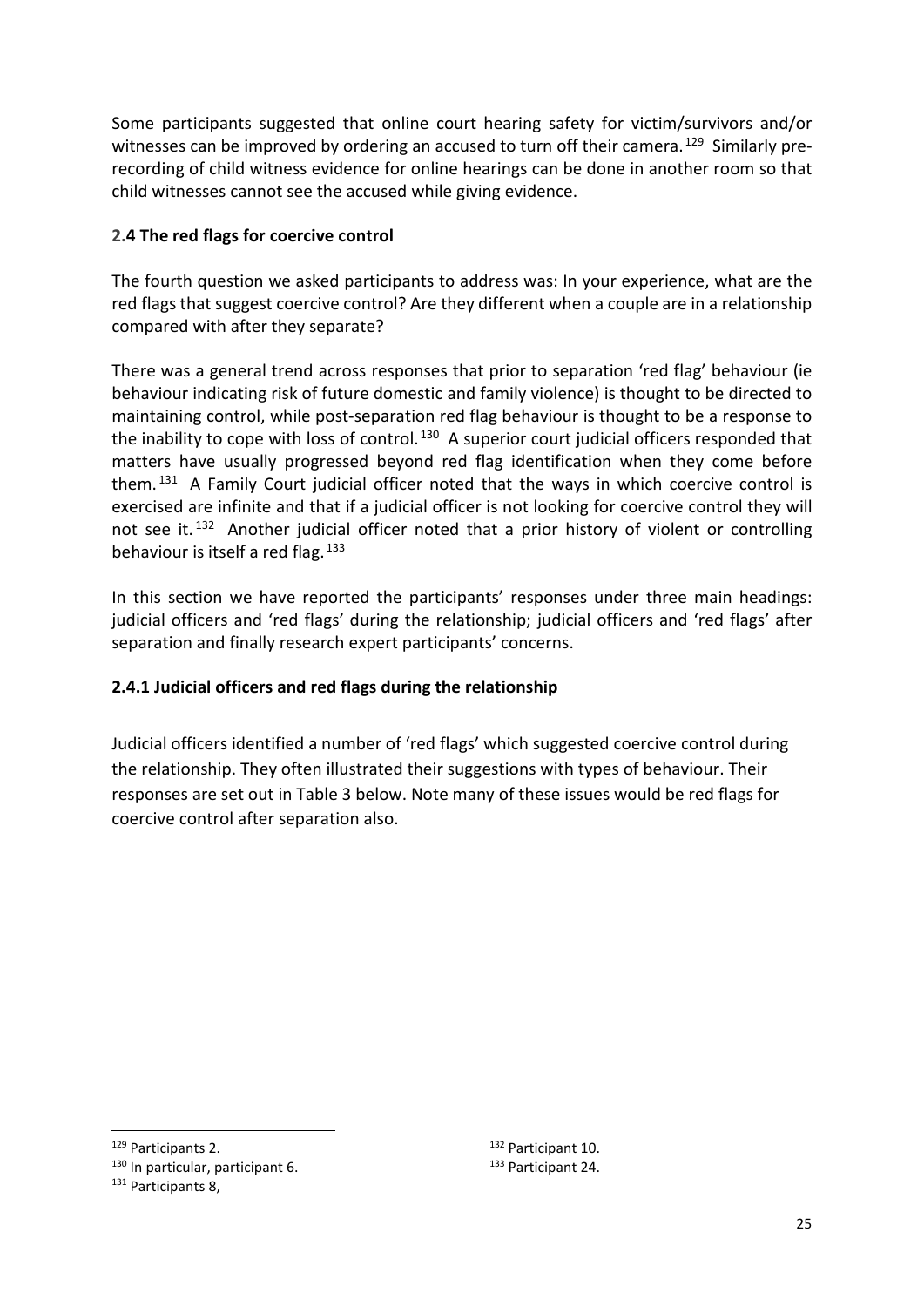| <b>Red flag</b>              | <b>Example</b>                                                                        |
|------------------------------|---------------------------------------------------------------------------------------|
| Intimidating                 | Multiple judicial officers noted that they hear "walking on eggshells"<br>$\bullet$   |
| victim/survivor,             | repeatedly.                                                                           |
| causing fear <sup>134</sup>  | Standing over, getting in her face.<br>$\bullet$                                      |
| Isolation <sup>135</sup>     | This might include a victim/survivor who does not work.<br>$\bullet$                  |
|                              | Controlling access to/ taking or destroying a phone or other device<br>$\bullet$      |
|                              | (which prevents help-seeking).                                                        |
|                              | Controlling who a victim/survivor can associate with, including family<br>$\bullet$   |
|                              | and friends to the extent a victim/survivor may have no other support                 |
|                              | network remaining and feel unable to leave.                                           |
|                              | Locking her in the house, not allowing person to leave the house.<br>$\bullet$        |
| Jealousy <sup>136</sup>      | Allegations of infidelity.<br>$\bullet$                                               |
|                              | Jealousy is a significant factor in matters in Aboriginal communities.<br>$\bullet$   |
| Monitoring <sup>137</sup>    | This might include checking phone, odometer or another device<br>$\bullet$            |
|                              | history.                                                                              |
| Attacks on self-             | Put-downs may be framed as concern that a victim be perceived<br>$\bullet$            |
| confidence <sup>138</sup>    | favourably: 'You can't leave the house in that outfit; I want you to                  |
|                              | look pretty.' 'Are you going to cook that?' - suggestions and put-                    |
|                              | downs in the same breath.                                                             |
| Loss of                      | Deference of decision making and expectations of compliance<br>$\bullet$              |
| autonomy <sup>139</sup>      | In relation to ordinary matters of life $-$ the entrapment nature of it.<br>$\bullet$ |
| Economic                     | Including restricting access to money.<br>$\bullet$                                   |
| abuse <sup>140</sup>         | Requiring a victim/survivor to account for money spent, providing an                  |
|                              | allowance, and requiring a victim/survivor to ask for money.                          |
| Intense                      | Can include perpetrator becoming very close to a victim/survivor's<br>$\bullet$       |
| affection,                   | child, almost to the extent of excluding her from a relationship with                 |
| followed by<br>removal of    | her own child.                                                                        |
| affection <sup>141</sup>     | Silent treatment.<br>$\bullet$                                                        |
| Offender                     | Statements like 'she makes me crazy', 'toxic relationship', 'I've never               |
| justification of             | hit her'.                                                                             |
| abusive                      |                                                                                       |
| behaviour <sup>142</sup>     |                                                                                       |
| Illicit drugs <sup>143</sup> | Where the male partner is also selling/providing drugs to the<br>$\bullet$            |
|                              | victim/survivor - access to drugs has been used as a controlling                      |
|                              | mechanism.                                                                            |

## **Table 3: Red flags for coercive control during the relationship**

<span id="page-26-1"></span><sup>135</sup> Participant 3, 4, 14, 15, 31.

<span id="page-26-3"></span><sup>137</sup> Participants 4, 14, 19, 26

- <sup>141</sup> Participant 14, 15.
- <sup>142</sup> Participant 25.

<span id="page-26-0"></span><sup>134</sup> Participants 14, 25

<span id="page-26-2"></span><sup>136</sup> Participants 4, 9, 14

<span id="page-26-4"></span><sup>138</sup> Participant 10, 20.

<sup>&</sup>lt;sup>139</sup> Participant 1, 3, Research expert participant 12.

<sup>140</sup> Participant 14, 15.

<sup>143</sup> Participant 30.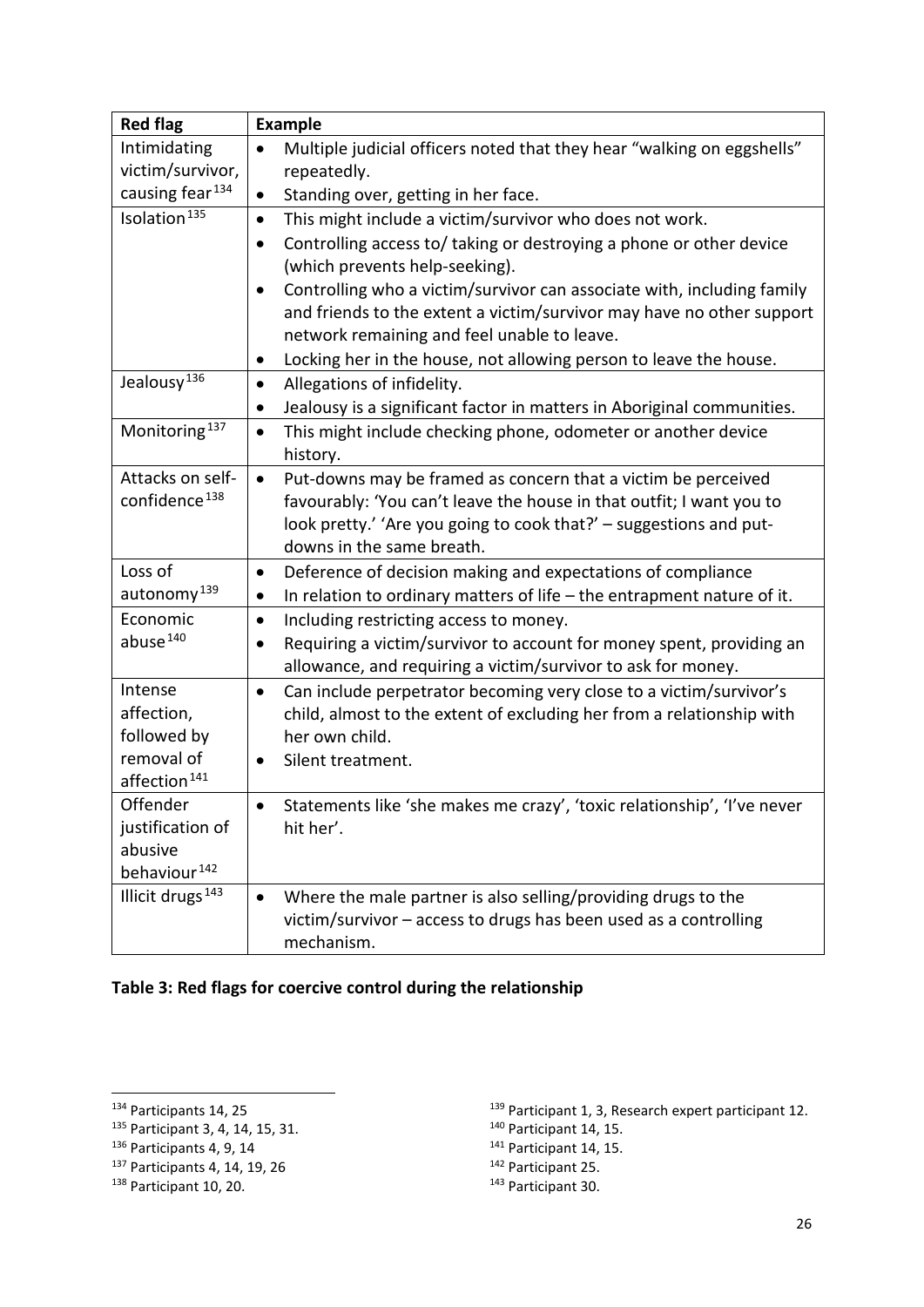## <span id="page-27-0"></span>**2.4.2 Judicial officers and red flags after separation**

Judicial officers identified a number of 'red flags' which suggested coercive control postseparation. They often illustrated their suggestions with types of behaviour. Their responses are set out in Table 4 below. Note many of these issues would be red flags for coercive control after separation also, especially for example strangulation/hands on the victim/survivor's throat.

| <b>Red flag</b>           | <b>Example</b>                                                                                        |
|---------------------------|-------------------------------------------------------------------------------------------------------|
| Threats <sup>144</sup>    | To kill - respondent, children, extended family.<br>٠                                                 |
|                           | To kill animals<br>$\bullet$                                                                          |
|                           | Of suicide or self-harm.<br>$\bullet$                                                                 |
| Strangulation             | Allegations of strangulation<br>$\bullet$                                                             |
| /hands on the             | Any evidence that perpetrator's hands have been on victim/survivor's<br>$\bullet$                     |
| victim/survivor's         | throat, even where no actual strangulation is alleged                                                 |
| throat <sup>145</sup>     |                                                                                                       |
| Harassing <sup>146</sup>  | Intense patterns of phone calls, messaging or other contact.<br>$\bullet$                             |
|                           | Manic post-separation contact including demands in attempt to<br>$\bullet$                            |
|                           | control and monitor.                                                                                  |
|                           | Reaching out to victim/survivor's network, scaring them off.                                          |
| Monitoring <sup>147</sup> | Including malware, GPS tracking of phone or other devices including<br>$\bullet$                      |
|                           | devices in the victim/survivor's car.                                                                 |
|                           | Video surveillance, using innocuous things like 'find my iPhone'.<br>$\bullet$                        |
|                           | Having her phone back up to the cloud so abuser can have access to<br>$\bullet$<br>data at all times, |
|                           | Linking devices, baby monitors in child's bedroom - some are                                          |
|                           | 'nannycam' types which when controlled by separated partner give                                      |
|                           | access to inside her home at all times.                                                               |
|                           | Having family members track social media activity.<br>$\bullet$                                       |
| Disputes about            | Threats in relation to children.<br>$\bullet$                                                         |
| children's                | Allegations a party is disparaging the other party to children<br>$\bullet$                           |
| matters <sup>148</sup>    | (especially where one party is a male step-parent) eg. poor parenting                                 |
|                           | practices, harsh disciplinarian of children. Encouraging children to                                  |
|                           | portray mother in poor light and reporting illness/injury in mother's                                 |
|                           | care.                                                                                                 |
|                           | Constant lateness for contact pick-up.<br>٠                                                           |
|                           | Failure to comply with agreements as to children's matters.<br>$\bullet$                              |
|                           | Attempts to seek urgent children's recovery orders where the child's                                  |
|                           | location could be a refuge.                                                                           |

<span id="page-27-1"></span><sup>144</sup> Participant 7, 15, 18, 19, 21, 27.

<span id="page-27-3"></span><sup>146</sup> Participant 15,20

<sup>147</sup> Participant 12, 14, 15, 17, 26, 27

<span id="page-27-2"></span> $145$  Participants 19, 21

<sup>148</sup> Participant 4,5,15,25,27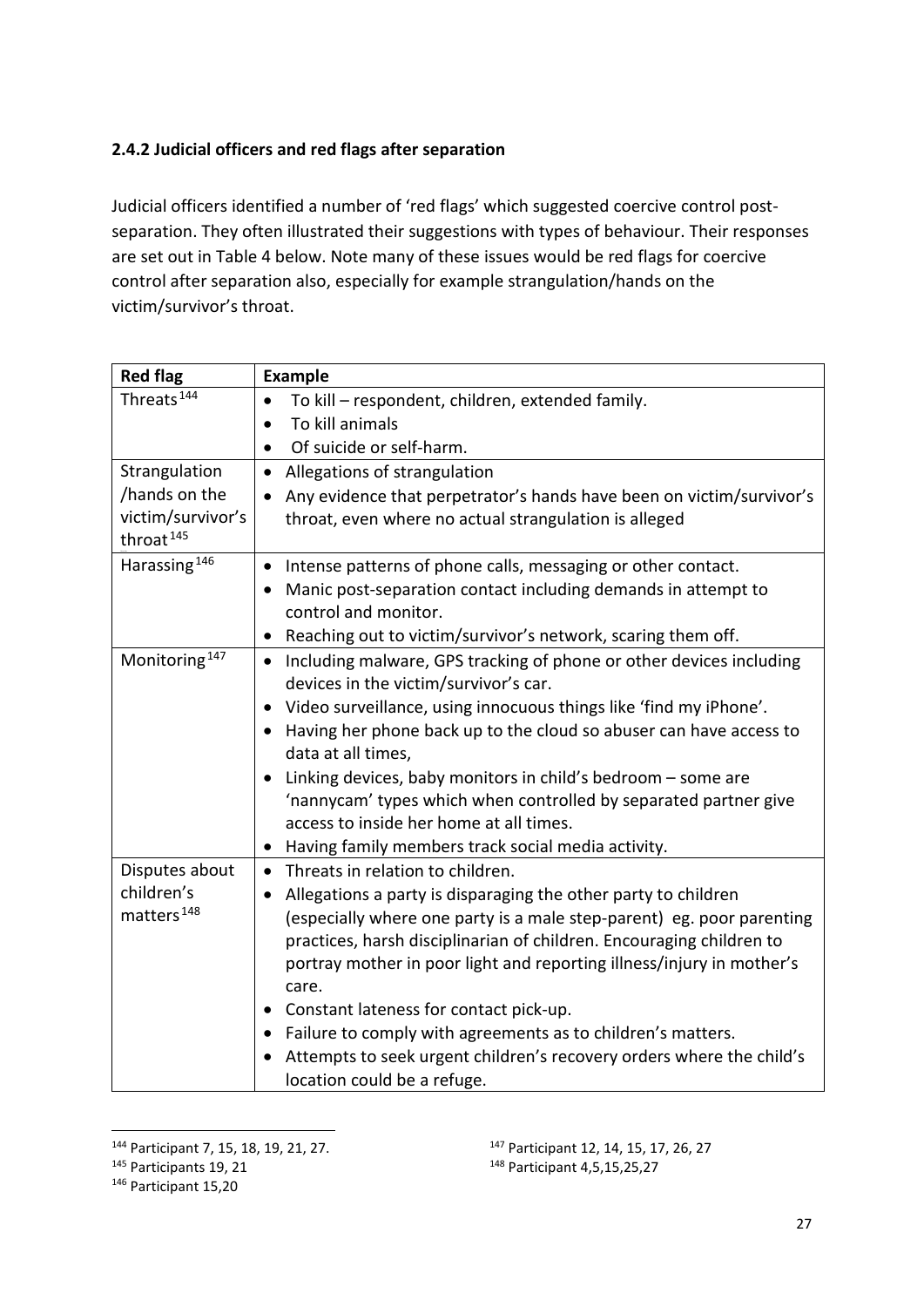| Victim/survivor<br>downplays/<br>normalises<br>abuse <sup>149</sup> | A victim/survivor who downplays physical violence or emotional<br>$\bullet$<br>abuse as ordinary.                                                                                                                                                                                                                                                                                                                                                     |
|---------------------------------------------------------------------|-------------------------------------------------------------------------------------------------------------------------------------------------------------------------------------------------------------------------------------------------------------------------------------------------------------------------------------------------------------------------------------------------------------------------------------------------------|
| Attempts to<br>control in court<br>hearings <sup>150</sup>          | Both parties appearing together from same room in Webex hearings.<br>$\bullet$<br>Attempts to influence in court.<br>$\bullet$<br>Party has intense focus on the witness who alleges abuse.<br>$\bullet$<br>Victim/survivor/witness looking to other party for approval.<br>Anger when attempts to control court responses fail (can indicate<br>importance of special witness provisions).<br>Dragging person through the process to wear them down. |

#### **Table 4: Red flags for coercive control post-separation.**

#### <span id="page-28-0"></span>**2.4.3 Research expert participants and concerns**

One research expert participant had observed in their research that while some judicial officers struggle to identify coercive control, some women subjected to coercive control also struggle to articulate their experiences of abuse.<sup>[151](#page-28-1)</sup>

The same research expert noted the usefulness of checklists in assisting courts and victim/survivors to identify coercive control. For example, one checklist this research expert mentioned included questions such as:

- Do you feel like you can't do this…?
- Does he control the finances?
- Does he say bad things about your family members?

This research expert also noted that this approach can help crystallise the behavior for both the person experiencing coercive control and the judicial officer. This research expert also observed that realizing they have experienced domestic and family violence can be a traumatic revelation for some who do not identify as a victim/survivor.

Finally, this same research expert cautioned judicial officers to:

… remember that abusers who don't use physical violence are often charming and publicly functional. This can be in their favour in parenting assessments – we assume the report writers can tell when they are manipulated, but this is often not the case. These men 'perform'- coercive controlling men are more likely to be successful, come from the higher echelons [of society] as opposed to men who are doing physical abuse. They may not engage in physical abuse because of their role in society… Remember everyone could be an abuser – the man in the suit, not just a bikie covered in tattoos. [They] manipulate and get away with it.  $152$ 

<span id="page-28-1"></span><sup>149</sup> Participant 25

<span id="page-28-2"></span><sup>150</sup> Participant 7,14, 21,22.

<sup>&</sup>lt;sup>151</sup> Research expert participant 27.

<sup>&</sup>lt;sup>152</sup> Research expert participant 27.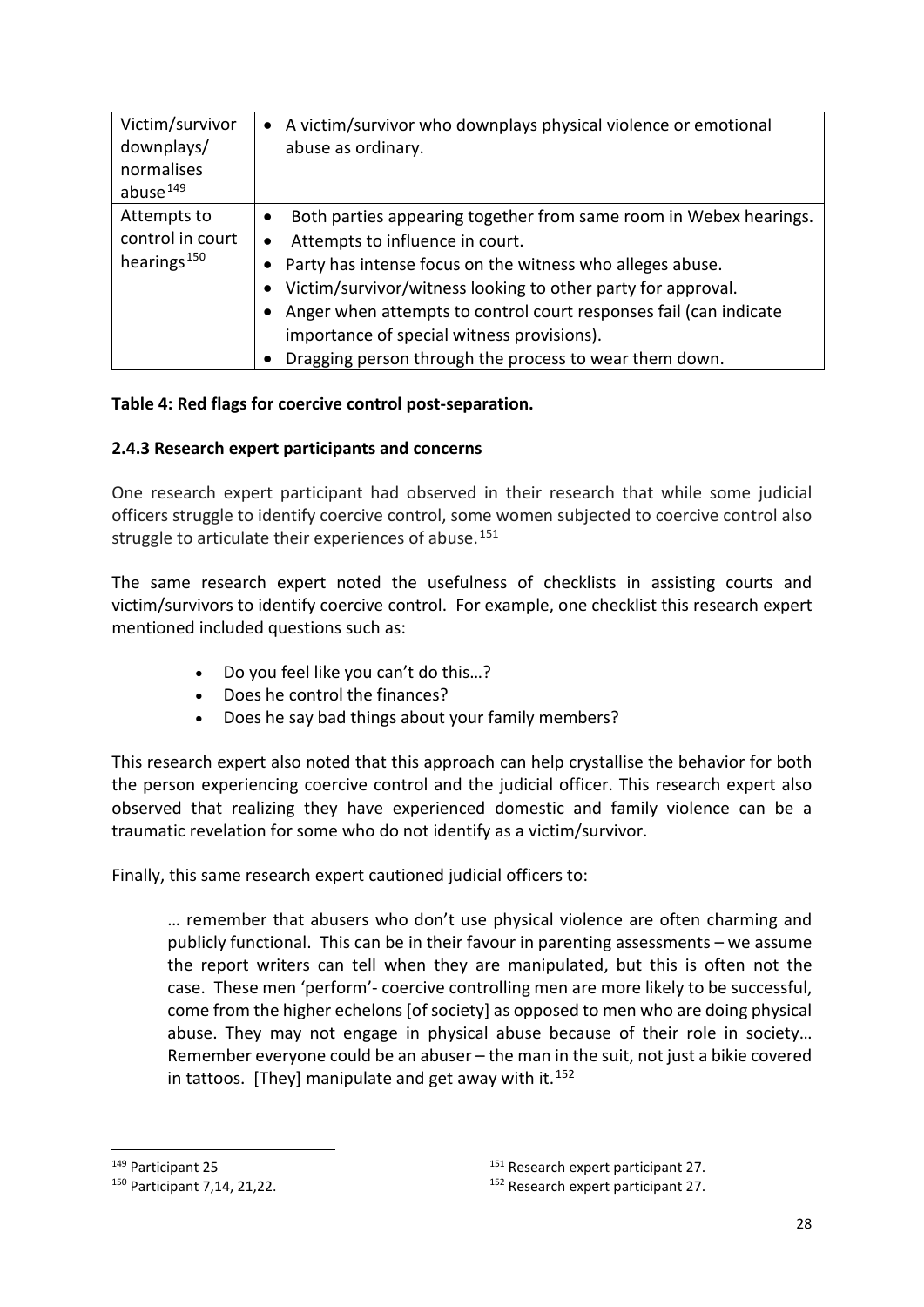#### <span id="page-29-0"></span>**2.5 Decisions or judgements where coercive control was well-recognised**

Our final question asked participants to identify judgments and other resources. Specifically, we asked: Are there any decisions or judgements that you are aware of where you think coercive control was well-recognised and described by you or another judicial officer?

Suggested cases are collated in Part 2 of this report. The cases suggested have been organised by jurisdiction of recommended decision, although judicial officers did not necessarily confine their recommended cases to cases from their own jurisdictions. Not all participants were able to point to decisions where coercive control was well-recognised and described and a number referred to cases which did not specifically relate to issues associated with coercive control. One judicial officer who worked in the family courts noted that in cases where they personally had recognised coercive control they focused their decisions on the identified actual physical violence and were able to reach a decision without reference to the observed coercive and controlling behaviour. This participant described this as 'the cowards approach'.[153](#page-29-1)

Several Magistrates noted that, as their decisions are unpublished and decisions are rarely appealed, identifying matters where coercive control was well-recognised and articulated is difficult.<sup>154</sup> A superior court judicial officer noted that while they were unable to think of a relevant case from their own jurisdiction they had noticed prosecutors using terminology of coercive control over the past twelve months.[155](#page-29-1)

<sup>155</sup> Participant 18.

<span id="page-29-1"></span><sup>153</sup> Participant 10.

<span id="page-29-2"></span><sup>&</sup>lt;sup>154</sup> Eg. participant 11.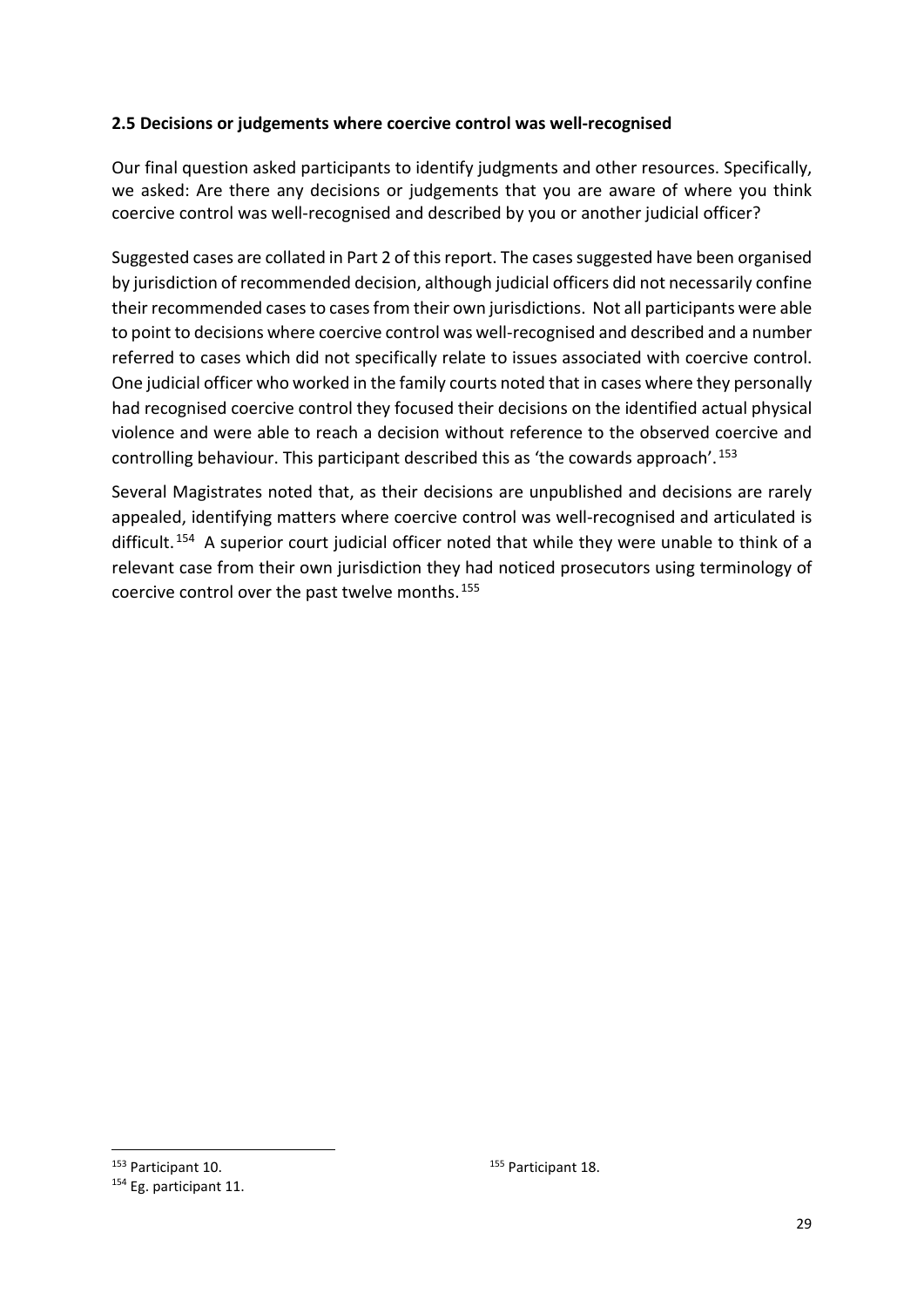## <span id="page-30-0"></span>**Part 2: Cases that have identified coercive control.**

In Part 2 of this report we have included a list of cases arranged by jurisdiction that discuss and identify coercive and controlling behaviour. The cases were identified by judicial officers and research expert participants in the interviews discussed in Part 1. The extracts include a link to the case on Austlii or another database where available and an extract of the part of the case where coercive and controlling behaviour is discussed is included.

#### <span id="page-30-1"></span>**Commonwealth**

#### <span id="page-30-2"></span>**Family Court of Australia**

## *Behn & Ziomek* **[\[2019\] FamCA 298](http://www8.austlii.edu.au/cgi-bin/viewdoc/au/cases/cth/FamCA/2019/298.html) (10 May 2019) – Family Court of Australia** (parenting orders)

McClelland DCJ recognized that the father was using repeated litigation in a way that amounted to coercive and controlling conduct:

[245] Additionally, I find that the manner in which the father has conducted himself throughout this litigation amounts to coercive and controlling conduct as against the mother. As set out above and annexed to these Reasons for Judgment, the father has brought an excessive number of interim applications, including two Contravention Applications. In that regard, during cross-examination, Ms O gave the following evidence:

Question: … Would you suggest that, should the Court reinstate a regime whereby the father spends time with the child, that the father will continue to do such things as use the Court system to control the mother?

Answer: That's another very common feature of perpetrators of coercive controlling family violence. Yes. Continued litigation. And that in turn has a negative impact not just on the other parties but on the children obviously because coming before – having to be interviewed by someone like me over and over again or the ICL, or whomever it is, is an incredibly stressful experience for children.

[246] It was not disputed that in the period between 19 April 2016 and 10 May 2016, at the request of the father, the Police attended the mother's home on seven occasions to conduct welfare checks on the child. I am also satisfied that the father acted in a coercive and controlling manner by requesting that the Police conduct such a number of unnecessary welfare checks on the child.

[247] I am further satisfied that the father has sought to exercise control over the mother by dictating to her the appropriate medical treatment for the child and when the child should commence school. I set out the evidence relevant to that issue below.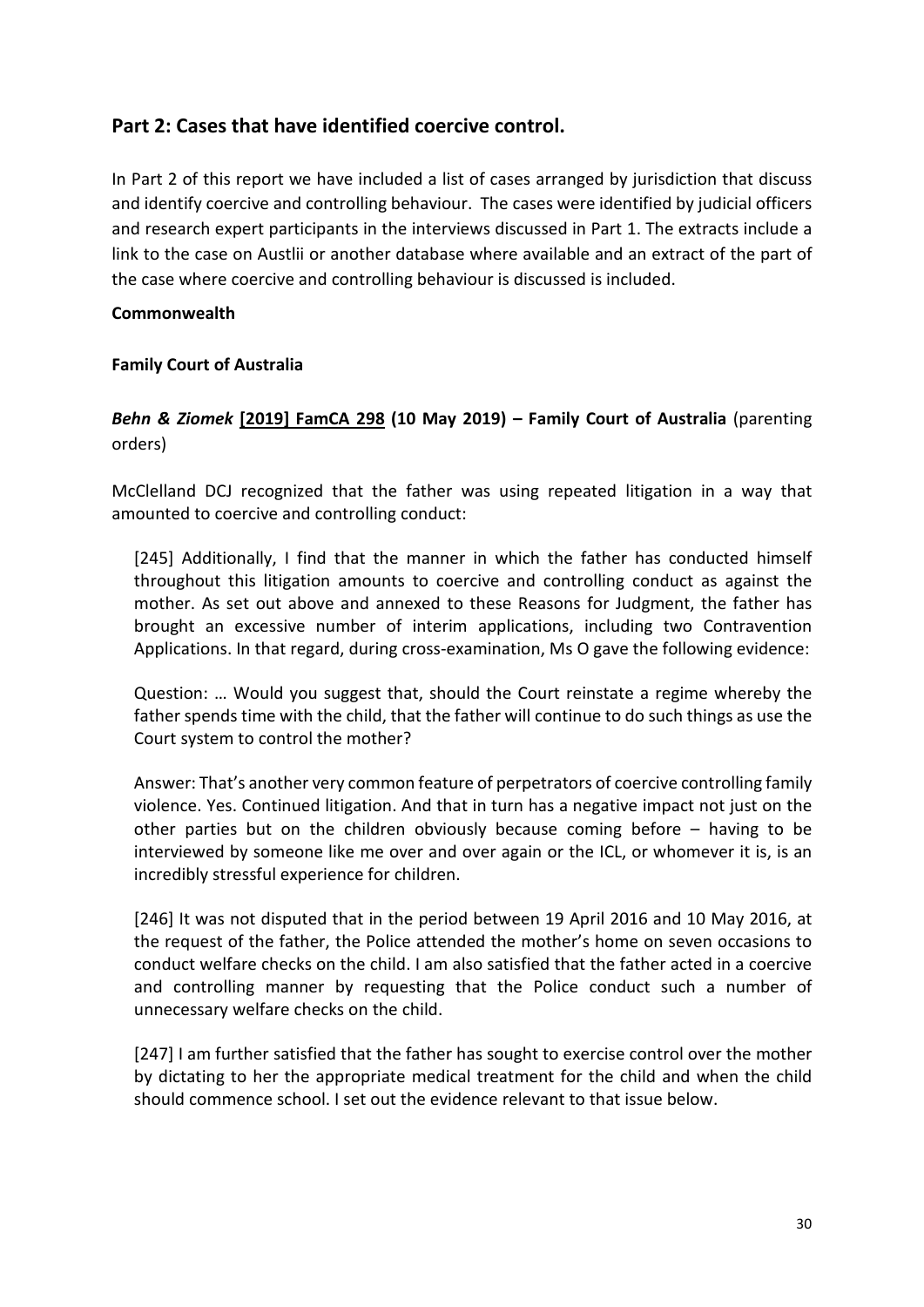*Garrod & Davenort* **[2018] [FamCA](http://www7.austlii.edu.au/cgi-bin/viewdoc/au/cases/cth/FamCA/2018/825.html) 825 (12 October 2018) – Family Court of Australia**  (parenting orders)

Bennett J was critical of the Regulation 7 Family Consultant's handling of the matter:

[219] The Regulation 7 Family Consultant agreed with Ms Lewis, counsel for the mother, that the flagrant breach of orders so the father can get what he wants is consistent with him engaging in coercive controlling violence. It is particularly concerning that the father's poor behaviours were not based on a lack of control but on a prerogative of his needs and desires. That indicates to me that very significant changes in attitude and behaviour are required to be undertaken by the father.

Bennett J noted that family violence is not to be assessed on a sliding scale focused solely on physical violence:

[220] …The Regulation 7 Family Consultant did not recognise the father's conduct to Ms O or the mother as being on the higher end of family violence. His manipulative behaviours were insidious and should have been identified as such. The Regulation 7 Family Consultant has assessed family violence on a scale which was an error. Family violence is not to be assessed on a sliding scale. Every child is entitled to be kept safe from harm. Precautions must be proportionate to the harm identified. It does not follow that a cessation of time is reserved only for perpetrators of physically life threatening violence. My strong impression is that the Regulation 7 Family Consultant had regard to some physical violence perpetrated by the father towards the mother but largely gleaned over the coercive controlling violence of the father.

And later, noting the Family Violence Best Practice Principles definition of coercive controlling violence:

[223] ..... Coercive controlling violence is an ongoing pattern of use of threat, force, emotional abuse and other coercive means to unilaterally dominate a person and induce fear, submission and compliance in them. Its focus is on control, and does not always involve physical harm. [referring to the Family Violence Best Practice Principles, Edition 4, December 2016, Family Court of Australia, 8.] It is inconceivable that the Regulation 7 Family Consultant could have had regard to the definition of violence in which the father was engaged.

#### <span id="page-31-0"></span>**Federal Magistrates Court of Australia**

## *Heilig & Cabiness* **[\[2011\] FMCAfam 97 \(2 March 2011\)](http://www.austlii.edu.au/au/cases/cth/FMCAfam/2011/97.html) – Federal Magistrates Court of Australia** (parenting orders)

Altobelli FM recognised the coercive and controlling behaviour of the father:

[10] He has a long history of law breaking, and there is very little evidence of conscience in his functioning. His controlling abusive behaviour towards young partners I find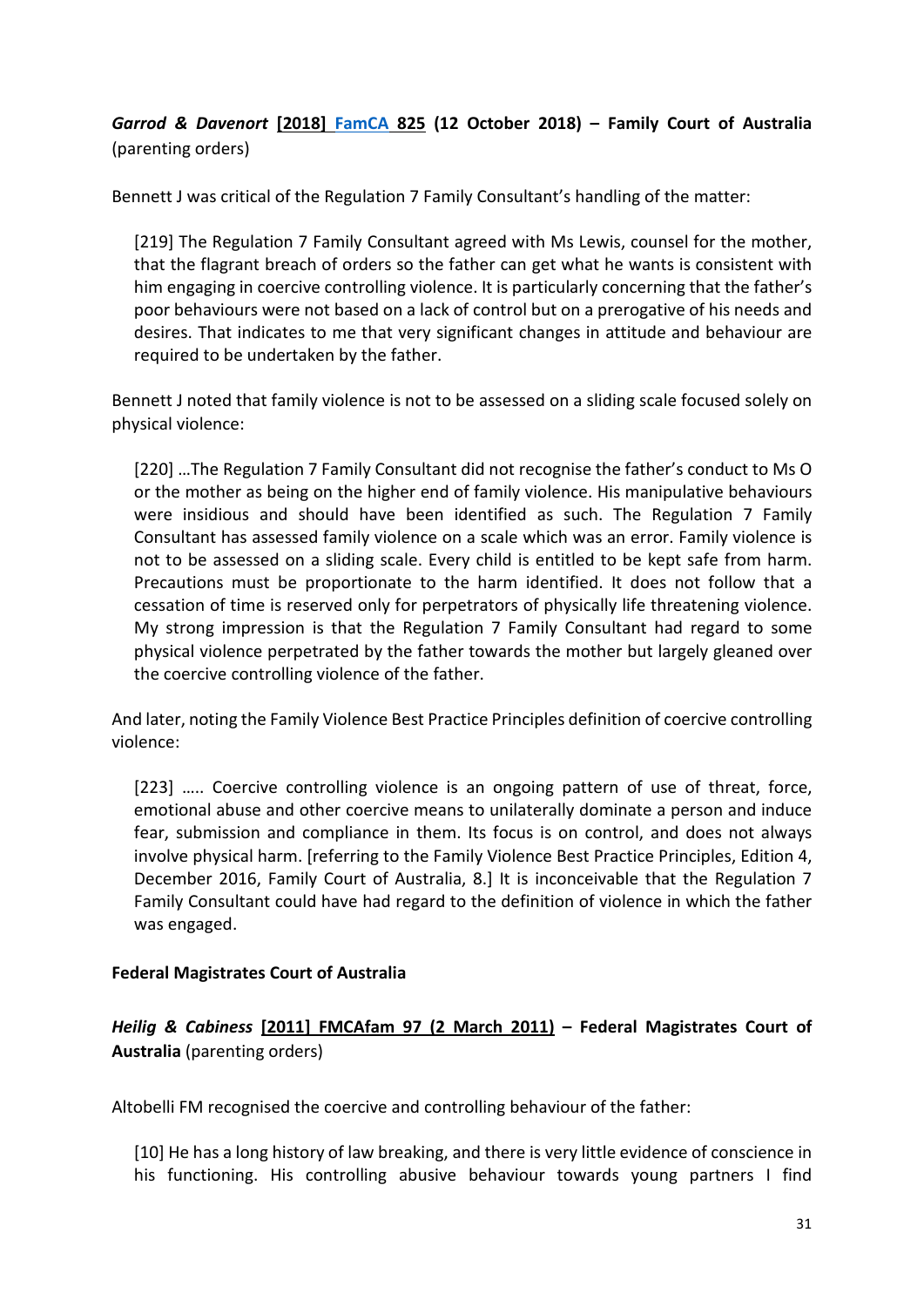flabbergasting. The description of his severely burning Ms Cabiness' arm when he considered the coffee she had made for him was 'crap' is appalling. The description of his behaviour is almost of treating them as slaves, while enjoying humiliating them.

In paragraph [30], Altobelli FM favourably refers to research quoted in the decision of the Court of Criminal Appeal on the Crown manifest inadequacy appeal in relation to the father's sentencing for violent offending against the mother and other former domestic partners, cited as *R v Heilig* [2006] NSWCCA 302 (20 September 2006) at [77]:

An adequate account of domestic violence should recognise that it typically involves the exercise of power and control over the victim, is commonly recurrent, may escalate over time, may affect a number of people beyond the primary target (including children, other family members and supporters of the victim) and that it contributes to the subordination of women; domestic violence typically involves the violation of trust by someone with whom the victim shares, or has shared, an intimate relationship; the offender may no longer need to resort to violence in order to instil fear and control: J Stubbs, "Restorative Justice, Domestic Violence and Family Violence", Australian Domestic and Family Violence Clearing House, Issues Paper 9, 2004, pages 6-7.

#### <span id="page-32-0"></span>**Australian Capital Territory**

#### <span id="page-32-1"></span>**Supreme Court of the Australian Capital Territory**

## *R v Smith* **[\[2021\] ACTSC 114 \(3 June 2021\)](http://www.austlii.edu.au/cgi-bin/viewdoc/au/cases/act/ACTSC/2021/114.html) - Supreme Court of the Australian Capital Territory**  (sentence)

Mossop J observed:

[25] The sexual intercourse without consent is constituted by the digital penetration of the complainant's vagina. This is a case in which the sexual intercourse can properly be described as an act of sexual violence. There is nothing which suggests that the act was performed for the purposes of sexual gratification. Rather, it was an assault designed to degrade the victim and formed part of a pattern of demeaning and controlling behaviour on the part of the offender. That demeaning and controlling behaviour is an important part of the context in which the offence occurred.

## **R v NX (No 2) [\[2019\] ACTSC 131 \(24 May 2019\)](http://www.austlii.edu.au/au/cases/act/ACTSC/2019/131.html) – Supreme Court of the Australian Capital Territory** (sentence)

In considering the objective seriousness of the offence, Mossop J observed:

[31] The offending in the present case includes very serious offending occurring in a context having features of domestic violence. Those include that the offending was directed to maintaining control over the victim by destroying her property and means of transport and blaming her for the offender's unlawful conduct. The victim was more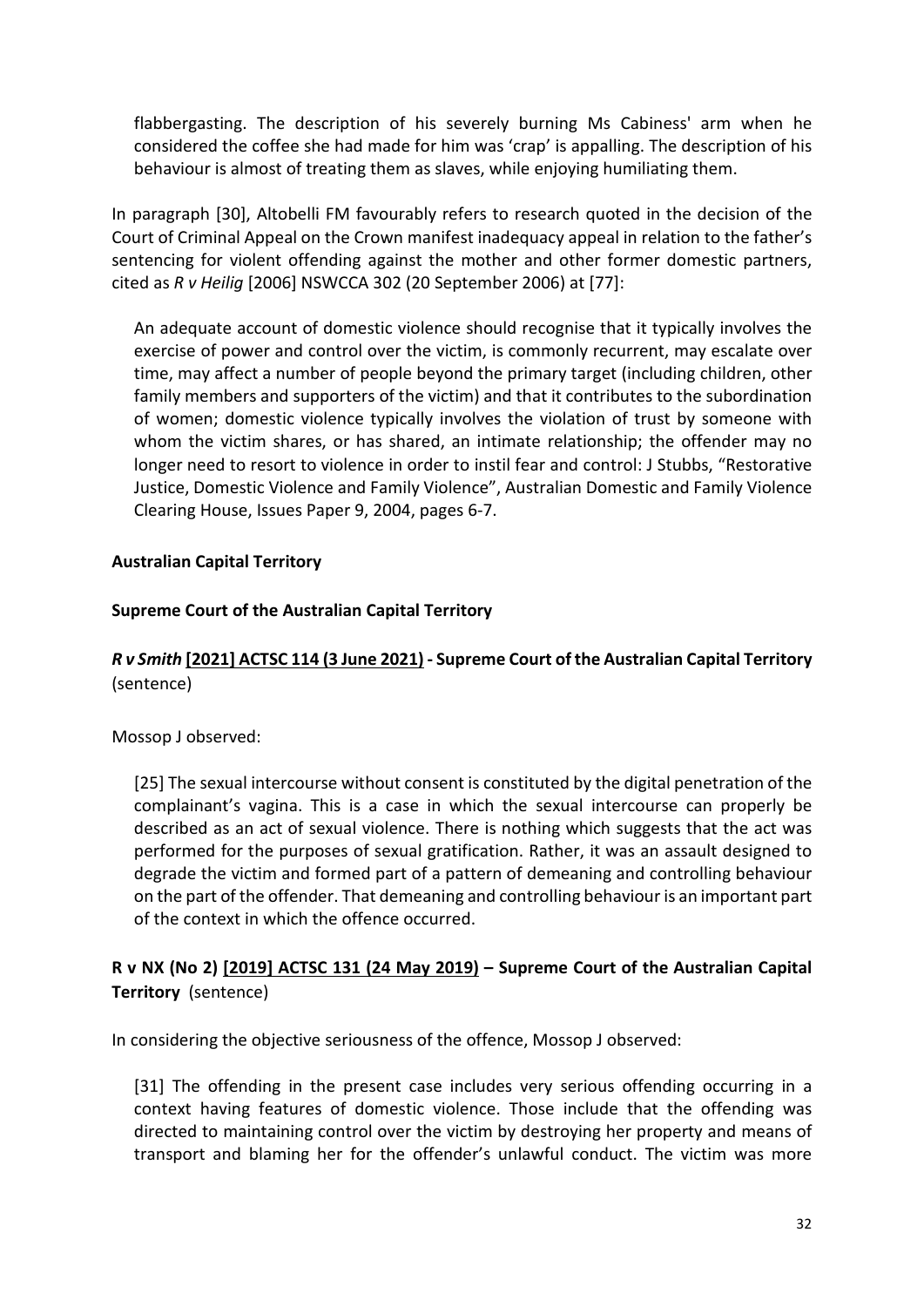vulnerable by reason of her need to care for and protect her young child. Her young child was present during some of the offences.

## *R v Brown* **[\[2015\] ACTSC 65 \(5 March 2015\)](http://www.austlii.edu.au/cgi-bin/viewdoc/au/cases/act/ACTSC/2015/65.html) – Supreme Court of the Australian Capital Territory** (sentence)

Burns J accepted the opinions and statements he quoted from clinical psychologist, Dr Michael Barry's report.

[4] … Dr Barry said:

At the time of the offence, Miss Brown had been in an emotionally and physically abusive relationship for over two years. She described a gradual deterioration in her mental health, reporting low self-worth and feeling overwhelmed, feeling that she did not "fit in anywhere" and she described a "sense of loss in the world". She reported that despite Mr Ruspandini's treatment of her, she felt that he was the only one who she could rely on. Domestic violence and emotional abuse are behaviours used by one person in a relationship to control the other. Research into the cycle of domestic violence suggests that it is common for victims of domestic violence to blame themselves for the abuse and to experience major disruption in their self and world view. Domestic abuse can have a serious impact on the way a person thinks and interacts with the world around them. The chronic exposure to violence, or the threat of violence, and the stress and fear resulting from this exposure, can cause not only immediate physical injury, but also mental shifts that occur as the mind attempts to process trauma or protect the body.

Domestic violence affects a person's thoughts, feeling and behaviours, and can significantly impact on mental stability. While the effects of physical abuse are obvious, the effects of emotional abuse are easier to hide and harder to repair. It is common for victims of emotional abuse to blame themselves and minimise their abuse, particularly when they are repeatedly told that it is their fault that their partner becomes angry or aggressive.

[5] I accept the opinions and statements which I have just quoted from Dr Barry's report.

## *Roberts v Smorhun* **[\[2013\] ACTSC 218 \(1 November 2013\)](http://www.austlii.edu.au/au/cases/act/ACTSC/2013/218.html) – Supreme Court of the Australian Capital Territory** (sentence)

Refshauge J referred to dicta of the Alberta Court of Appeal in *R v Brown* (1992) 73 CCC (3d) that:

[81] When a man assaults his wife or other female partner, his violence toward her can be accurately characterized as a breach of the position of trust which he occupies. It is an aggravating factor. Men who assault their wives are abusing the power and control which they so often have over the women with whom they live. The vulnerability of many such women is increased by the financial and emotional situation in which they find themselves, which makes it difficult for them to escape.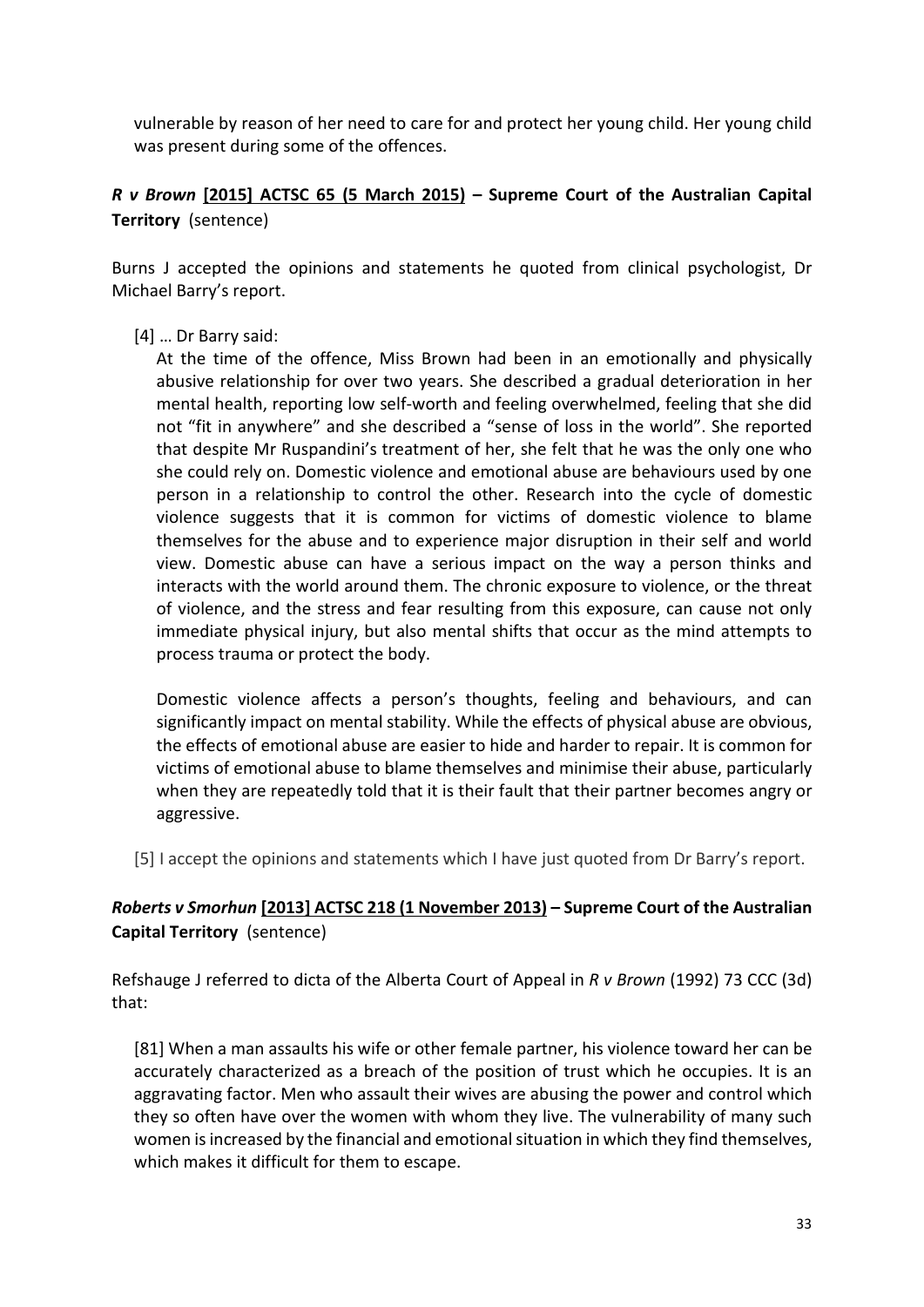Refshauge J noted that this statement had been cited with approval by the Court of Criminal Appeal of the Supreme Court of Tasmania in Parker v The Queen (Unreported, Tasmanian Court of Criminal Appeal, Green CJ, Underwood and Zeeman JJ, 21 July 1994), 11 and in the NSW Court of Criminal Appeal in *R v Hamid* [2006] NSWCCA 302. [82]

## *Purcell v O'Reilly* **[\[2018\] ACTSC 60 \(9 March 2018\)](http://www.austlii.edu.au/au/cases/act/ACTSC/2018/60.html) – Supreme Court of the Australian Capital Territory** (sentence)

Penfold J observed:

[48] … the incident giving rise to Mr Purcell's conviction, and its source in Mr Purcell's determination to examine the victim's mobile phone, seem to reflect both an attempt to exercise power or control over his former wife and a belief that this was justified. For this reason, the incident as a whole may legitimately be treated as more serious than it would have been if the TV had been destroyed in anger or frustration generated by some event unrelated to conflict between Mr Purcell and his former wife.

#### **Magistrates Court of the Australian Capital Territory**

## *Love v Kumar* **[\[2018\] ACTMC 23 \(31 October 2018\)](http://www.austlii.edu.au/au/cases/act/ACTMC/2018/23.html) - Magistrates Court of the Australian Capital Territory** (evidence of coercive control)

In finding the accused assaulted his wife Special Magistrate Hunter OAM observed:

[207] Taken together the evidence if accepted of giving information to officials at Immigration, the refusal to recant that information, the bruise to the head which is consistent with the allegation on 18th and the general information such as not allowing Ms Devi to have a phone, not allow her to contact her brother and the like which could lead to a conclusion that the defendant was controlling her life, (which is not unknown in domestic violence situations). It also leads to a conclusion that Ms Devi is speaking the truth and should be believed.

[209] I am also satisfied that she had been controlled at least to some extent. That is supported by uncontroverted evidence that she had to secret a SIM card so that she could contact her family and brother by phone. This is consistent with the evidence from her brother that she had no access to contact him except by public phone until he gave her the SIM card. I am also satisfied she had limited access to friends and family. That evidence was corroborated by her brother and by the fact she used the SIM card he gave her to make the various phone calls she made to family and friends. I also note the Defendant had alluded to that control in some of his answers in the ROI such as those referred to by Prosecution counsel in her submissions.

[Note: This decision was unsuccessfully appealed *Kumar v Love* [2019] ACTSC 238 (30 August 2019) – Australian Capital Territory Supreme Court]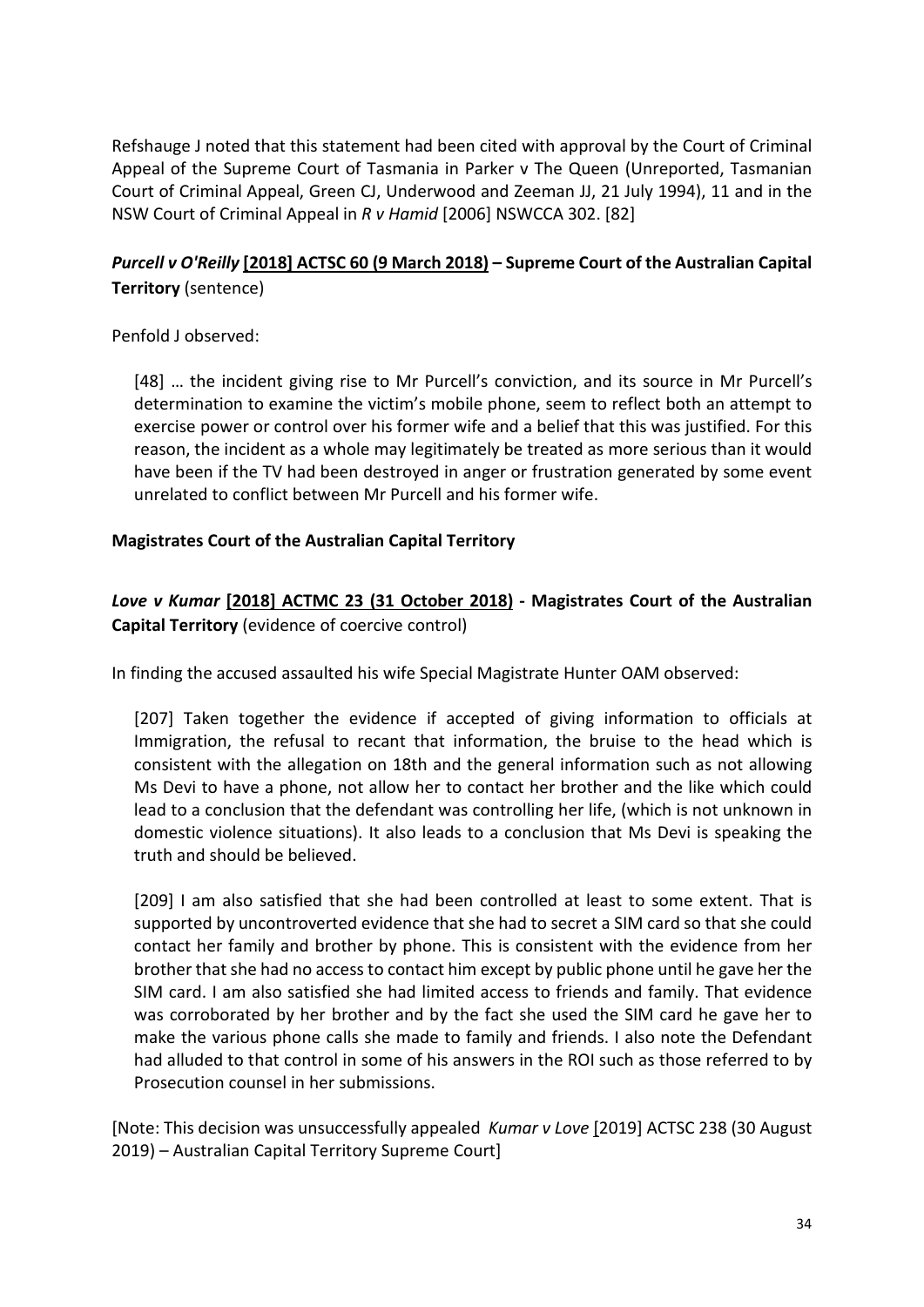#### <span id="page-35-0"></span>**New South Wales**

#### <span id="page-35-1"></span>**Supreme Court of New South Wales - Court of Criminal Appeal**

## *Yaman v R* **[\[2020\] NSWCCA 239 \(25 September 2020\)](http://www.austlii.edu.au/au/cases/nsw/NSWCCA/2020/239.html) – Supreme Court of New South Wales - Court of Criminal Appeal** (sentence).

[135] The right of all women to determine their own path in life must be protected and upheld by the courts. Where a woman's right is ignored or disregarded by an offender, that right must be vindicated, including by punitive and strongly deterrent sentences where necessary.

[136] The applicant had failed to accept that his former partner had chosen a life that did not include him and, by the commission of a violent crime against her, he sought to force her to resume a relationship with him. His act had to be denounced; stern punishment had to be imposed, and the applicant and others deterred from future conduct of that nature.

## *Le v R* **[\[2020\] NSWCCA 238 \(23 September 2020\)](https://www.austlii.edu.au/cgi-bin/viewdoc/au/cases/nsw/NSWCCA/2020/238.html) – Supreme Court of New South Wales - Court of Criminal Appeal** (evidence – witness credibility ).

Adamson J observed:

[215]: Thus, it was, for example, for the jury to determine whether the applicant's conduct in proposing dinner with the complainant's family on the evening of Sunday 15 October 2017 was inconsistent with that of a man who had just assaulted the complainant and caused her serious injury which, to his knowledge, had resulted in at least a substantial bruise on her hip and in her having difficulty walking. One might postulate, as Mr Dhanji did in argument, that it would be odd for a man who had assaulted his partner to want to expose her to the gaze of her family soon after the event when the effects of the injury would still have been obvious. On the other hand, a jury might regard it as consistent with their plainly abusive relationship that the applicant would oscillate between drug-fuelled violence and affectionate, inclusive gestures to perpetuate the complainant's emotional dependency on him and her compliance with the dictates of their relationship. The jury might have regarded the applicant's conduct in expressing concern about the complainant's welfare, including her consumption of alcohol, as a smoke screen to assuage her family's concerns.

[223]: None of the matters referred to above is, as Mr Dhanji would have it, a matter of "making excuses" for the complainant's inconsistencies. The jury could have formed the view that the complainant was prepared to endure an injury inflicted by the applicant if it was one from which she could recover because she had come to love and depend on him, both financially and emotionally, and believed that he loved her. The jury might have considered that once the complainant appreciated, as she did at the end of October 2017, that he had fractured her hip and that she would have to undergo a serious operation, she realised that he had not been acting in her interests and had permanently harmed her. It was open to the jury to infer that, from that time on, she stopped making excuses for him,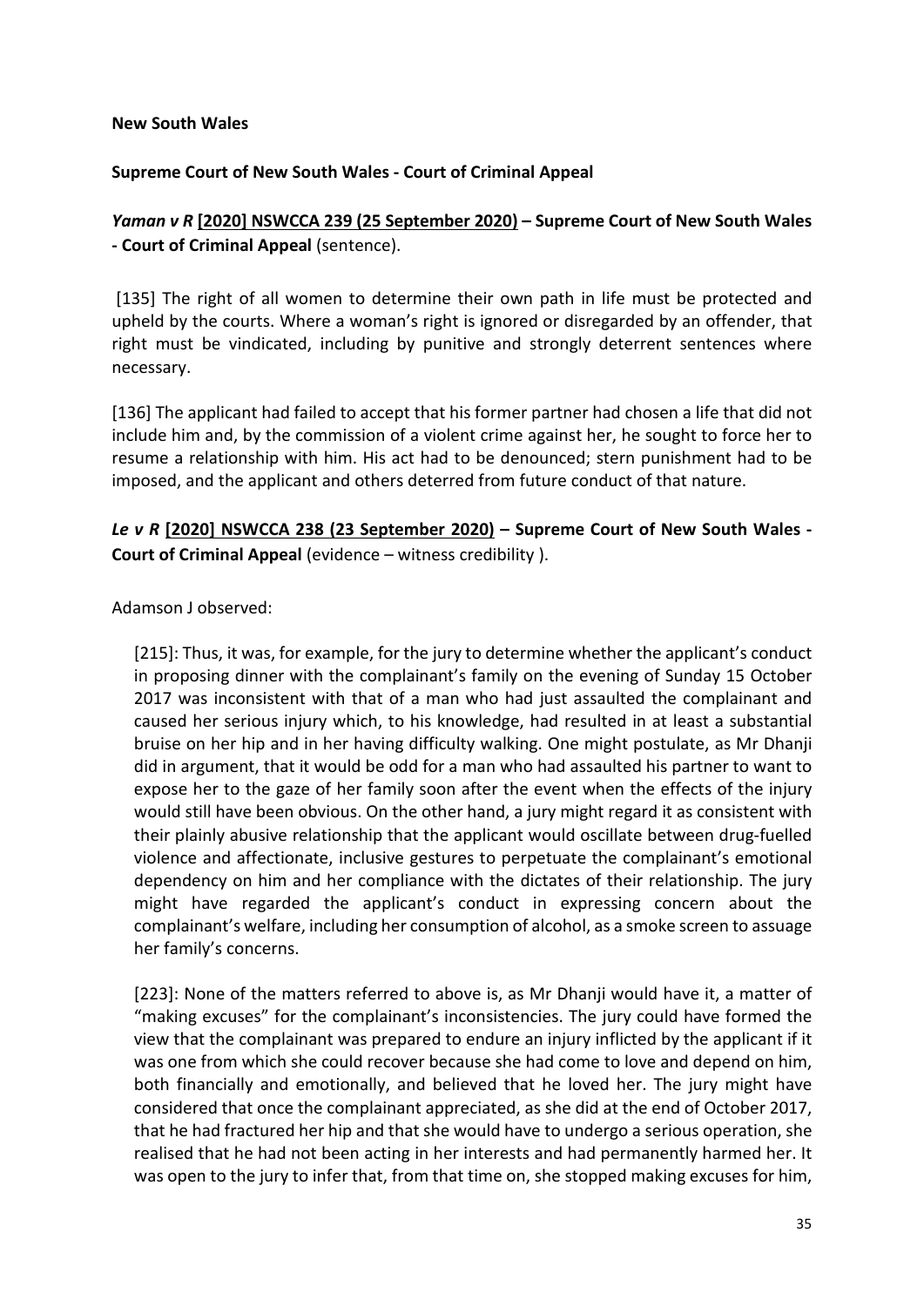as she had done up until that point, both when confiding in her aunt and in telling the police on the first occasion in October 2017 before she knew of the diagnosis. The jury might have considered that this was what led the complainant to participate in a recorded interview in November 2017, having been so reluctant to go on the record or identify the applicant when she was taken to the police station on 24 October 2017 following her call to Triple-0. The jury could have formed the view that the complainant was prepared to endure an injury inflicted by the applicant if it was one from which she could recover because she had come to love and depend on him, both financially and emotionally, and believed that he loved her. The jury might have considered that once the complainant appreciated, as she did at the end of October 2017, that he had fractured her hip and that she would have to undergo a serious operation, she realised that he had not been acting in her interests and had permanently harmed her.

[225] The complainant's conduct towards the applicant involved the inevitable conflict inherent in an abusive relationship: notwithstanding that he hurt her, she loved him and did not want to lose him. It may be that when she called police on 24 October 2017, she did so to assist her in her dual aims of keeping the relationship with the applicant on foot and yet stopping him from assaulting her. Her descriptions to her aunt and to the police of how she sustained the injury to her hip were broadly consistent. I do not consider it to be of any particular significance whether she reported a single kick or more. It is understandable that the jury might have considered that the diagnosis caused her to rethink the relationship and stop making excuses for the applicant.

## *R v Hamid* **[\[2006\] NSWCCA 302 \(20 September 2006\)](http://www.austlii.edu.au/cgi-bin/viewdoc/au/cases/nsw/NSWCCA/2006/302.html?context=1;query=hamid;mask_path=au/cases/nsw/NSWCCA) – Supreme Court of New South Wales - Court of Criminal Appeal** (sentence)

Johnson J commented:

[77] An adequate account of domestic violence should recognise that it typically involves the exercise of power and control over the victim, is commonly recurrent, may escalate over time, may affect a number of people beyond the primary target (including children, other family members and supporters of the victim) and that it contributes to the subordination of women; domestic violence typically involves the violation of trust by someone with whom the victim shares, or has shared, an intimate relationship; the offender may no longer need to resort to violence in order to instil fear and control: J Stubbs, "Restorative Justice, Domestic Violence and Family Violence", Australian Domestic and Family Violence Clearing House, Issues Paper 9, 2004, pp 6–7.

[403] I am satisfied that the father represents a real danger to the mother and the children of continuing his coercive controlling violence and that the mother ought to have the ability to bring up these children free of that behaviour and its consequential fear and the children ought to be able to escape the direct and indirect consequences of that behaviour and the actuality of that behaviour by the father.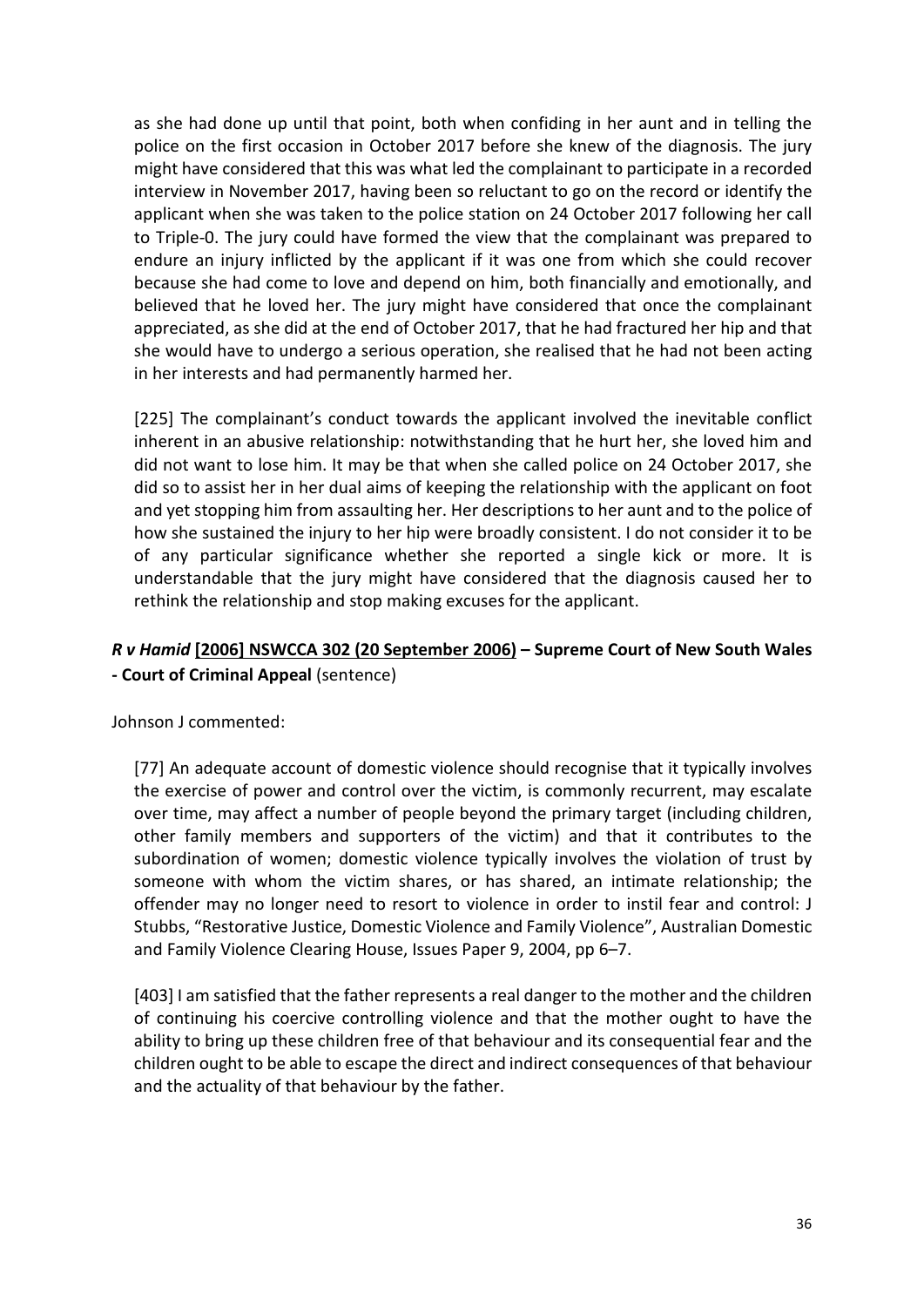#### <span id="page-37-0"></span>**District Court of New South Wales**

#### *R v Argyle* **[\[2021\] NSWDC 267 \(18 June 2021\)](https://austlii.edu.au/cgi-bin/viewdoc/au/cases/nsw/NSWDC/2021/267.html) – District Court of New South Wales** (sentence)

Whitford SC DCJ observed:

[50] On [the victim] Ms Argyle's meeting with and experience of [the accused] Steadman, and his influence over her, [the clinical psychologist] Ms Pratley observed:

...(her) anxiety and posttraumatic symptomatology meant that she believed she had no choice but to participate in the abuse by Steadman, or face physical or sexual harm herself, which she believed put her unborn child at risk. Ms Argyle's trauma history and low self-esteem contribute to her lack of agency...and... impaired problem-solving capacity... (which would be intensified with low cognitive capacity).

...(her) account indicates that she was subject to a pattern of ongoing intimidation by Steadman, which constituted coercive control...

[69] [A factor that diminishes Ms Argyle's culpability is] her experience of the coercive controlling behaviour of Steadman and the attendant duress and fear that he would harm her unborn child and/or herself. Duress in relation to her fear for her unborn child was clearly raised with police in her interview and there is a foundation, in a combination of the agreed facts and the expert reports, for a reasonable conclusion that she was operating under a form of duress. In the whole of the circumstances, Ms Argyle was under the coercive control of Steadman and was unable to think through the consequences either of her actions or of her failure to respond differently to, and to report, what had happened to her sister.

## *R v Duff (a pseudonym)* **[\[2021\] NSWDC 146 \(30 April 2021\)](http://www.austlii.edu.au/au/cases/nsw/NSWDC/2021/146.html) – District Court of New South Wales** (sentence)

In sentencing the offender for multiple offences Colefax SC DCJ observed a number of aspects of the offender's controlling behaviour:

[15]-[22] However, after she moved into your home unit, your attitude towards her soon changed substantially and you became increasingly controlling and violent. You began referring to her as your "slave" and you prevented her from leaving the home unit without your permission. Amongst other things, this caused the victim to lose her job because you refused her to leave the home unit to go to work. You often expressed yourself in terms of violence - for example, you told her that if she left the home unit that you would "take out her legs", which she understood to be a reference to the times that you had kicked or hit her legs with various items such as hammers or bolt-cutters, or when you would whip her with a phone cord. Your controlling influence extended to you demanding that she provide you with the passwords to all of her social media accounts, including Facebook, Instagram and Snapchat. You would go through all her private messages, which resulted in her deleting all of these accounts to prevent arguments. The victim was of Croatian descent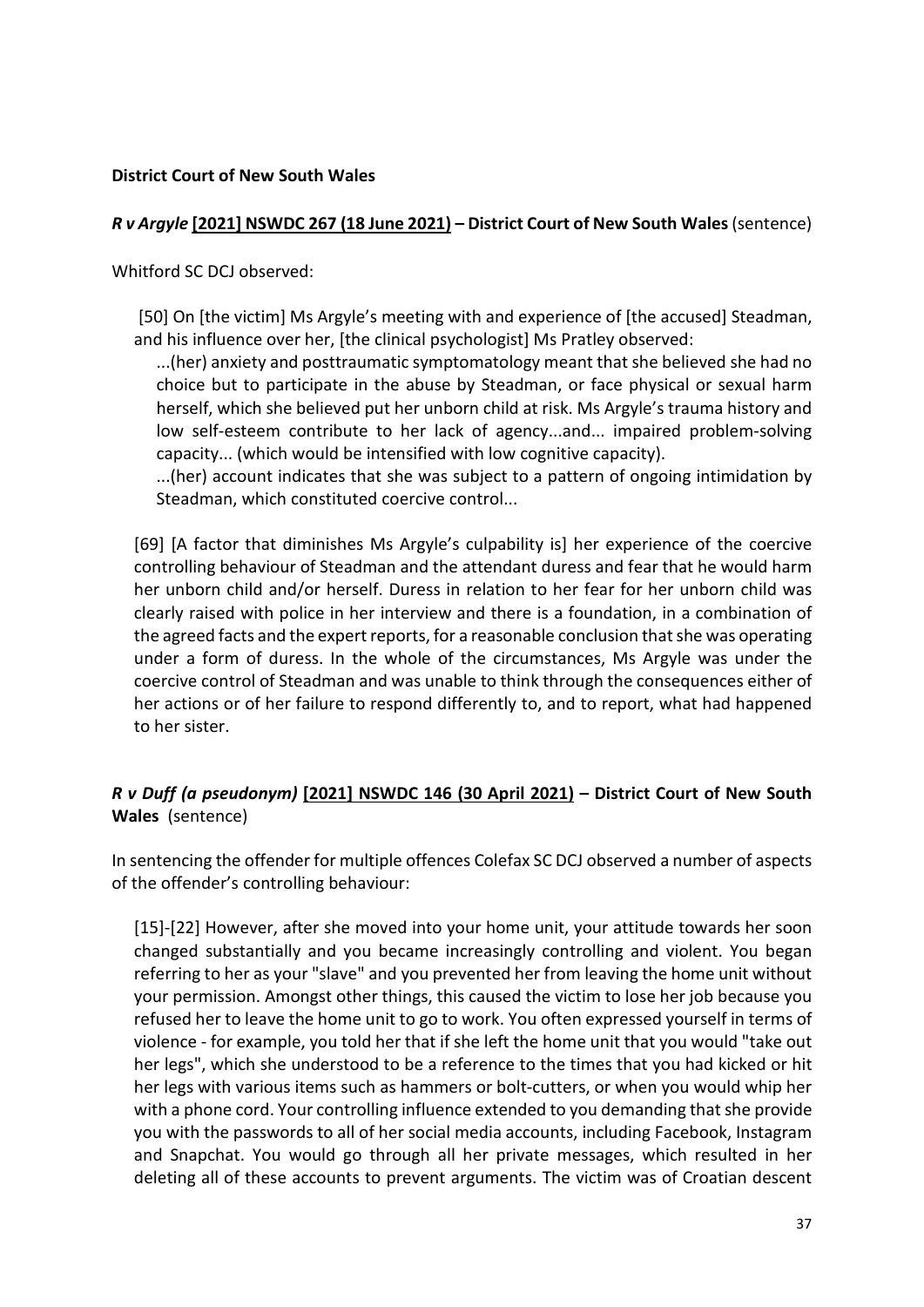and she was accustomed to speaking with her mother in Croatian instead of English. You would get angry if she did so. Another, and quite bizarre, aspect of your controlling behaviour was that you would get angry if she wore clothes when she was in the unit. In June 2018, you told her that you wanted her to make you ejaculate multiple times a day and that, if she didn't meet your needs, you would punish her in different ways which included verbal threats and physical assaults.

#### *R v Aumash* **[\[2020\] NSWDC 168 \(1 May 2020\) –](http://www.austlii.edu.au/au/cases/nsw/NSWDC/2020/168.html) District Court of New South Wales** (sentence)

Haesler SC DCJ observed:

[33]-[34] In earlier messages Aumash had sought to control, threaten, and demean Ms White. His intention this day was clear. It was part of a pattern of behaviour. He also sought to cajole her into dropping the charges and excusing his criminal actions toward her. I can infer from those facts that the messages were similar in content to those sent on other days. That conclusion can be drawn beyond reasonable doubt.

The extent of his harassment and the motivation for his actions this day make this a particularly serious example of offences of this type. It requires a custodial sentence: s17 *Crimes Act 1914 (Cth)*.

## *R v Bohun* **[\[2019\] NSWDC 807 \(25 October 2019\)](http://www.austlii.edu.au/cgi-bin/viewdoc/au/cases/nsw/NSWDC/2019/807.html) – District Court of New South Wales**  (sentence)

[33] That Ms Smit and the offender had been in a domestic relationship does not in any way mitigate the offending behaviour. It appears that Ms Smit was personally targeted. Given the breach matters, it does here show that there is pattern of physical and mental violence towards Ms Smit, requiring denunciation.

[34] Here, there could be no clearer example of the exercise of coercive power and control. It may be that at the time, Bohun thought what he did was justified. There could be no justification for such violence. Such behaviour poses a continued threat to victims. They never truly feel safe. Denunciation and appropriate punishment is required. In such matters, the way we do it is by locking someone up: *R v Dunn* (2004) 144 A Crim R 180.

[35] Gaol, however, puts this offender in cells with other men who are capable of or have demonstrated misogynist violence against their partners. Gaol breaks prosocial bonds. Gaol encourages links with other criminals. Gaols are intrinsically violent environments, and unfortunately can have a crime-producing effect rather than discouraging violent crime. Nevertheless, the vulnerable position of Ms Smit must be considered and her dignity vindicated.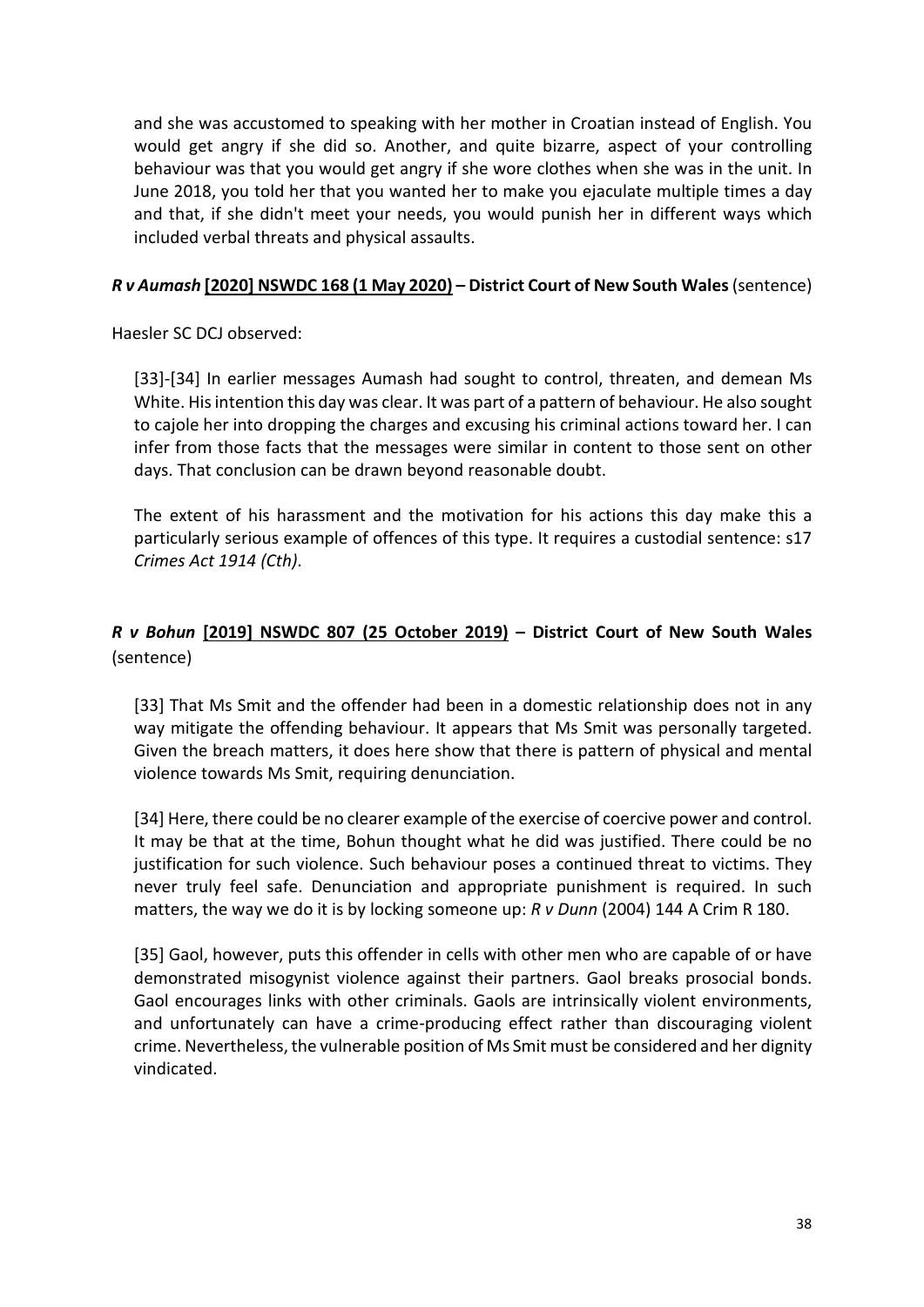#### <span id="page-39-0"></span>**Northern Territory**

#### <span id="page-39-1"></span>**Supreme Court of the Northern Territory - Court of Criminal Appeal**

## *Emitja v The Queen* **[\[2016\] NTCCA 4 \(21 October 2016\)](http://www.austlii.edu.au/cgi-bin/viewdoc/au/cases/nt/NTCCA/2016/4.html) – Supreme Court of the Northern Territory - Court of Criminal Appeal** (sentence)

Grant CJ and Kelly J noted the sentencing judge's remarks in relation to the course of conduct in which the appellant engaged with approval:

[28]: It is clear that the appellant had in the years prior to the present offending subjected the victim to a course of repeated violence in the domestic context which left the victim in a state of perpetual fear for her person. This is reflected in the Victim Impact Statement dated 5 March 2014, in which the victim stated:

I get really stressed out by [the appellant]. I get scared when I see him cause I know each time he's going to hurt me. He goes and tells his family I'm to blame for him going to prison and then they come and threaten me. That DVO doesn't work. It doesn't stop him from coming near me and hurting me. The only time I feel safe is when [the appellant] is in prison.

[29]: It was this course of conduct to which the sentencing judge was referring when he observed:

The offending is once again a very serious incident of domestic violence committed by the offender. The offender's moral culpability for this offending is very high. The offender engages in domestic violence in order to control the victim and to express his displeasure when she does not behave in a manner that he expects her to behave. The offence was committed while [the offender was] subject to [a] DVO once again. The victim was seriously injured.

Grant CJ and Kelly J held the offender's pattern of coercive controlling behaviour rendered spontaneity less relevant to the assessment of the objective seriousness of the offence:

[52] We do not accept the submission made on behalf of the appellant that the objective seriousness of the offence was lower because it was not premeditated. First, the absence of a factor which would elevate the seriousness of the offending is not a matter of mitigation. Secondly, as the respondent submitted, the offending was the epitome of a particularly pernicious form of domestic violence in which a violent and controlling male seeks to exercise dominion over a female victim; a type of offending in which each episode is spontaneous but part of a pattern which renders spontaneity less relevant to the assessment of the objective seriousness of the offence than it might be in relation to other types of offence. The appellant's history of relevant offending has already been detailed. It shows that the offending the subject of this appeal was simply the latest incident in a deliberate and violent pattern of behaviour engaged in by the appellant for the purposes of intimidating and controlling the victim. The circumstances of the offence under consideration involved direct defiance of the domestic violence order then in place, as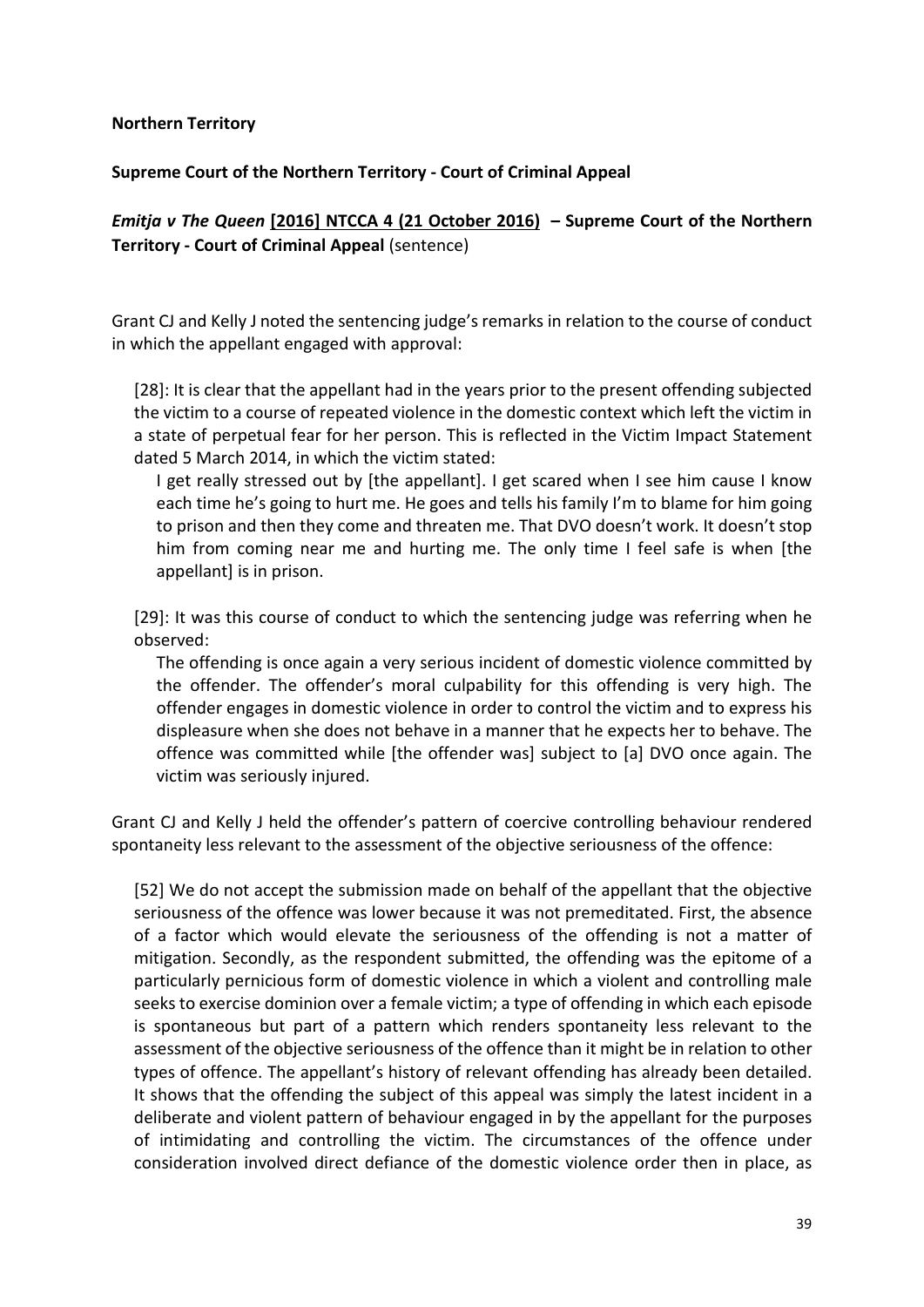have the circumstances of many of the other incidents which form part of the appellant's pattern of behaviour. The instant offence was in no way "an uncharacteristic aberration".

## *The Queen v Haji-Noor* **[\[2007\] NTCCA 7 \(18 May 2007\)](http://www.austlii.edu.au/cgi-bin/viewdoc/au/cases/nt/NTCCA/2007/7.html) – Supreme Court of the Northern Territory - Court of Criminal Appeal** (sentence)

Angel J highlighted the sentencing judge's comments that only the offender is to blame for his behaviour:

[31] … It is not uncommon for men in your position to harbour a belief that their former partner had been unreasonable. Nor is it uncommon for violent men in your position to harbour a belief that the former partner has brought the violence on themselves by being unreasonable. You and others like you must learn that only you are to blame for the situation in which you now find yourself. The female victim is not the true cause of your violent behaviour over the years or in February 2006. You and others who are tempted to behave like you must understand that they are not entitled to use physical violence and, if they do, they will go to gaol.

As to the male victim, it is not uncommon for men in your position to become angry and violent towards the new friend or partner. Those people are also vulnerable to attacks by men like you. It is not a case of saying they are men and can look after themselves. As your violence and the consequences well demonstrate, such men are vulnerable to violent attacks by men in your position and they too are entitled to the full protection of the law. Men in your position must understand that if they attack new friends or partners they will go to gaol. For this reason also, general deterrence is particularly significant.

Southwood J noted:

[185] The crime committed by the respondent was nonetheless a serious crime. It was part of a pattern of fundamentally oppressive and coercive behaviour in which the respondent deliberately engaged to dominate and control Ms Hawksworth.

#### <span id="page-40-0"></span>**Supreme Court of the Northern Territory**

## *The Queen v Kerridge* **[SCC21939935 \(1 November 2021\)](https://supremecourt.nt.gov.au/__data/assets/pdf_file/0003/1065360/Kerridge_21939935_sen_net.pdf) (Sentence) - Supreme Court of the Northern Territory** (sentence)

Mildren AJ recognised the offender's controlling behaviour in sentencing:

(p7) I have not dealt in detail with all of the assaults and bad behaviour you had exhibited towards the complainant over the whole period of the relationship. Suffice it to say that during the relationship, you were extremely controlling and demanding. She not only had fulltime employment, but she had to run the finances of your business which ran at a loss, obtain extra money by repairing bicycles and secondhand white goods and furniture, feed you and the children and attend to the children's schooling, ensure that your alcohol was ready for you when you came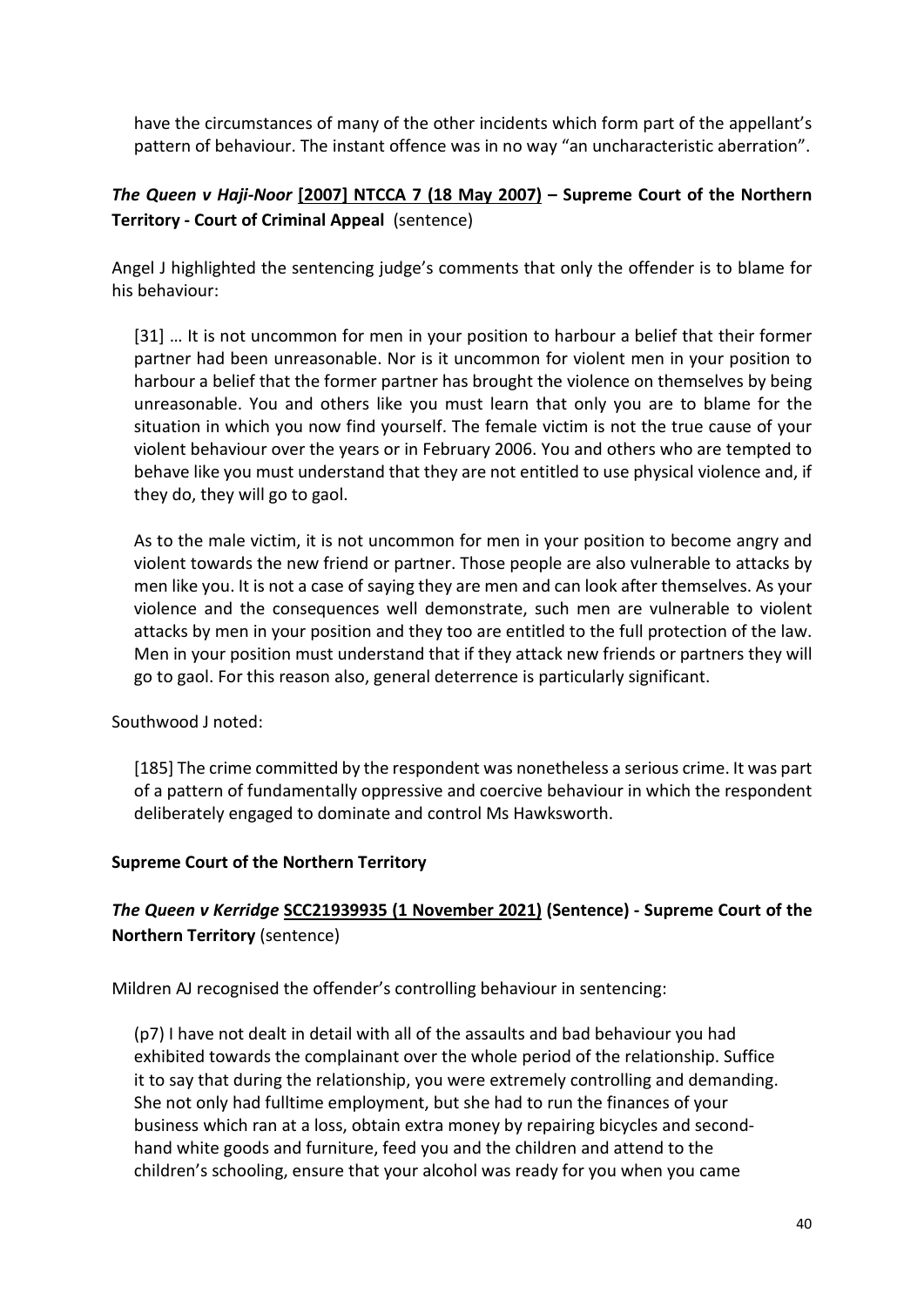home after work and to generally act as your personal servant.

You demanded that she send photos of her breasts to you on numerous occasions, as is evidenced by the text messages. You blame her for the fact that there was not enough money to meet all of the expenses, while at the same time, you indulge yourself in your hobby of repairing cars and other vehicles which you ordered both from Queensland and in Alice Springs.

When money was tight, you became angry and violent towards her, regardless of whether this was her fault or not. The level of violence, punishment and degradation that you dealt her was extreme. The words "domestic violence" are inadequate to properly describe the torment that you caused her to suffer. Your behaviour was callous, controlling and sadistic

## *The Queen v Lynch* **[SCC22033629 \(4 October 2021\)](https://supremecourt.nt.gov.au/__data/assets/pdf_file/0009/1057473/Lynch_04102021_22033629_sen_net.pdf) (Sentence) - Supreme Court of the Northern Territory** (sentence)

Grant CJ recognised the offender's coercive and controlling behaviours in sentencing:

[2] You entered into a relationship with the victim in 2018. She had a young daughter at that time. She then fell pregnant with your child, after which time you started to become more possessive and controlling of her. You would not let her visit friends and relatives, and you were verbally abusive to her, particularly in relation to her mothering skills. However, you had never hit her during the course of the relationship prior to the events in question in this case….She left the house where she was staying with you and returned with police so that she could pick up her infant son. That was because she was too scared to do so by herself. She then returned to Tennant Creek, but you continued to contact her and her family, demanding that she return to Alice Springs.

[3] You told your ex-wife that your purpose in going to Tennant Creek was that you were concerned about the welfare of your infant son. I think the objective reality is that you knew that the victim had resumed seeing her former partner, and that you were both jealous of that relationship and resentful that the former partner was having any part to play in your son's life.

[7] However, I do accept that alcohol was not a contributing factor in this offending. I am not sure whether that works in your favour or not. It seems to suggest that you are unable to resist your possessive and controlling urges even when you are sober…..The reason for that [the offender not showing any remorse], Mr Lynch, I suspect, is that you considered and you still consider that you were in the right, because you felt that the victim – your former partner – was not looking after your son in a manner which you considered to be suitable; and because you consider that you are entitled to impose your will in that respect on your domestic partners. That is reflected, as I say, in your long history of domestic violence offending.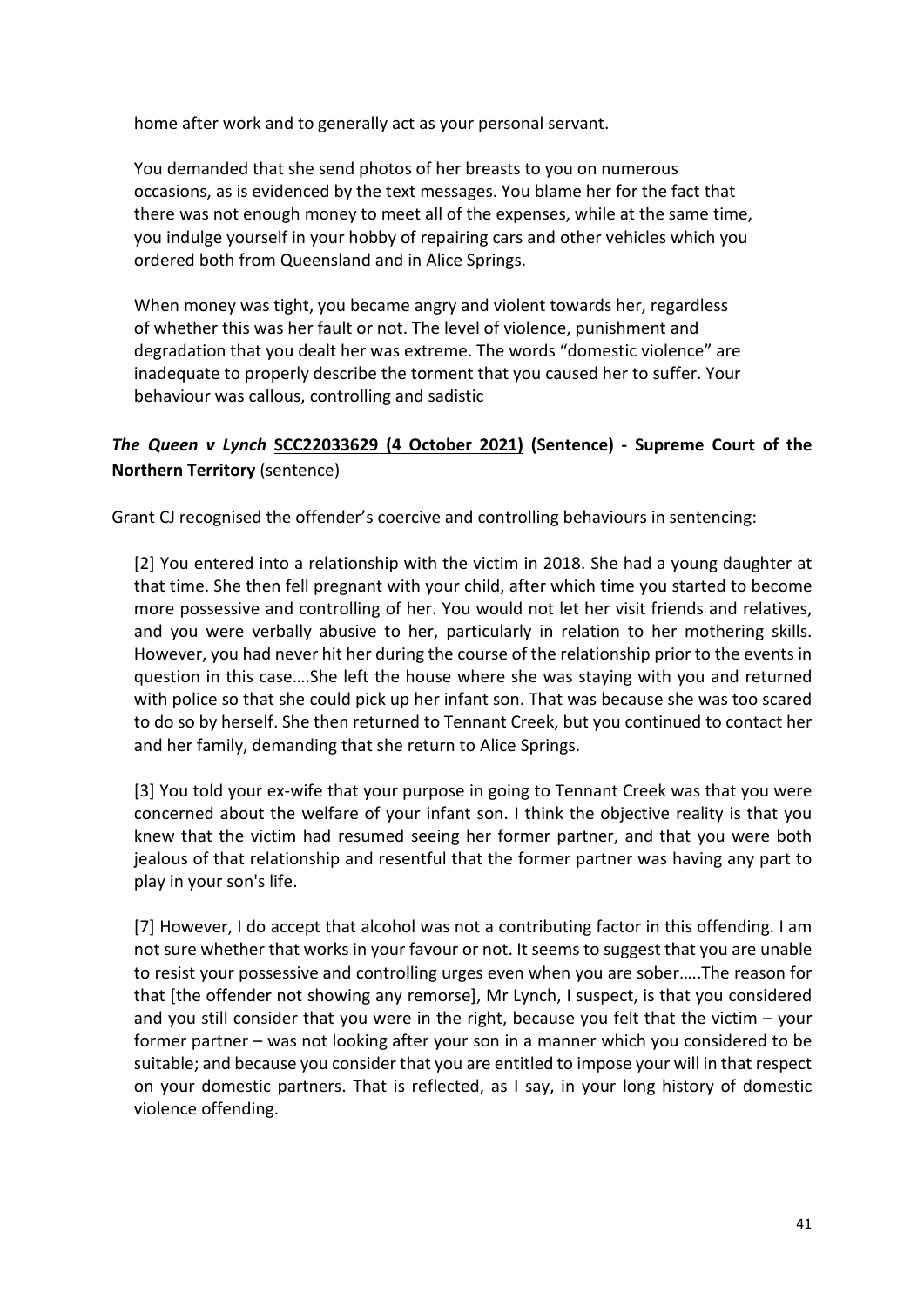#### <span id="page-42-0"></span>**Coroners Court**

#### *Inquest into the Death of HD (Name Suppressed)* **[\[2021\] NTLC 029](http://www.austlii.edu.au/cgi-bin/viewdoc/au/cases/nt/NTLC/2021/29.html?context=1;query=Inquest%20into%20the%20Death%20of%20HD%20(Name%20Suppressed)%20;mask_path=) – Coroners Court (Darwin)**

The following extract provides an example of the way in which the deceased's vulnerabilities were used by the partner to justify his controlling behaviour:

[70]: HD's partner was from time to time said to be manipulative and controlling. When questioned about his controlling ways he generally indicated that HD was an alcoholic and he needed to know where she was to either stop her drinking or so as to assist her when she was intoxicated. It appeared to explain his tracking her phone. Her alcoholism was provided as the reason he removed her from the house or used force to keep her there. The same might be said when he escorted her to the police station and asked that her bail be breached for drinking. Perhaps it might be seen in his insistence that he pick her up from work or when he intercepted her at the bus stop.

[71] It is difficult however to see her alcoholism as the reason for him reading her texts and having access to her social media accounts. There are instances where he attempted to warn off a person he thought she was having an affair with using her own Messenger account. It also doesn't explain the constant messaging and telephone calls when she was with her father in Queensland. It appears they were more to do with his belief that she may be talking to another male.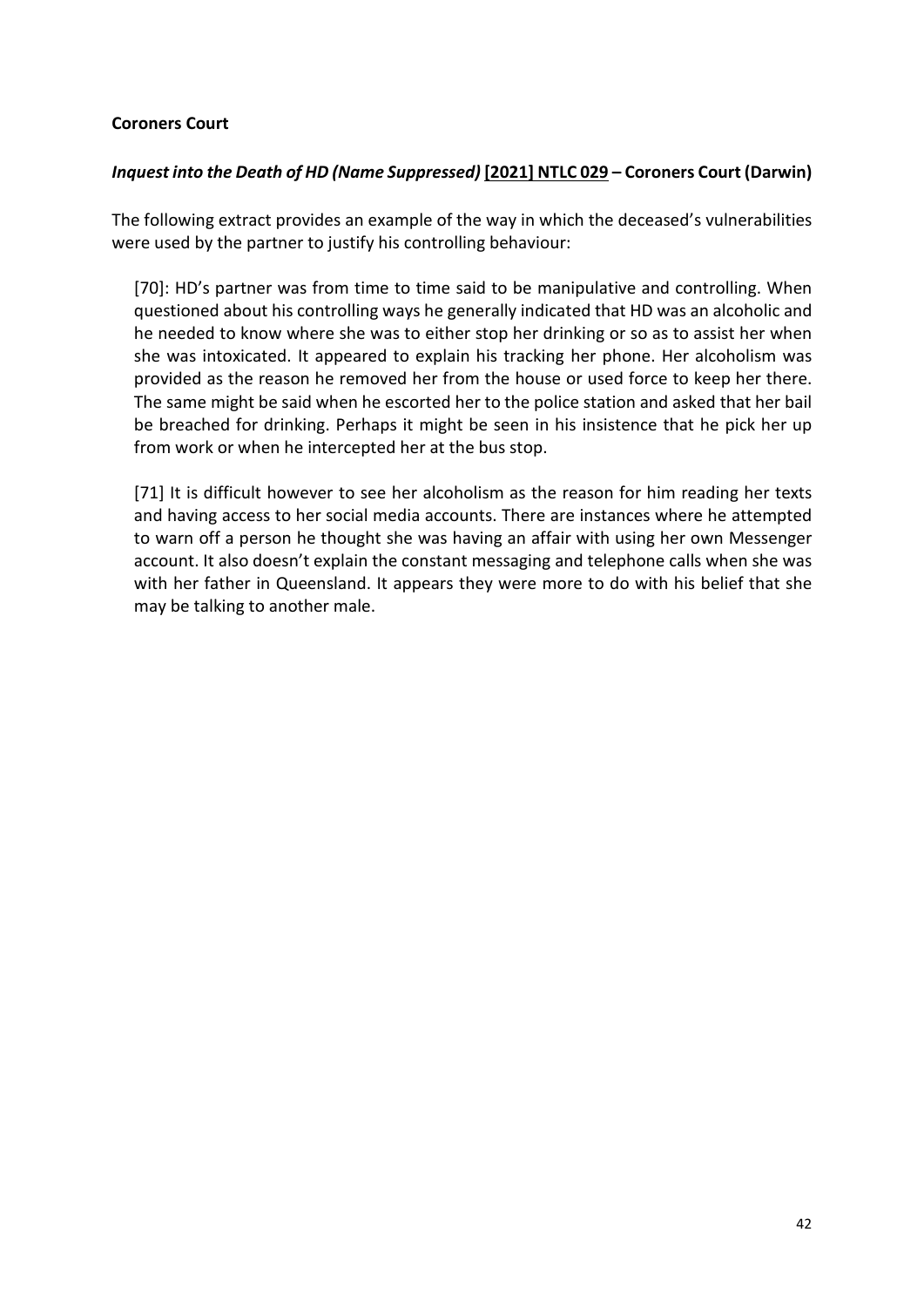#### <span id="page-43-0"></span>**Queensland**

#### <span id="page-43-1"></span>**Queensland District Court**

*MNT v MEE* **[\[2020\] QDC 126 \(20 May 2020\)](http://www.austlii.edu.au/au/cases/qld/QDC/2020/126.html) – Queensland District Court** (evidence underpinning making a protection order).

Byrne QC DCJ accepted that the first instance decision was based on "more than merely a finding of a singular act of domestic violence, being economic abuse constituted by the one act of the unilateral forgiveness of the debt." [73], holding that domestic violence was proved by evidence of the appellant's controlling behaviours:

[75] Although I am not satisfied that the incident involving the unilateral forgiveness of the debt owed by the appellant's son amounts to economic abuse as defined, I do consider that it comprises an aspect of overall controlling behaviour or emotional or psychological abuse, in the relevant senses. It is, in my view, not sensible in light of the timing and sequence of events to reach any other conclusion. The forgiveness of the debt the month before the appellant spoke to solicitors about family law proceedings suggests on the face of it that it was deliberate attempt to remove the asset (i.e. the debt owing) from the property pool which would inevitably be the subject of focus in the family law proceedings. That neither the appellant nor his son could satisfactorily explain how and why that occurred supports that view.

[77] I am satisfied, as was the Magistrate, that the evidence concerning the manner in which the respondent's property was dealt with amounts to controlling behaviour in the overall context of the relationship, and that contributed to the respondent's fear for her own wellbeing and safety. In addition to the express findings of the Magistrate, I also include the removal of the go-cart and placing it in the weather, the respondent being told what chairs she could sit on and the moving of her clothing and other property from the residence to variously the garage and into the weather in this class of evidence….

[79] I am satisfied, as was the Magistrate, that the incident involving the appellant getting into the bed already occupied by the respondent, at a time after they had commenced living apart on the one property, forms part of that controlling behaviour as described.

[81] I too am satisfied, as was the Magistrate, that the condition of the house and the lack of approvals for work done was another aspect of the appellant's controlling behaviour towards the respondent.

[83] ….I am satisfied that the admitted failure by the appellant to attend in any meaningful way to the rectification in the roughly two months between the council notice and the hearing ( i.e. more than the 20 business days allowed by the Council notice) is both domestic violence in that it is controlling behaviour which limited the lawful use of the premises and potentially affected the asset base for the intended family law proceedings, and evidences the nature of the previous relationship involving controlling behaviour by the appellant towards the respondent.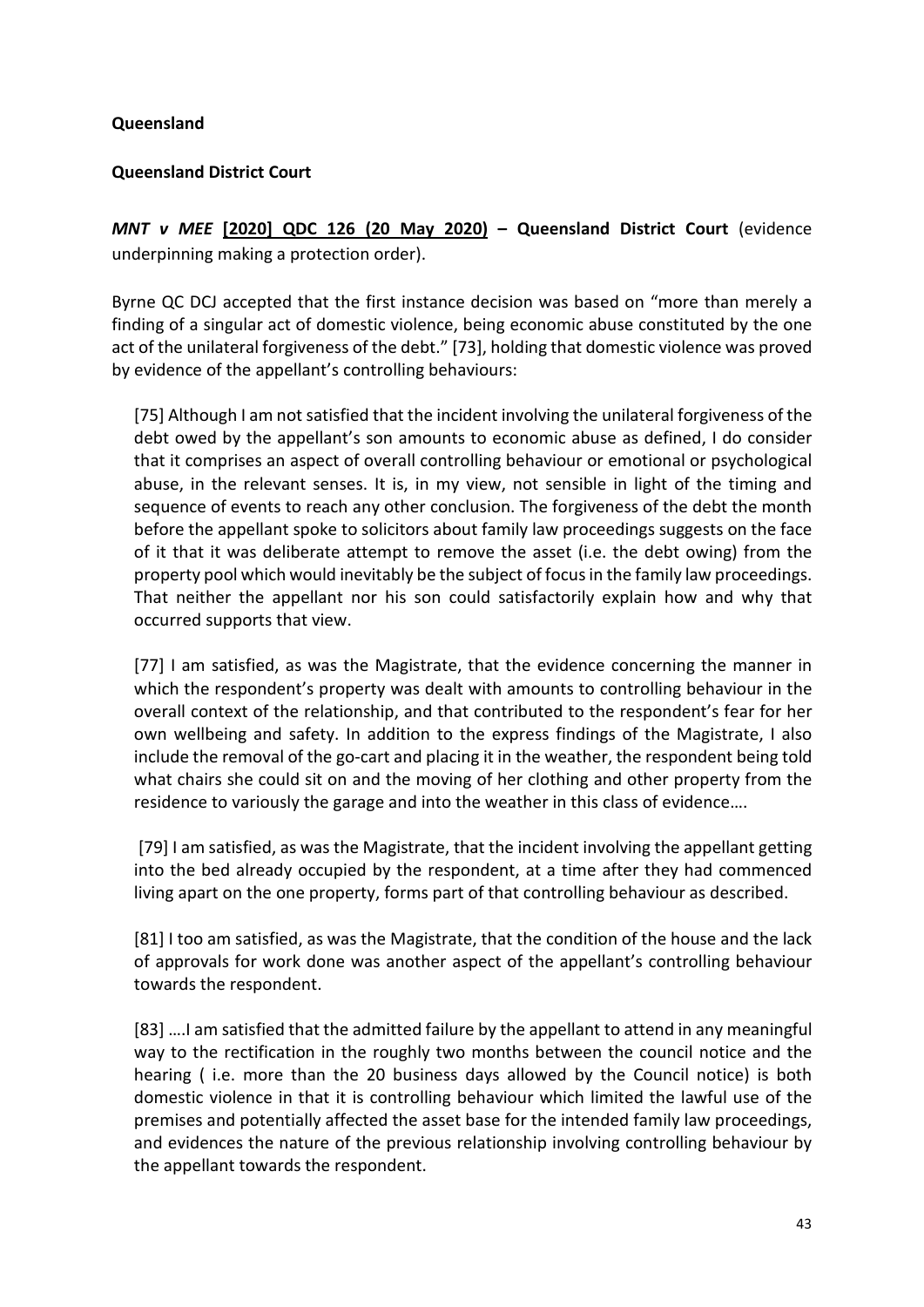*CPS v CNJ* **[\[2014\] QDC 47 \(21 March 2014\)](http://www.austlii.edu.au/cgi-bin/viewdoc/au/cases/qld/QDC/2014/47.html) – Queensland District Court** (evidence underpinning making a protection order).

Dearden DCJ observed:

[18] I am not persuaded (contrary to the submissions made on behalf of the appellant) that the learned magistrate erred in concluding that "continuous contact and comments" made by the appellant were capable of constituting domestic violence.

[19] The definition of "domestic violence" includes behaviour that is "emotionally or psychologically abusive["\[Domestic and Family Violence Protection Act \["DFVPA"\] s 8\(1\)\(b\)\]](http://www.austlii.edu.au/cgi-bin/viewdoc/au/cases/qld/QDC/2014/47.html?context=1;query=cps%20v%20cnj;mask_path=#fn8) and/or "is threatening["\[DFVPA s 8\(1\)\(d\)\]](http://www.austlii.edu.au/cgi-bin/viewdoc/au/cases/qld/QDC/2014/47.html?context=1;query=cps%20v%20cnj;mask_path=#fn9) and/or "coercive["\[DFVPA s 8\(1\)\(e\)\]](http://www.austlii.edu.au/cgi-bin/viewdoc/au/cases/qld/QDC/2014/47.html?context=1;query=cps%20v%20cnj;mask_path=#fn10) or "in any other way controls or dominates the second person and causes the second person to fear for the second person's safety or wellbeing of that of someone else". [\[DFVPA s 8\(1\)\(f\)\]](http://www.austlii.edu.au/cgi-bin/viewdoc/au/cases/qld/QDC/2014/47.html?context=1;query=cps%20v%20cnj;mask_path=#fn11) It was open to the learned magistrate to conclude, on the basis of the respondent's sworn affidavit .. and cross examination, .. that the appellant's conduct, verbal and by text, fell within one or more of the categories in DFVPA s 8(1).

[20] I am therefore not persuaded that the learned magistrate fell into error in concluding that the appellant's conduct subsequent to the end of the relationship was harassment which amounted to "domestic violence".

## *MAA v SAG* **[\[2013\] QDC 31\(28 February 2013\)](http://www6.austlii.edu.au/cgi-bin/viewdoc/au/cases/qld/QDC/2013/31.html?context=1;query=MAA;mask_path=au/cases/qld/QDC) – District Court of Queensland**

McGinness DCJ was satisfied:

[44] …The appellant's numerous complaints about the aggrieved to government bodies alleging child abuse and mistreatment were unjustified and an abuse of process as were his complaints to organizations about the aggrieved's doctor and lawyer. The appellant did not dispute that he lodged most of these complaints. I consider that one of the purposes of lodging these complainants was to harass and intimidate the aggrieved. I accept the aggrieved's evidence that she felt intimidated and harassed when she became aware of the complaints;

The aggrieved and her daughters were also subjected to repeated investigations due to the appellant's complaints. For example, she and her children were interviewed by police on a number of occasions. None of the complaints were substantiated. This is further evidence of harassment suffered by the aggrieved and her three daughters at the hands of the appellant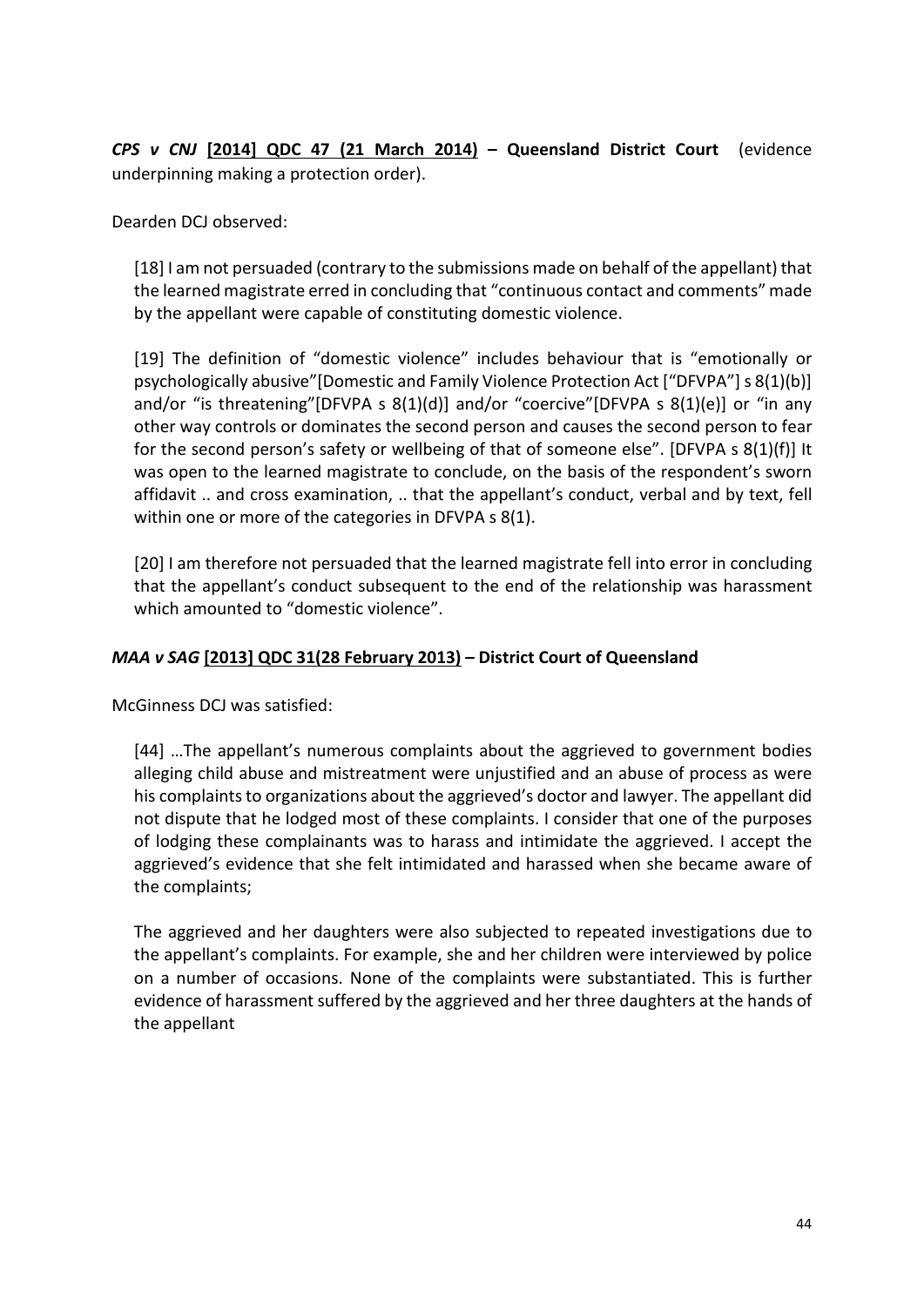*SHW v ABC* **[\[2021\] QDC 151 \(13 August 2021\)](http://www.austlii.edu.au/au/cases/qld/QDC/2021/151.html) – Queensland District Court** (evidence underpinning making a protection order).

In finding the learned Magistrate erred in refusing to grant a restraining order against the respondent because it was not necessary or desirable to protect the appellant from future domestic violence Richards DCJ found:

[37] Even accepting the Magistrate's findings that the respondent was not likely to be violent towards the appellant in the future, his passive aggressive acts such as going to Paluma the day before she was due to arrive, refusing to hand over furniture, and handing over the wrong keys to his solicitors so when the appellant did attend Paulma, she would be unable to enter the cabin, all amount to controlling and emotionally abusive behaviour that has the potential to be repeated during the course of the property settlement. Contact is inevitable during that period.

[38] In my view the magistrate erred in finding that it was not necessary or desirable to protect the appellant from future domestic violence.

#### <span id="page-45-0"></span>**Queensland Civil and Administrative Tribunal**

*NK v Director-General, Department of Justice and Attorney-General* **[\[2021\] QCAT 270 \(30](http://www.austlii.edu.au/au/cases/qld/QCAT/2021/270.html)  [July 2021\)](http://www.austlii.edu.au/au/cases/qld/QCAT/2021/270.html) – Queensland Civil and Administrative Tribunal** (working with children application)

In confirming the decision of the Director-General, Department of Justice and Attorney-General on 28 February 2020 to issue NK a negative working with children notice Member Hughes observed in relation to the applicant's former partner's attempts to seek termination of a protection order made against the applicant:

[18] More alarming is evidence of controlling behaviour since the Order. In seeking to terminate the Order, NK's ex-partner said:

I feel I contributed to the incidence (sic) occurring due to my treatment of [NK] including acting verbally abusive towards him, I believe I provoked him to become angry with me.

I was pressured by my friends to take on (sic) order out against [NK]. My friends were always unhappy that I didn't have time to socialise with them when I was spending time with [NK].

I have a really good relationship with [NK's] family; they are very supportive of me. I don't wish to ruin the relationship I have with them by having this order.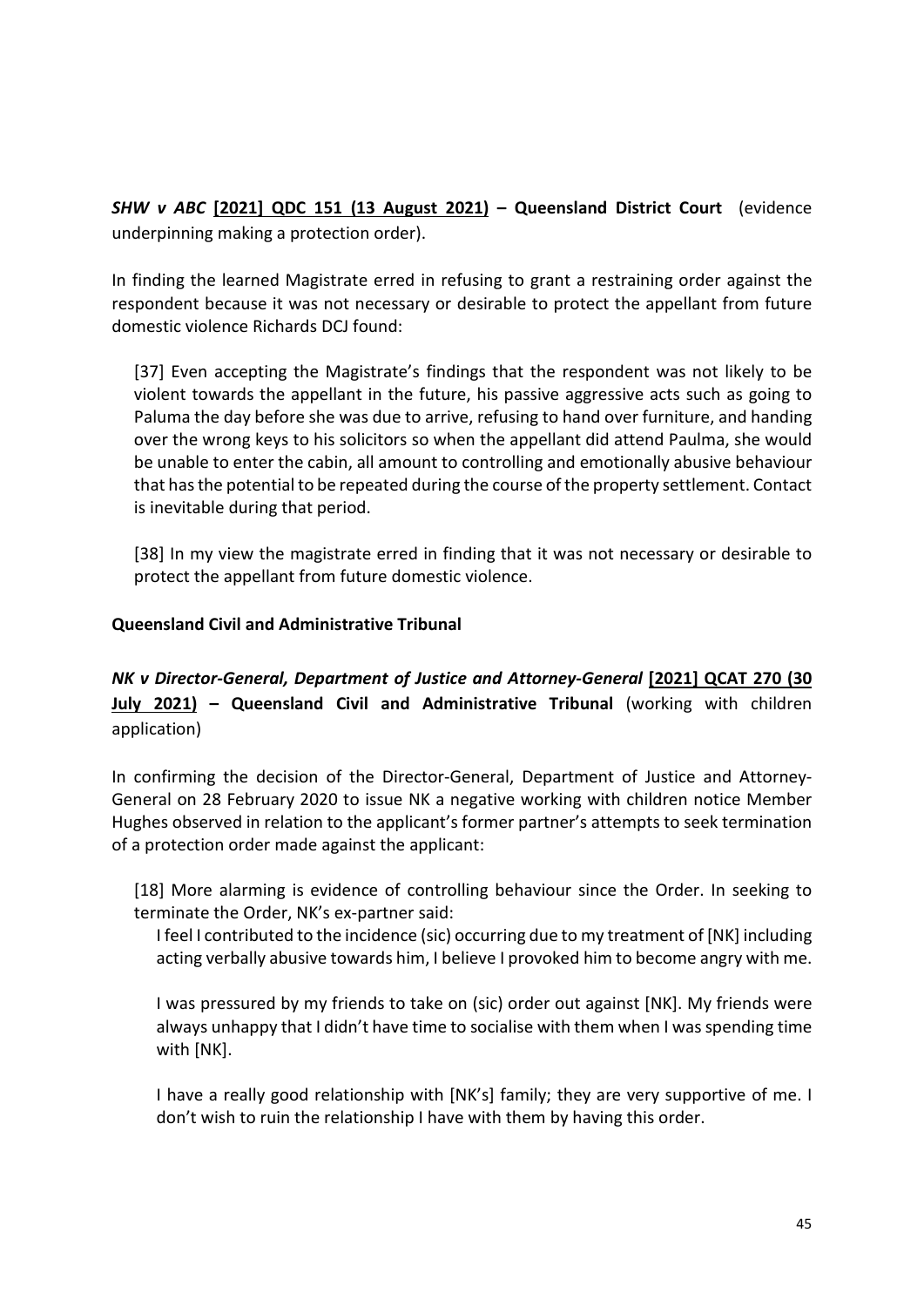[19] I do not accept these statements as proof of their content. Rather, they are evidence of coercive control: victim self-blame and shame, social isolation and in-law pressure. Domestic violence manifests in many forms: physical, psychological, emotional and financial. They are all abhorrent and unacceptable.

## *Applicant SIL v Scheme Manager, Victim Assist Queensland, Department of Justice and Attorney-General* **[\[2021\] QCAT 237 \(13 July 2021\)](http://www.austlii.edu.au/au/cases/qld/QCAT/2021/237.html) – Queensland Civil and Administrative Tribunal** (victim's assistance)

Member Cranwell accepted that the applicant's husband had used complaints to the Queensland Police Service as a means to control the applicant:

[41]… In relation to the incidents on 27 March 2018 and 5 April 2018, Person A made complaints to the Queensland Police Service. The applicant submitted that Person A used complaints to the Queensland Police Service as a means of controlling her. I would be inclined to accept this submission, given that the there is no record of the Queensland Police Service ever having conducted an investigation in relation to either incident. The Queensland Police Service simply recorded Person A's version of events without speaking to the applicant.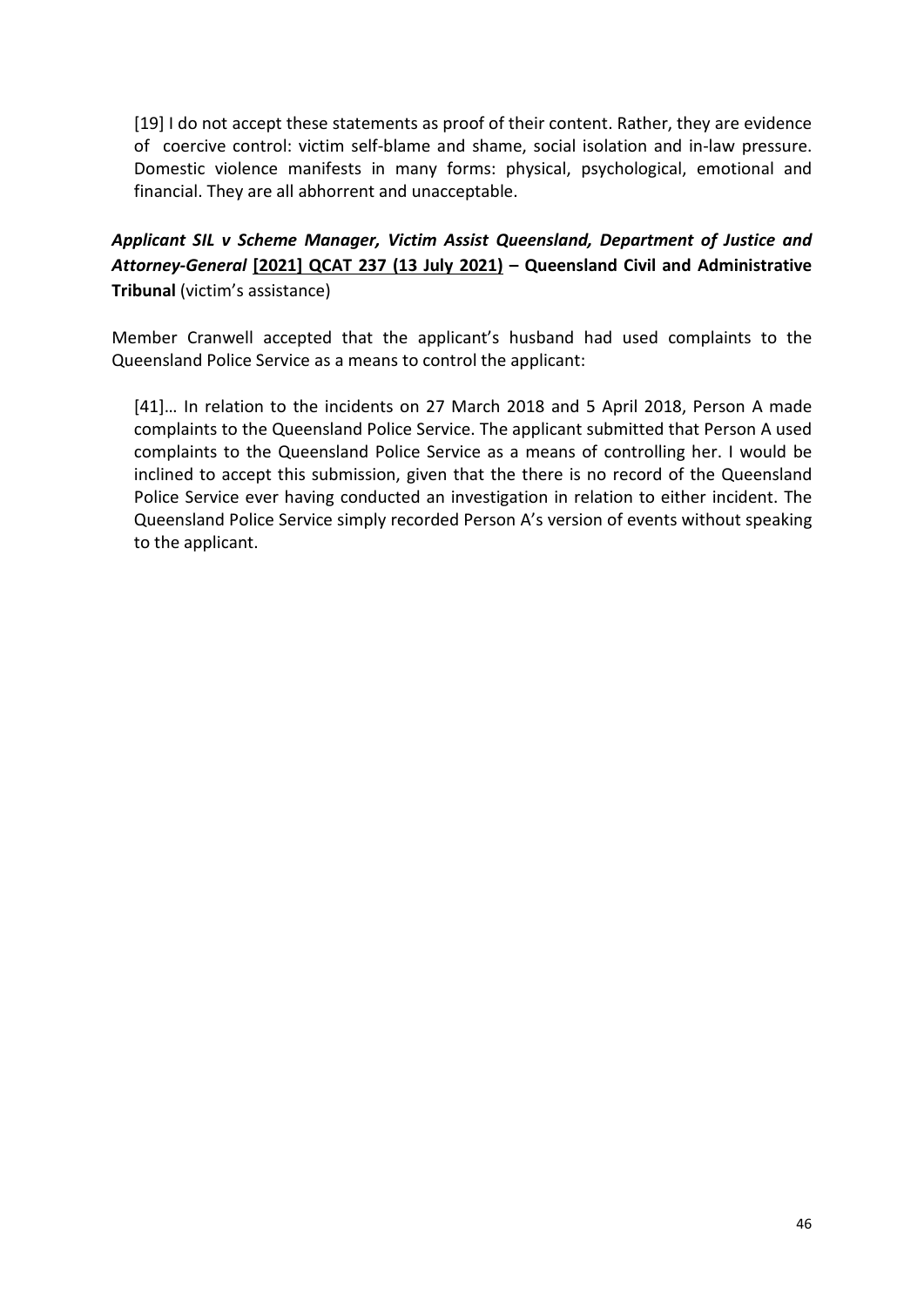#### <span id="page-47-0"></span>**South Australia**

#### <span id="page-47-1"></span>**Supreme Court of South Australia - Full Court**

*Warne v The Queen* **[\[2020\] SASCFC 124 \(21 December 2020\)](http://www.austlii.edu.au/cgi-bin/viewdoc/au/cases/sa/SASCFC/2020/124.html) – Supreme Court of South Australia - Full Court** (sentence)

Hughes J (Peek and Stanley JJ agreeing) noted a controlling course of conduct:

[51] The course of conduct in February 2017 was sustained and violent. The appellant caused injuries to the victim and also sought to control her with frightening and dangerous behaviour tending to place her in fear for her life and to submit. That was reinforced by the explicit threat made by the appellant to the victim whilst he directed a firearm at her at close range. There has been no expression of remorse or contrition by the appellant, or any indication of insight on his part with respect to his conduct.

[52] The February course of conduct perpetuated and escalated the earlier incidents of control exerted by violence by the appellant over the victim. This Court has recognised the need to place offending such as this within the context of the relationship and the manner by which such incidents effect control through fear. In *R v Saunders* [2017] SASCFC 86 at [41], Hinton J, with whom Peek J agreed, said:

In *R v Hamid* [2003] SASC 249 at [21], Johnson J, with whom Hunt AJA and Latham J agreed, said after referring to a number of authorities dealing with sentencing in cases of domestic violence: 'These judicial statements are complemented by criminological research concerning domestic violence. An adequate account of domestic violence should recognise that it typically involves the exercise of power and control over the victim, is commonly recurrent, may escalate over time, may affect a number of people beyond the primary target (including children, other family members and supporters of the victim) and that it contributes to the subordination of women; domestic violence typically involves the violation of trust by someone with whom the victim shares, or has shared, an intimate relationship; the offender may no longer need to resort to violence in order to instil fear and control': J Stubbs, "Restorative Justice, Domestic Violence and Family Violence, Australian Domestic and Family Violence Clearing House", Issues Paper 9, 2004, pages 6-7.

## *R v Saunders***[\[2017\] SASCFC 86 \(27 July 2017\)](http://www.austlii.edu.au/cgi-bin/viewdoc/au/cases/sa/SASCFC/2017/86.html) –Supreme Court of South Australia - Full Court**  (sentence)

In commenting on sentencing for domestic violence matters Hinton J observed:

[41] In R v Hamid [2006] NSWCCA 302, at [77]–[78], Johnson J, with whom Hunt AJA and Latham J agreed, said after referring to a number of authorities dealing with sentencing in cases of domestic violence:

These judicial statements are complemented by criminological research concerning domestic violence. An adequate account of domestic violence should recognise that it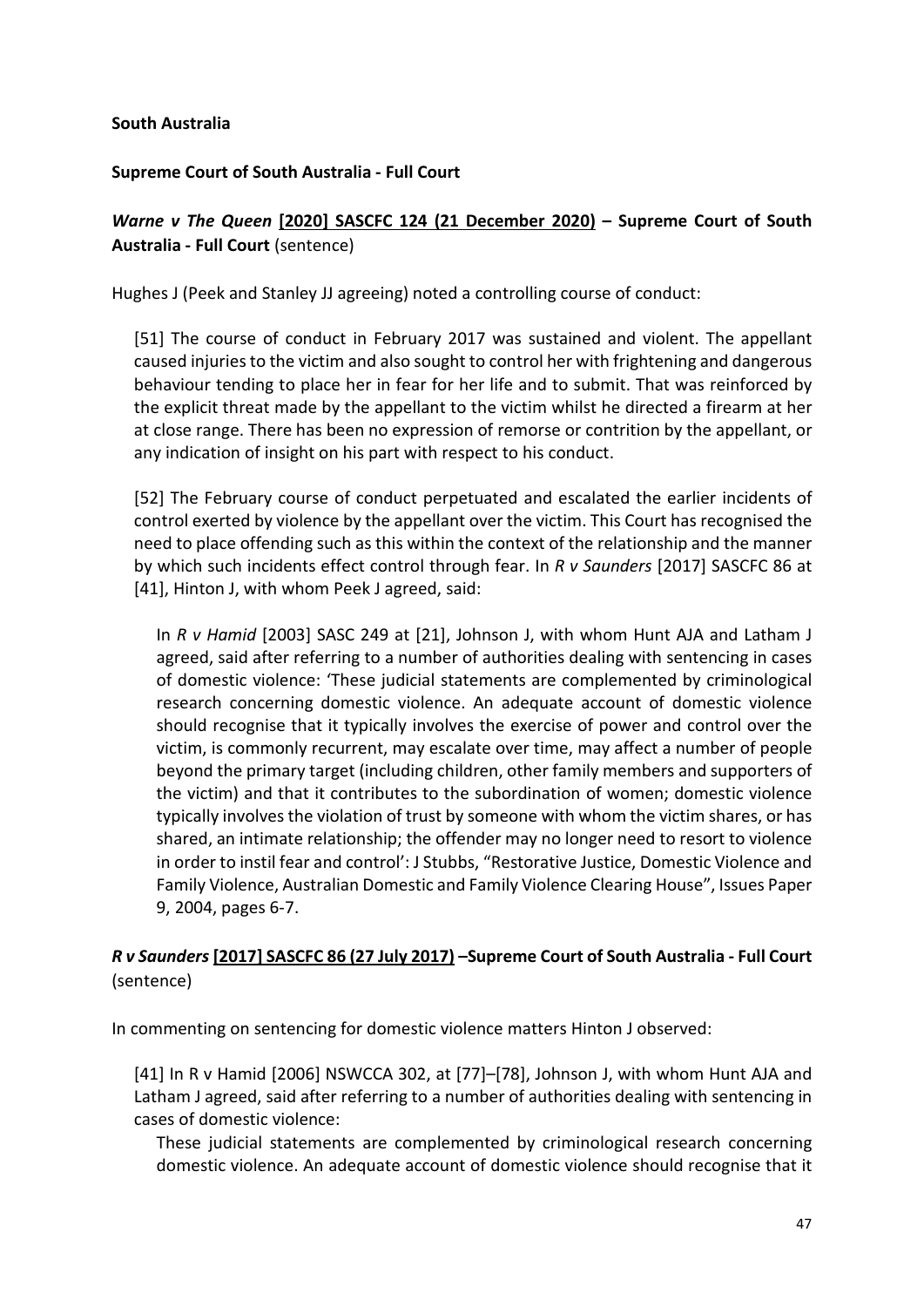typically involves the exercise of power and control over the victim, is commonly recurrent, may escalate over time, may affect a number of people beyond the primary target (including children, other family members and supporters of the victim) and that it contributes to the subordination of women; domestic violence typically involves the violation of trust by someone with whom the victim shares, or has shared, an intimate relationship; the offender may no longer need to resort to violence in order to instil fear and control: J Stubbs, "Restorative Justice, Domestic Violence and Family Violence, Australian Domestic and Family Violence Clearing House", Issues Paper 9, 2004, pages 6-7.

#### And:

[43] Intervention orders comprise one component of the Government's response to domestic violence in this State. In concluding his speech on the motion that the Intervention Orders (Prevention of Abuse) Bill be a read a second time the Attorney-General said:

In enacting these reforms, Parliament will be sending a clear message that it will not tolerate the use of violence to control or intimidate another person, particularly in a domestic setting; that it recognises and abhors the lasting psychological and emotional damage to children from exposure to such violence; that it expects perpetrators to accept full responsibility for their violent behaviour; and that the paramount consideration is always the protection and future safety of the victims of abuse and the children who are exposed to it.

[44]: It must be borne in mind that the abuse which intervention orders are intended to protect against, can take many forms. Physical violence is but one. Emotional and psychological harm is often debilitating and equally often profoundly so.

## *R v Ritter* **[\[2016\] SASCFC 88 \(16 August 2016\)](http://www.austlii.edu.au/cgi-bin/viewdoc/au/cases/sa/SASCFC/2016/88.html) – Supreme Court South Australia - Full Court**  (sentence)

Parker J (Lovell and Nicholson JJ concurring) described the coercive control which the appellant subjected the victim to:

[17] At the time of the offending the appellant and the victim had been in a relationship for approximately two years. His behaviour towards her was violent and controlling.

[18] About one month into the relationship the appellant began verbally abusing the victim. This progressed to physical abuse occurring about twice each week. By the last year of the relationship the frequency of assaults had escalated to the point where the appellant was assaulting the victim on a daily basis. The assaults included punching, slapping, kicking, throwing items and spitting.

[19] When the victim was threatened or attacked by the appellant she would try to leave their flat, often running into nearby streets and parks and attempting to hide. The appellant would frequently chase her or track her down in order to continue his abuse.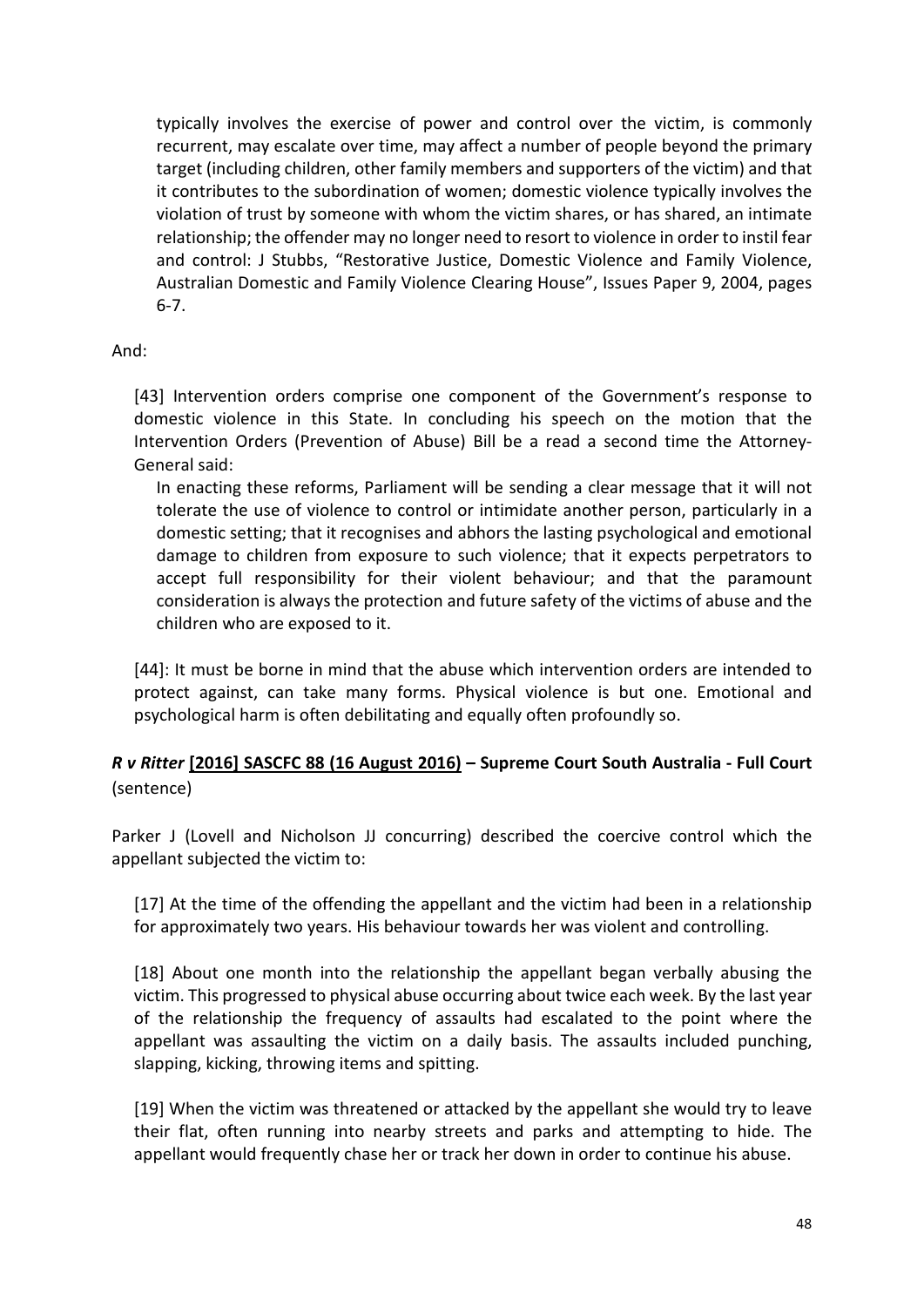[20] The appellant monitored the victim's movements and rarely let her leave the house without him. He also controlled her finances, regularly forcing her to withdraw money from her account for his benefit, including so that he could buy drugs and alcohol.

[21] The appellant regularly threatened that if the victim reported any abuse to the police or left the relationship he would harm her and her children. She was too frightened to leave or to report the abuse to police, friends and family.

### <span id="page-49-0"></span>**District Court of South Australia**

*R v Rogers* **[\[2020\] SADC 72 \(16 June 2020\)](http://www.austlii.edu.au/cgi-bin/viewdoc/au/cases/sa/SADC/2020/72.html) – District Court of South Australia** (sentence/ evidence – note: case also considers uncharged acts)

Tracey J noted that abusive and violent relationships give rise to behaviours that are difficult to comprehend and that should not alone be the basis for disbelieving a complainant:

[273] SE's behaviour in contacting police, making statements on some occasions and not others, withdrawing complaints, denying incidents occurred, allowing the accused back into her life and seeking variation to intervention orders, are behaviours that too commonly feature in cases involving serious domestic violence. Abusive and violent relationships give rise to behaviours that to anyone who has not had that experience, may seem simply too odd or counterintuitive to be believed.

## *R v Trimper* **[2020] DCCRM-20-152 (13 May 2020) unpublished sentencing remarks of Chapman J – District Court of South Australia** (sentence)

In sentencing Justice Chapman observed:

In her victim impact statement, the victim says that you isolated her from her friends and family. She was vulnerable. You tried to rationalise your behaviour. It made you feel powerful to see her terrified. She said you made degrading comments and she lost her feeling of safety. It is now hard for her to trust people. She lives with constant triggers for panic as well as flashbacks. She thought your violence and angry outbursts were her fault. She has now learnt a lot about the cycle of violence and control. She wants you to know that this has not just impacted her, but also her family. She is looking forward and trying to start over.

#### And later:

Mr Trimper, there is no doubt that the offences you committed against the victim are very serious. It concerns me that you have acted in this violent, controlling and disrespectful way to your female partner at such a young age. Your treatment of her is inexcusable.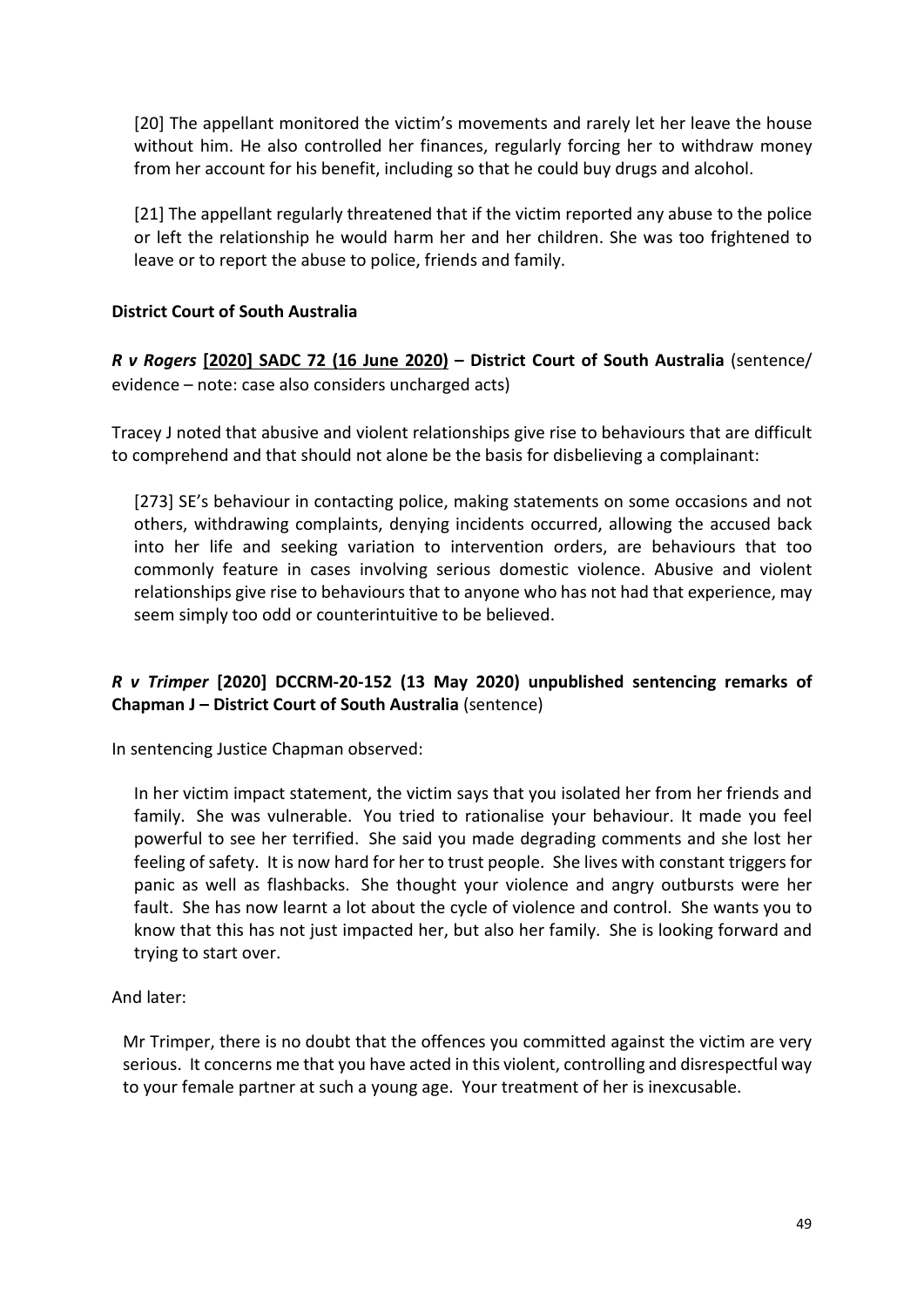*R v Hanks* **[\[2019\] SADC 139 \(16 September 2019\)](http://www.austlii.edu.au/cgi-bin/viewdoc/au/cases/sa/SADC/2019/139.html) – District Court of South Australia** (evidence- complainant/witness credibility)

In her reasons for judgement Chapman J made a number of observations: As to the complainant's fear of the accused:

[127] In cross-examination, it was suggested to the complainant the accused did not threaten her with violence in any way if she did not park in that spot. She responded, 'When you're in a domestic violence relationship it gets to the point where they don't need to threaten you. I'm terrified. He controlled absolutely everything that I did, the whole aspect of my life he controlled. I'm not going to argue against him. If he says to me 'Park there', I park there because it's either park there and risk a fine and that later or don't park there and get hit, and to me I take the easy option.'

As to the impact of the complainant's lies on her credibility:

[159] It is a serious matter for the complainant to have told those lies. I have considered the extent to which her admitted lies impact upon her credibility. Whilst I do not condone or excuse that conduct, there is a credible explanation. She was in a violent and controlling relationship with the accused. She was in fear of him. She knew that if he was angry, she was in danger of being harmed. She adopted behaviours which she believed would minimise his anger. They included not informing on him to the police and doing what she was told to do. I accept her explanation. I do not consider her admitted lies detract from her credibility.

As to the complainant's failure to mention specific incidents to police:

[176] The accused controlled her through his violence. She tried to manage her safety by doing as he said and by minimising police involvement. I do not consider the failure of the complainant to mention various matters to the police in her subsequent statements about every aspect of the course of events that day (the accused fighting with Mr Cooper; the accused punching her in the car) detracts from her credibility or reliability.

As to the complainant's decision to seek the withdrawal of charges against the accused:

[203] The fact the complainant changed her mind about pressing charges against the accused and said she was the one to hit the accused does not cause me to doubt her evidence about what happened. This assault is alleged to have occurred against the background of a violent relationship in which the accused controlled and manipulated the complainant. She was scared of him and what he might do to her if she proceeded with charges against him.

## *R v Booth-Pola* **[2019] DCCRM-18-998 (25 September 2019) unpublished sentencing remarks of Tracey J – District Court of South Australia** (sentence)

In sentencing Justice Tracey observed: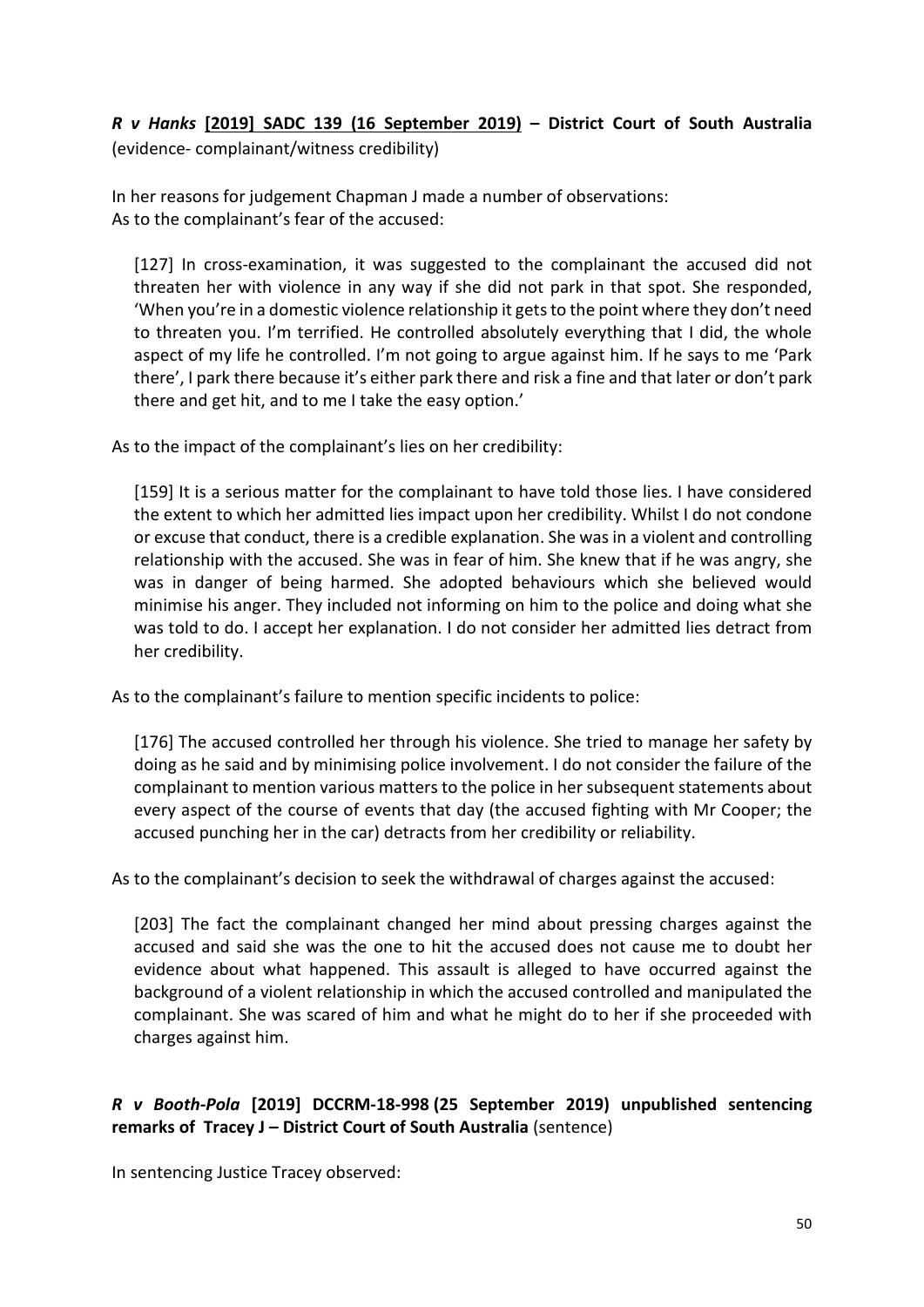While I accept the more serious deterrent sentences in relation to these types of matters are directed to when courts are dealing with the advances of older, more mature men towards younger females, I do not accept that the nature of your relationship here can be described as being between equals. There was clearly an imbalance in your relationship that led to you taking advantage of a vulnerable teenage girl. Your behaviour has all the hallmarks of wanting to control and humiliate your sexual partner that is all too familiar a feature of domestic violence offending. It is disturbing that someone so young has engaged in this violent behaviour against a young woman.

### *R v Hanks* **[2019] DCCRM-17-1889 (18 December 2019) unpublished sentencing remarks of Chapman J – District Court of South Australia** (sentence)

In sentencing Justice Chapman observed:

Your former partner, the victim of your offending, prepared a very moving impact statement. She described life with you as degrading, terrifying and humiliating. She said the physical violence with you was torturous and dehumanising. Your emotional violence, threats and taunts made her feel worthless. She said you isolated her from her friends and family. She is left with scars that remind her of the torture that you inflicted on her.

She is struggling to live a normal life and has a constant fear of you being able to find and hurt her.

She said that everyone, including herself, tells her that she deserves good things in her life, but she finds it hard to truly believe that. Sadly, she feels ashamed and embarrassed that she stayed with you for so long. People ask her why she did not just leave. She tried to explain how hard it was for her to get away and how terrifying it was in every attempt. She then starts doubting herself and questioning whether she tried hard enough. She says it took her a long time to stand up to you but she finally did.

She says you need to know she will not allow herself to be treated badly and disrespected ever again. The cloud is gone and she sees what you do. She said today is the day she finally gets to close this book for good and move forward with her life.

#### And later:

Make no mistake, Mr Hanks, your offending against your former partner is extremely serious. There has been a lot of focus in the community upon domestic violence in the last few decades, particularly violence perpetrated by men against women. Long gone are the days when that is swept under the carpet because the violence occurred in a domestic setting. No woman should live in fear of their partner. It is a serious crime for a man to cause their partner physical, mental and/or emotional harm, humiliation, anguish and/or terror. The community now has zero tolerance of such abusive, bullying, dominating, controlling and cowardly men.

The victim of your offending is a credit, both to herself and to victims of domestic violence in general. She reported you to the police and had the courage to follow through by getting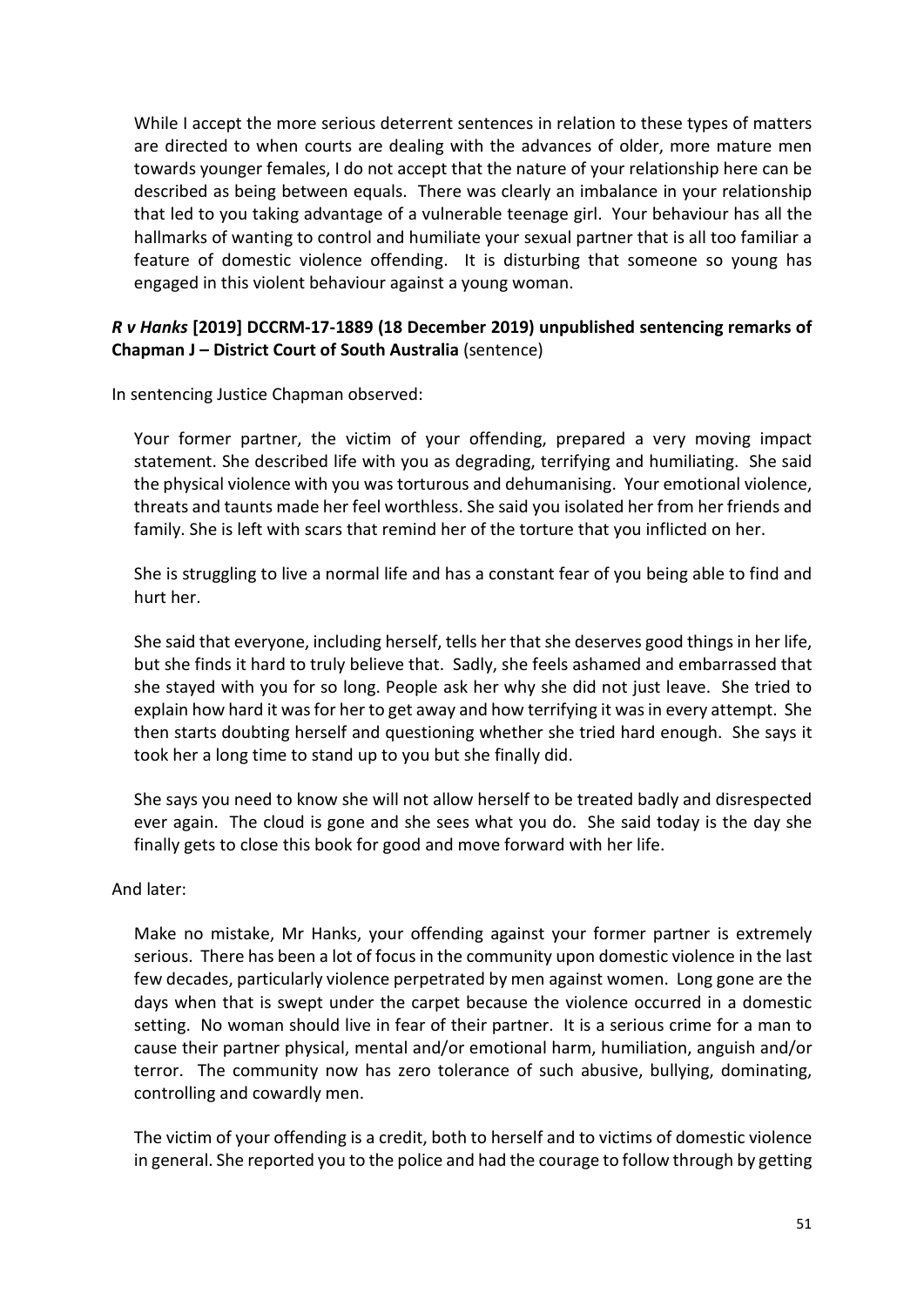into that witness box and telling her story in front of strangers. She was an impressive witness. She is a strong woman.

Protection of the safety of the community is the most important factor in sentencing you for your crimes against her. I think there is a real need for the community to be protected from you.

#### <span id="page-52-0"></span>**Tasmania**

#### <span id="page-52-1"></span>**Supreme Court of Tasmania - Court of Criminal Appeal**

## *Director of Public Prosecution v Johnson* **[\[2020\] TASCCA 4 \(8 April 2020\)](http://www.austlii.edu.au/cgi-bin/viewdoc/au/cases/tas/TASCCA/2020/4.html) – Supreme Court of Tasmania - Court of Criminal Appeal** (sentence)

Wood J considered the appellant's behaviour as an attempt to control and manipulate the complainant to avoid prosecution and that the offender was aware of the danger he posed to the complainant:

[4] His moral culpability with respect to the crimes of assault and indeed, all the offences, was high. Before he committed these crimes, he knew he had reacted with violence towards the complainant in the past and he knew that he was prone to jealousy and possessiveness. In short, he knew he represented a danger to the complainant. … Subsequent to the assaults, his conduct of stalking was domineering, relentless and subsisted over days. The court orders protecting the complainant had no impact on his conduct. He then interfered with the prosecution in a way that was calculated to succeed by sending messages and letters while he was in prison. He was determined to control and manipulate the complainant to avoid prosecution.

Geason J considered Brett J's sentencing comments as to the appellant's attempts to control the victim and his own father with approval:

[29] …During that time, you constantly attempted to contact the complainant by telephoning her, and sending her text messages on numerous occasions. I have been provided with a sample of the text messages. They demonstrate an apparently obsessive persistence in seeking to bend the complainant to your will. There is a mixture of repeated threats and emotional manipulation, all of which are clearly designed to persuade the complainant to continue a relationship with you. It would seem that on occasion the complainant did engage in conversation with you about the future.

However, during this period, she also felt upset, scared and frightened and on at least one occasion, told you to leave her alone.

However, you were also persistent in your efforts to persuade [your father] to do what you wanted, and again relied on a combination of overbearing conduct and emotional manipulation. He attempted to contact the complainant, at your urging, on numerous occasions during the relevant period, although was only successful in actually making contact with her a couple of times.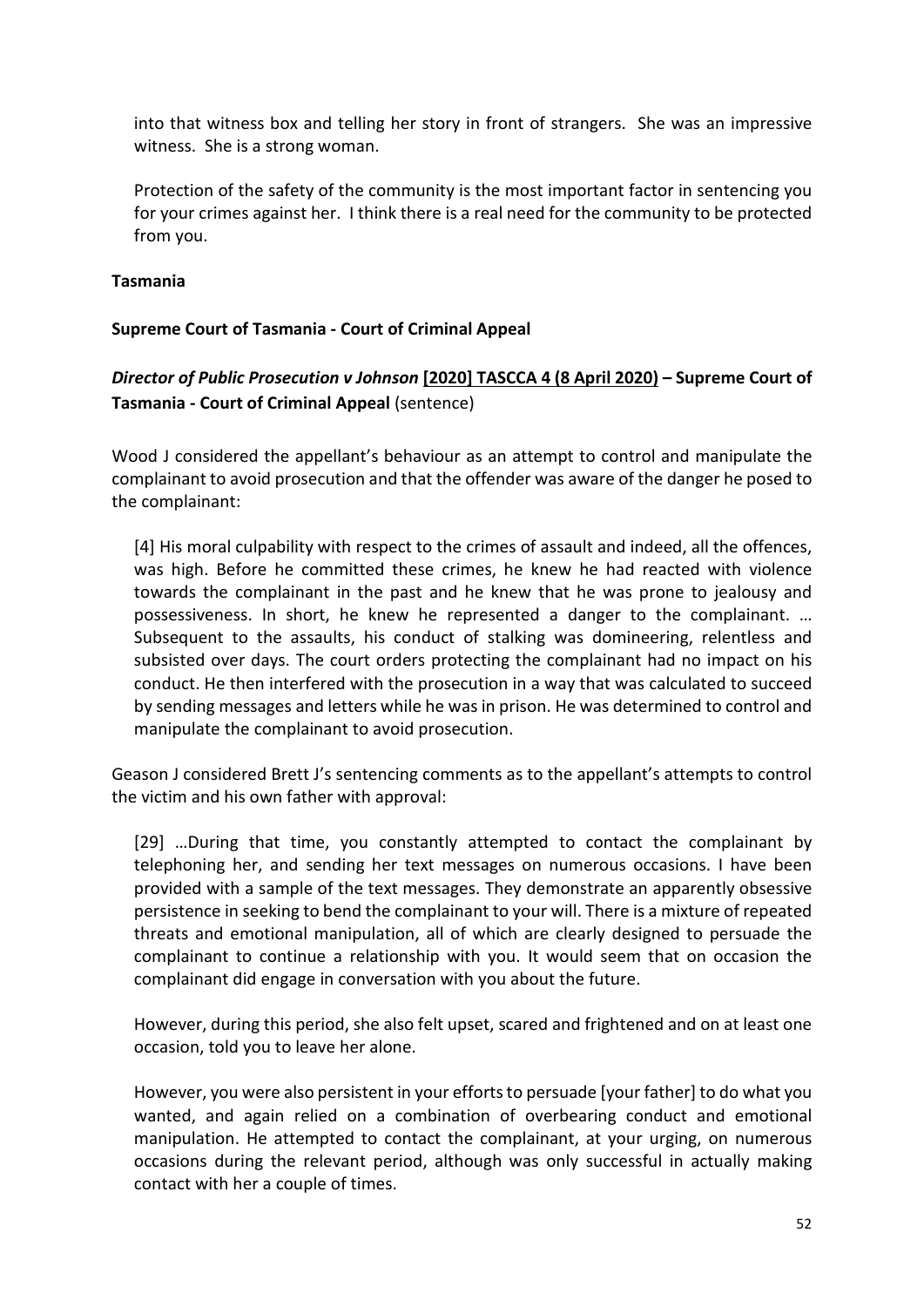Geason J considered the suffocation of the victim as a form of controlling behaviour:

[33] The fact that the respondent's conduct included suffocation has significance to the assessment of the objective seriousness of the offending. Suffocation should be treated with the same level of seriousness as is afforded strangulation or throttling. Such conduct is inherently dangerous, and capable of causing serious consequences within a very short period. It renders victims incapable of acting to protect themselves. As Estcourt J observed in *DPP v Foster* [2019] TASCCA 15 at [26]- [27], it is a form of dominance and control which has the potential to cause grave psychological harm, serious injury and even death.

Geason J identified the stalking as part of pattern of behaviour aimed at controlling the complainant:

[36] The stalking conduct is to be considered in the context of the earlier assaults and as part of a pattern of behaviour. It evidences the respondent's possessiveness. It was intended to engender fear in the complainant, and to make her comply with his wishes. As the learned sentencing judge noted, some of the messages demonstrated "an obsessive persistence in seeking to bend the complainant to your will.

## *Director of Public Prosecutions v Foster* **[\[2019\] TASCCA 15 \(12 September 2019\)](http://www.austlii.edu.au/au/cases/tas/TASCCA/2019/15.html) - Supreme Court of Tasmania - Court of Criminal Appeal** (sentence)

Estcourt J (Brett J and Marshall AJ concurring) observed the controlling nature of strangulation:

[26] Each of the identified incidents involved vicious and cowardly attacks by the respondent on a woman. Lest it be thought that grabbing the complainant by the throat and applying pressure is somehow less insidious than punching or kicking, it has been noted in an article by Heather Douglas and Robin Fitzgerald entitled "Strangulation, Domestic Violence and the Legal Response", published in the (2014) 36 (2) *Sydney Law Review* 231, that strangulation is a form of power and control that can have devastating psychological long-term effects on its victims in addition to a potentially fatal outcome.

## *Gregson v Tasmania* **[\[2018\] TASCCA 14 \(31 August 2018\)](http://www.austlii.edu.au/cgi-bin/viewdoc/au/cases/tas/TASCCA/2018/14.html) – Supreme Court of Tasmania - Court of Criminal Appeal** (sentence)

In agreeing with Martin AJ, Geason J observed:

[4] Violence in relationships takes many forms. In whatever guise, whether physical or psychological, it involves the exertion of power and control over another. The victims of such violence are diminished by it, often succumbing to mental and bodily injuries that ruin their lives.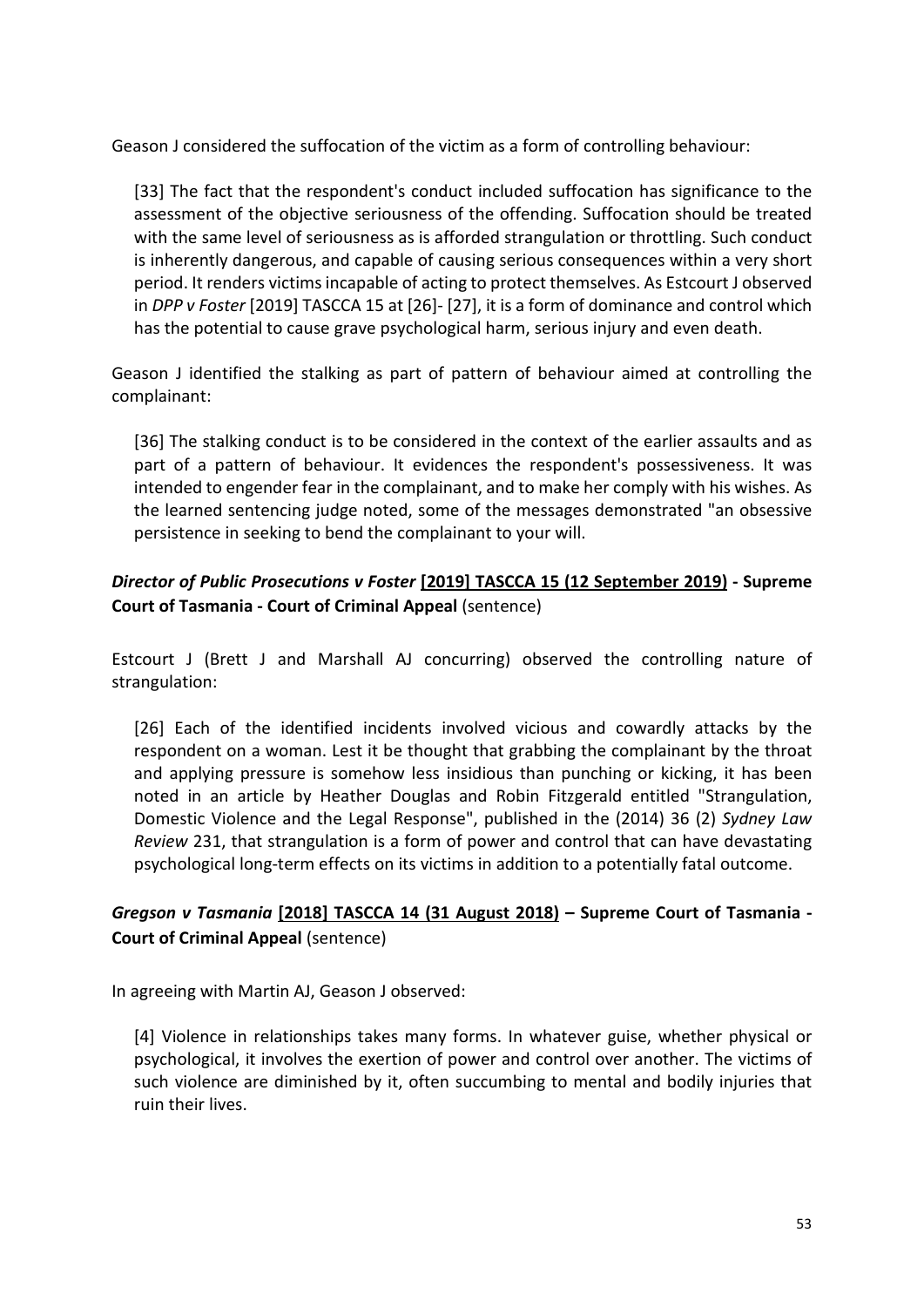[5] It is a particularly insidious crime because it is difficult to detect. And an all too common consequence of this abuse is that its victims may be so broken or fearful that they do not report it.

[6] It follows that, in sentencing for offences of this type, general deterrence is a significant factor.

[7] The complainant is entitled to the full protection of the law, and the vindication of this Court.

## *Director of Public Prosecutions v Karklins* **[\[2018\] TASCCA 6 \(20 April 2018\)](http://www.austlii.edu.au/cgi-bin/viewdoc/au/cases/tas/TASCCA/2018/6.html) – Supreme Court of Tasmania - Court of Criminal Appeal** (sentence)

Geason J commented on the seriousness of systems abuse achieved by emotional manipulation:

[56] The respondent's attempts to frustrate his prosecution should also be seen as particularly serious matters. They were a cynical exercise in emotional blackmail. That these offences occurred while the respondent was subject to an interim family violence order is an aggravating factor. Domestic violence typically occurs behind closed doors, making detection inherently difficult. Relationship dynamics frequently militate against a prosecution. Conduct directed at interfering with the prosecutorial process undermines the system intended to afford protection to victims of violence, making an inherently difficult process more so. When it is effective the opportunity for court intervention is foregone. Such intervention might be lifesaving. This offending should be viewed as striking at the heart of legislative attempts to provide protection to the vulnerable. It should be accepted in cases of family violence that attempts to interfere with the due administration of justice by the means of emotional manipulation of a vulnerable victim is a serious matter the consequences of which will always be severe.

And noted that the lack of express threats to achieve that end was not a mitigating factor:

[86] Finally, I note that in sentencing, the learned sentencing judge said of the respondent's attempts to dissuade the complainant from pursuing a prosecution that, "as to the steps he later took to pressure the complainant to change her story, none of his approaches contained express threats of violence or intimidation". I do not consider that that in any way mitigates the conduct. Such conduct would be aggravating, but the absence of an aggravating feature, does not serve to mitigate the seriousness of the conduct which was admitted. Nor does the observation recognise that intimidation through manipulation can occur by means other than actual threats and violence, a proposition particularly pertinent in the context of relationships.

And required denunciation:

[94] The assaults perpetrated on the complainant were serious. They resulted in her becoming unconscious on two occasions. She feared for her life, and her baby. She was threatened with death. The subsequent interference with the prosecution of this offending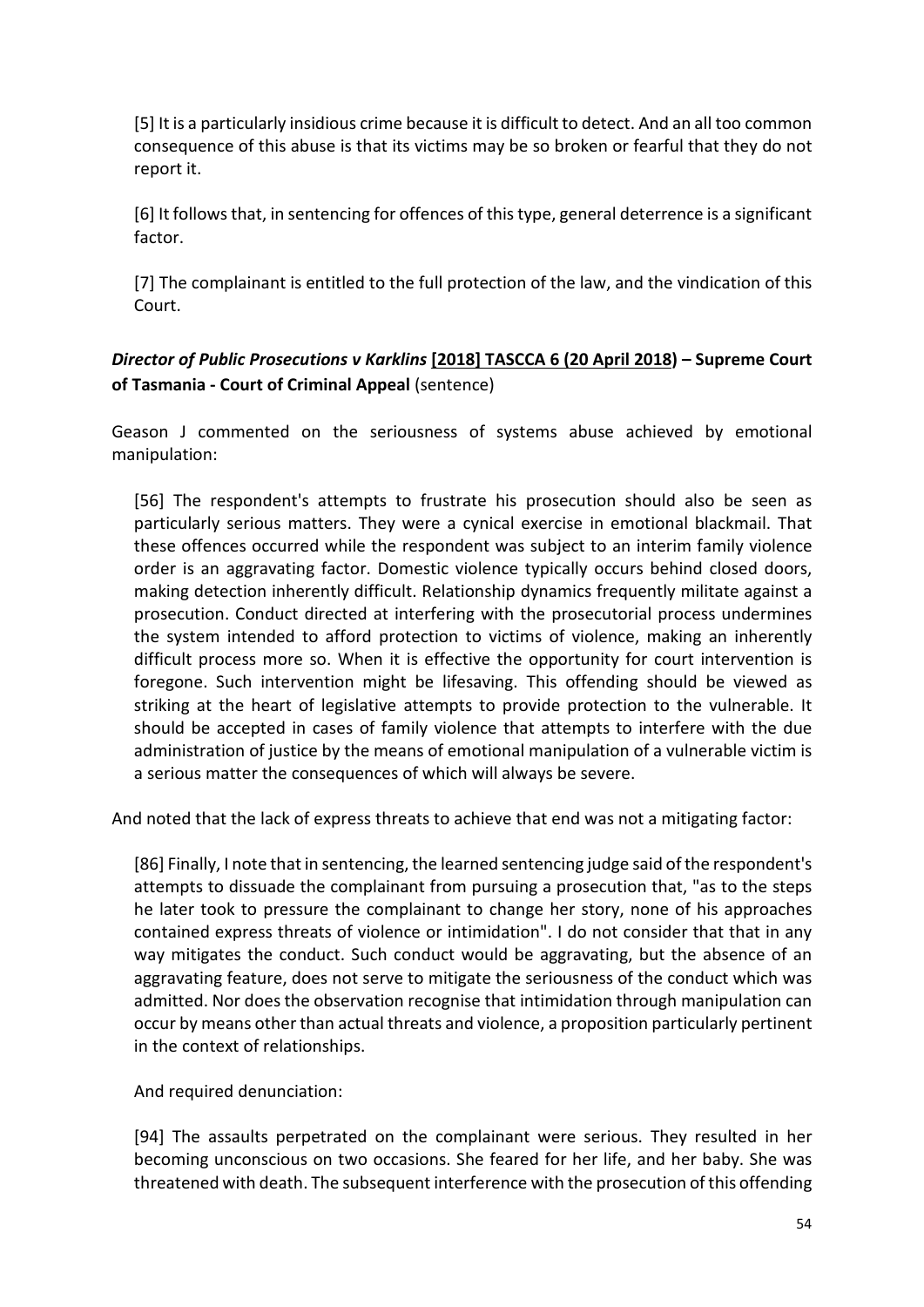was perpetrated on multiple occasions, and sought to manipulate the complainant by playing upon her vulnerability. The respondent's methods were devious and require the strongest denunciation.

#### <span id="page-55-0"></span>**Supreme Court of Tasmania**

## *State of Tasmania v Matthew John Davey* **[\(Sentence\) \[2021\] TASSC unreported \(10](https://www.supremecourt.tas.gov.au/sentences/davey-m-j-2/)  [December 2021\)](https://www.supremecourt.tas.gov.au/sentences/davey-m-j-2/)** (sentence)

Comments on passing sentence per Brett J.

In sentencing Brett J acknowledged the extent of the accused's coercive and controlling behaviours towards the victim:

… I am satisfied that in your case, the evidence established the tendencies asserted by the prosecution, and that it was these tendencies which defined your approach to the relationship. In particular, I am satisfied that you engaged in a continuous and marked pattern of coercive control over the complainant. I accept the complainant's evidence that you constantly monitored her whereabouts, including by conducting or making her believe that you were conducting electronic surveillance of her communications and movements. You restricted her movements, both by demand but also from time to time by disabling or damaging her motor vehicle. You restricted and controlled her relationships with others, and demanded and expected complete loyalty from her.

You regularly utilised verbal threats and threatening conduct towards her in order to maintain this control. These included threats of burning, or the use of fire against her or her property. On a number of occasions, you made it clear to her that if she ever left you, you would find and kill her. You described to her the very specific ways that you would do this. In my view, the complainant's evidence about the extent of your controlling behaviour was vividly demonstrated by the telephone intercept and listening device recordings, and the surveillance footage, as well as the evidence of independent witnesses who saw particular events. I also accept the evidence of the complainant's mother about this issue. I found her generally to be a credible and reliable witness.

## *State of Tasmania v Levi Joseph David Hall* **(Sentence) [\[2021\] TASSC unreported \(27](https://catalogue.lawlibrary.tas.gov.au/attachments/130068/Hall%20-%2027%20September%202021.pdf)  [September 2021\)](https://catalogue.lawlibrary.tas.gov.au/attachments/130068/Hall%20-%2027%20September%202021.pdf)** (sentence)

Comments on passing sentence Pearce J:

I do not accept the submission however that this is not a serious example of the crime. It is possible to think of factors which might have made the crime even worse, for example permanent or disabling physical injuries or sexual crimes. However, over many months you exposed the complainant to a terrifying and degrading ordeal, apparently without any insight into the seriousness of your offending. You targeted her with the type of violent, abusive and controlling conduct which the community rightly condemns. You betrayed her trust and affection, took advantage of her vulnerability, blamed her for your own acts, all with the intention of making her fearful and compliant.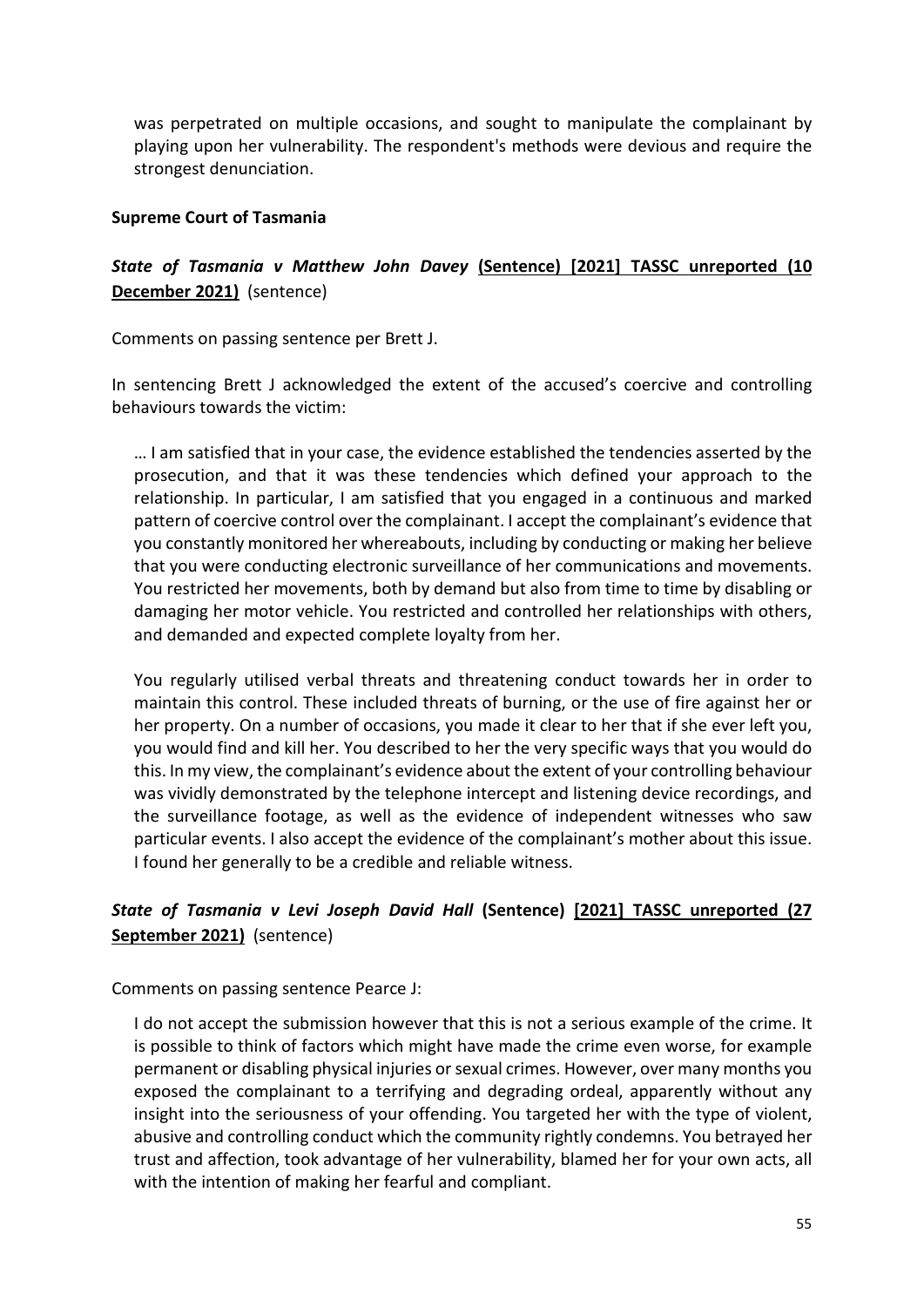## *State of Tasmania v ARJ* **(Sentence) [\[2021\] TASSC unreported \(11 March 2021\)](https://catalogue.lawlibrary.tas.gov.au/attachments/123989/ARJ-11-March-2021(A).pdf) Pearce J - Supreme Court of Tasmania** (complainant/witness credibility)

Pearce J acknowledged that inconsistencies in the victim's accounts of the events did not detract from her credibility:

(pp2-3) Mindful of the need for care in any case in which the prosecution depends substantially on the evidence of a single witness, the complainant's account was persuasive and compelling. There were some inconsistencies in the accounts she gave over time to the attending police, to the nurse examiner at the hospital, in the statutory declaration she gave to another police officer and her evidence to the jury, but those inconsistencies do not undermine my confidence in her general truthfulness. She was faced with describing highly traumatic events on multiple occasions mostly when she was in stressful and distressing circumstances, and when the specific instances of violence she was asked to identify and detail were, I am satisfied, not the only instances of similar violence she was subjected to during the indictment period. Some confusion or mistake is not inconsistent with the truth of her account.

*Baker v Barratt* **[\[2019\] TASSC 28 \(4 July 2019\)](http://www.austlii.edu.au/cgi-bin/viewdoc/au/cases/tas/TASSC/2019/28.html) –Supreme Court of Tasmania** (accused / witness credibility)

Geason J cited the Magistrate's reasons for decision (which focused on the defendant's controlling behaviour including Visa threats) with approval:

[12]… The defendant appeared in his video interview to be a controlling person. He admitted that he insulted  $-$  sorry, he admitted that he insisted that he owned the two phones, which apparently the couple had between them, he insisted it was his phone, both phones were his phone, and he refused the use of the phone to his partner at will because he owned them, that's what he said. That he would threaten to contact the Immigration officer or the Immigration lawyer if he argued with his partner and gave evidence today that he did on the occasion of the 1st February. He made consistent references – numerous references, I didn't count them but well in excess of twelve references to the fact that she'd lacked respect for him and he didn't receive the respect from the complainant that he deserved. He freely admitted that he called her a cunt but denied that it was abusive and was surprised that the police thought that there was anything untoward in that language. He said that he owed – that she owed everything to him and that she was an ungrateful person. He did however support significant parts of the complainant's evidence and lots of the complainant's isn't really in dispute….

….The defendant's controlling manner, well I've referred to his own evidence, he denies he controls her, it's quite apparent to me that he does control her and he thinks that she  $-$  that she owes him something and that  $-$  in his evidence in chief  $-$  it was only when I brought up the question of love that he even mentioned it. A fiancé visa's not – this sounds more like a partnership, you keep  $-$  you do the right thing by me, you give me some financial support, you drive me around and I'll support you on a fiancé visa. Now he is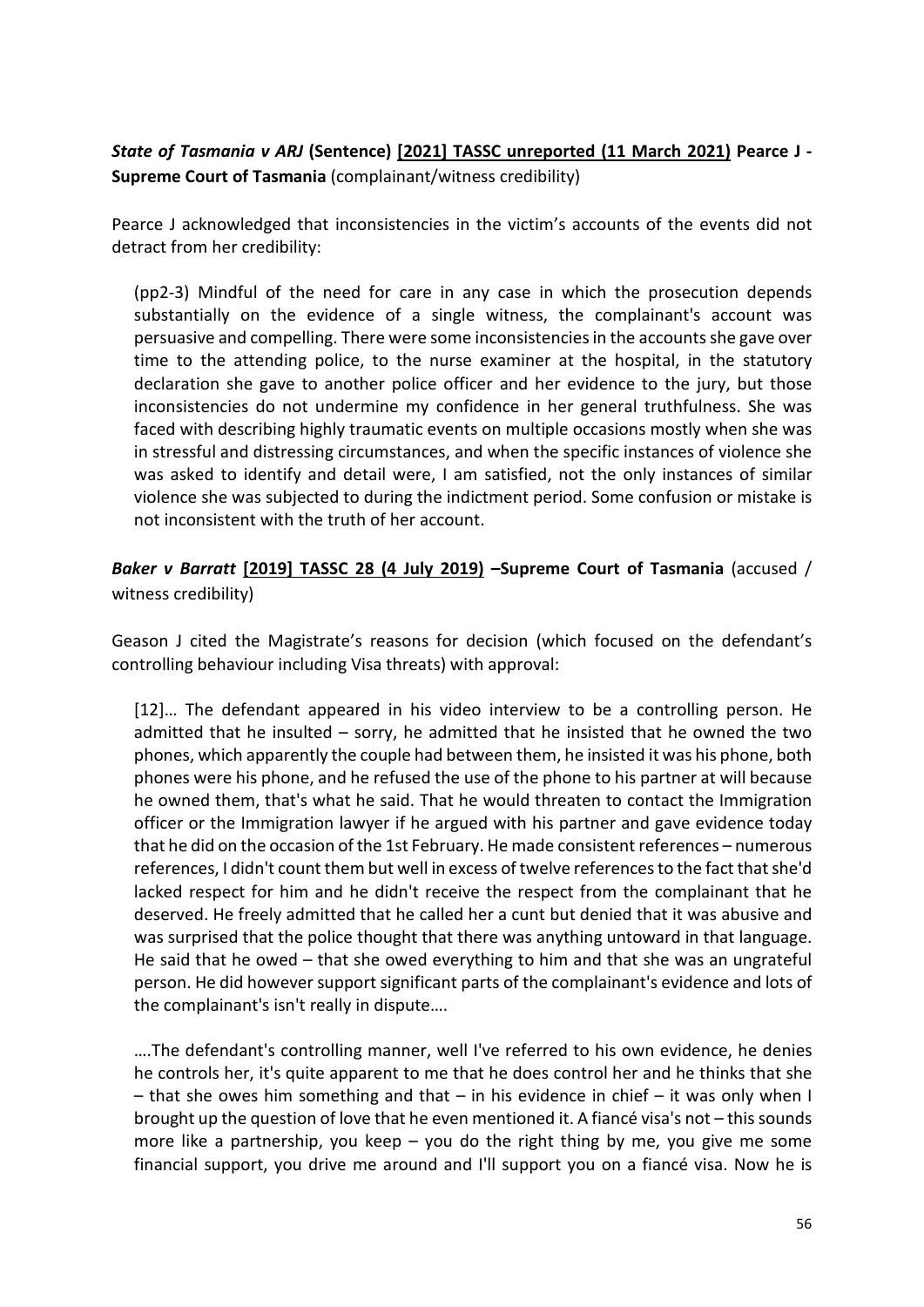controlling, he admits – he doesn't admit he's controlling but what he's admitted to is controlling behaviour and it's consistent again with her version…

#### <span id="page-57-0"></span>**Magistrates Court of Tasmania**

## *Lusted v MRB* **[\[2013\] TASMC 9 \(19 February 2013\)](http://www.austlii.edu.au/cgi-bin/viewdoc/au/cases/tas/TASMC/2013/9.html) –Magistrates Court of Tasmania** (relationship evidence)

Magistrate Pearce admitted relationship evidence:

[60] I have also determined to admit the relationship evidence. I consider that it is relevant to removing the implausibility that might otherwise be attributed to MG's account of the assaults charged if the assaults were thought to be isolated incidents, and any implausibility associated with the way each party is said to have behaved on those particular occasions. It may be relevant in supporting an inference that the defendant wished to exercise control and domination over the complainant and so acted violently towards her. It also tends to support the prosecution contention that MG feared MRB and, for a period of time, tried to hide what was happening, did not complain to others, lied about what really happened and that she tolerated violence to preserve the relationship.

Magistrate Pearce commented on the difficulty of prosecuting family violence matters:

[68] … The nature of family violence is that it is difficult to detect and prosecute. It is frequently the case that offences are committed in private and with little or no independent corroborative evidence. Moreover, family violence offences are often characterised by reluctance on the part of the victim to assist in the prosecution of offences. That is so for a range of factors including fear and a wish to preserve relationships, even dysfunctional ones, for the sake of loyalty, affection, companionship, economic and domestic support and in the perceived interest of children. Sometimes those motivations are misguided but persist nevertheless. As a consequence of such factors victims sometimes act in a way that seems to an outside observer to be incongruous and difficult to understand, including by failing to complain about, or hiding or lying about violence directed at them. Even if victims are willing to give evidence then the success of prosecutions depends principally on credibility of the uncorroborated account of the victim, a factor often taken advantage of by perpetrators and further adding to the reluctance of victims to complain.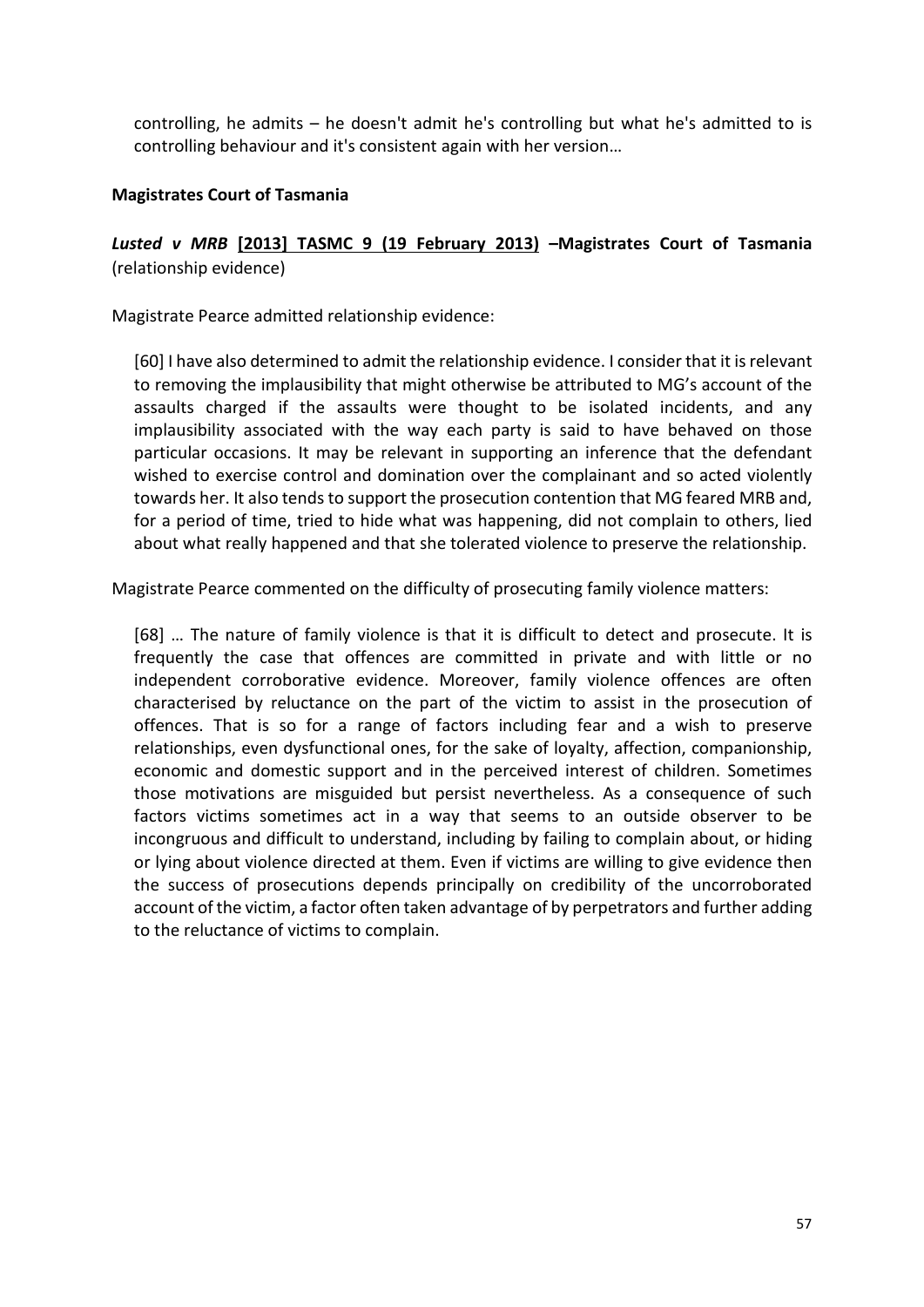#### <span id="page-58-0"></span>**Victoria**

#### <span id="page-58-1"></span>**Supreme Court of Victorian - Court of Appeal**

## *Dunford v The Queen* **[\[2021\] VSCA 304 \(9 November 2021\)](http://www.austlii.edu.au/au/cases/vic/VSCA/2021/304.html) – Supreme Court of Victoria - Court of Appeal** (sentence)

In relation to the charges of attempt to pervert the course of justice Beach JA observed:

[25] In relation to the objective seriousness of the applicant's offending and his moral culpability, the judge said:

……Only five days after you were remanded into custody on these charges, and an intervention order had issued, you were on the phone to your father and your brother asking them to ask the complainant to drop the false imprisonment charge, with a view to minimising the amount of time you would spend in custody for these matters. Though neither proceeded to contact the complainant, I understand another family member did speak to her.

## *Baker (a pseudonym) v The Queen* **[\[2021\] VSCA 158 \(9 June 2021\)](http://www.austlii.edu.au/au/cases/vic/VSCA/2021/158.html) – Supreme Court of Victoria - Court of Appeal** (sentence)

McLeish and Osborn JJA observed:

[36] Moreover, this offending involved aggravating features which distinguish it from offending of less seriousness. It took place in the context of a history of violence, manipulation and coercion against Ms Anderson and involved an attempt to pervert the course of justice in respect of his own serious offending. That serves to make the attempt itself more serious. Further, the offending had the especially unpleasant features of seeking to exploit Ms Anderson's emotional and psychological vulnerability by threatening her ability to access the ashes of her stillborn child and also threatening her dignity and right to privacy with the exposure of intimate images.

[37] An attempt by a perpetrator of family violence to prevent a victim from seeking the full protection of the law and their physical and emotional safety is a very serious matter which calls for general deterrence and denunciation….

[40] … Charge 8 involved repeated attempts by the applicant to conceal his wrongdoing over the previous 18 months, by means of emotional and physical threats directed at Ms Anderson. It was distinct offending that called for significant additional punishment.

## *Mercer (a pseudonym) v The Queen* **[\[2021\] VSCA 132 \(14 May 2021\)](http://www.austlii.edu.au/au/cases/vic/VSCA/2021/132.html) – Supreme Court of Victoria - Court of Appeal** (sentence)

The court made the following observations relevant to coercive control: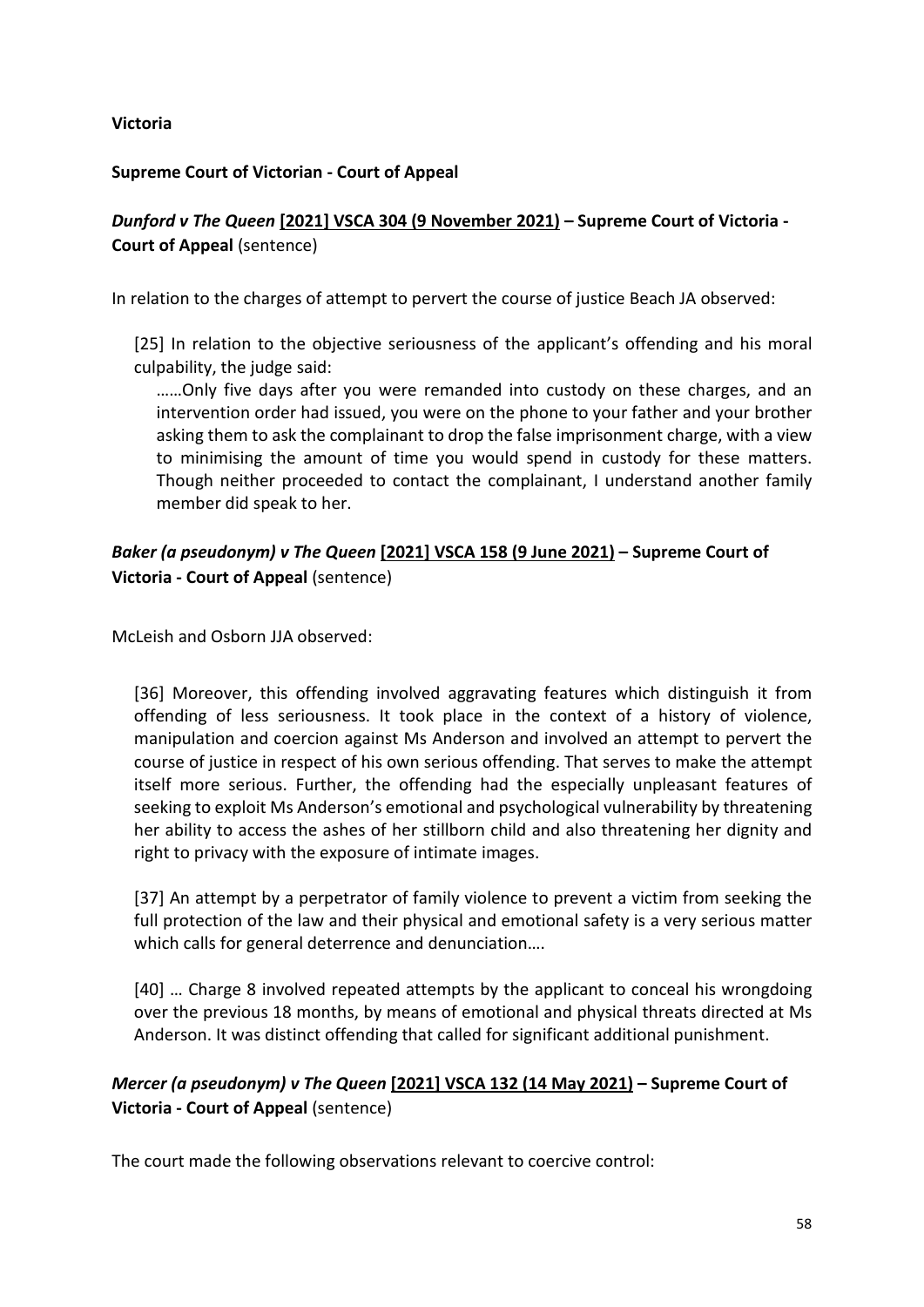[64] In our view, the answer to the applicant's contention regarding the 'attempt to pervert' sentence is to be found in the judge's sentencing reasons. As noted earlier, her Honour said:

You attempted to persuade a victim to withdraw her allegation to police. This is reprehensible – it was motivated by your self-interest and need for control. While it was unaccompanied by threats or violence, it was protracted and repeated and it preyed upon [the complainant's] vulnerabilities. And of course it was also committed in breach of your intervention order, which was also unsuccessful in preventing you from continuing to control [her].

[65] In our view, the applicant's persistent and cynical assertion of control over the complainant, and his exploitation of her known vulnerabilities, made this case just as serious as if there had been explicit threats or actual violence. The transcripts of the calls make plain his exertion of coercive psychological pressure on her, encouraging her to think that they can 'work things out' between them and asking questions like 'Do you want me to get out or not?' The fact that the conduct about which he was asking her to lie involved his own criminal violence against her was a further aggravating feature. In our view, the applicant's moral culpability for this offence was high.

## *Pasinis v The Queen* **[\[2014\] VSCA 97 \(22 May 2014\)](http://www.austlii.edu.au/au/cases/vic/VSCA/2014/97.html) – Supreme Court of Victoria - Court of Appeal** (sentence)

Neave JA and Kyrou AJA observed:

[54] The effects of family violence are now well documented. They are not confined to physical injury. Victims often feel responsible for the violence and ashamed that they were not able to prevent the perpetrator from offending. As occurred in this case, it is common for victims to deny or conceal that their partners have assaulted them until the violence becomes unbearable. This phenomenon was reflected in the behaviour of D, which is described at [5] and [8] to [10] above. Victims who have been dominated, controlled and beaten by their partners over a significant period experience serious and longlasting psychological trauma. As in the present case, the physical effects of the violence and its erosion of the victim's confidence can also affect their ability to participate in paid work and have [o]ther serious financial effects.

#### <span id="page-59-0"></span>**Supreme Court of Victoria**

#### *The Queen v Donker* **[\[2018\] VSC 210 \(11 May 2018\)](http://www.austlii.edu.au/au/cases/vic/VSC/2018/210.html) – Supreme Court of Victoria** (sentence)

Having outlined a history of controlling and violent behaviour by the deceased towards the accused at [5]-[9] and the physical violence to which the accused was subjected immediately prior to the instant offending Croucher J noted:

[72] While the law in this State does not excuse anyone – whether of uncommonly sturdy or brittle disposition – from criminal liability for otherwise unlawful actions based on provocation alone, the same law does not demand that victims of abuse of the kind and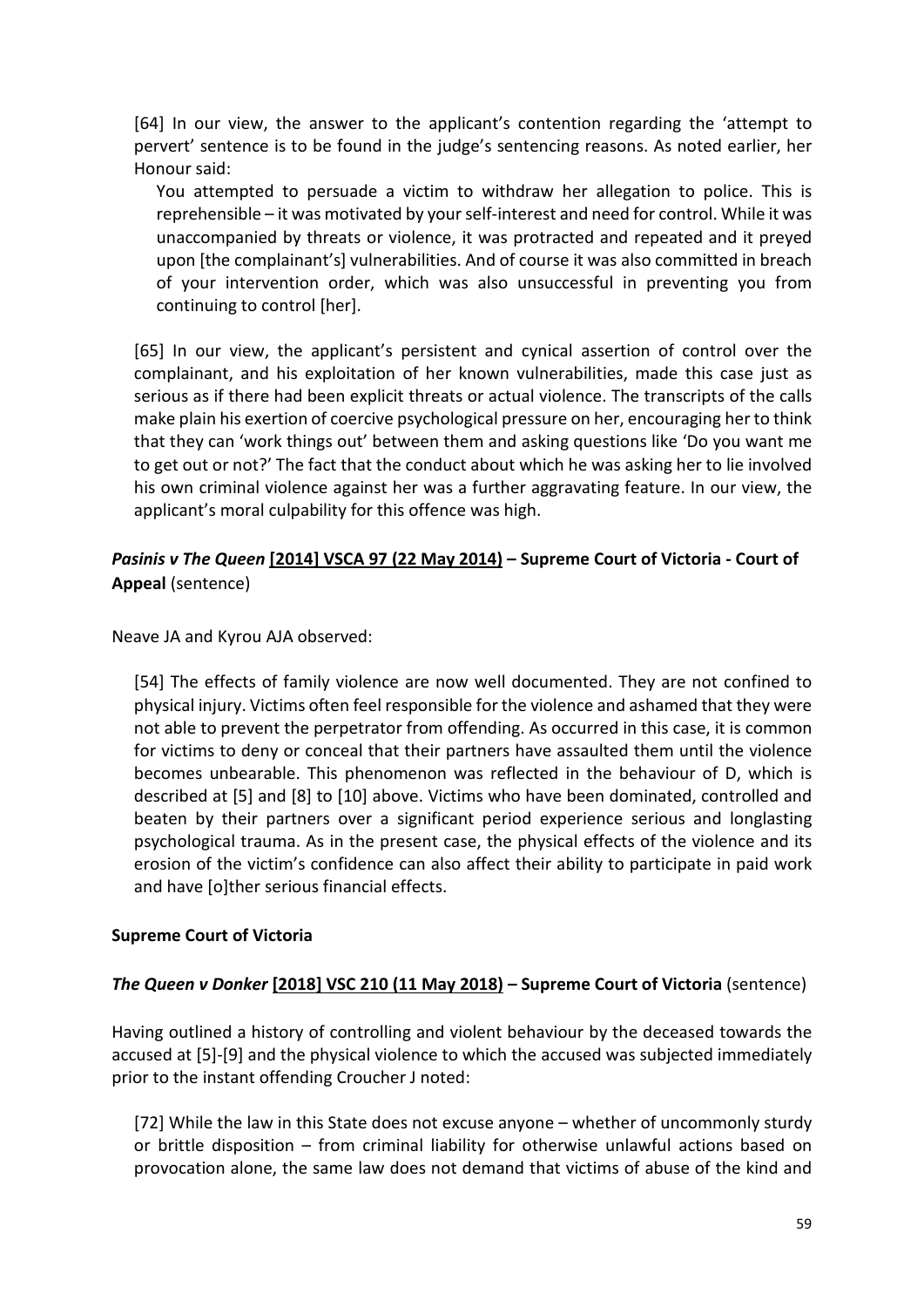extent to which Ms Donker was subjected be super-resilient before provocation can operate in mitigation of sentence. Rather, the law attempts to strike a balance that recognizes human frailty in the face of extremely difficult circumstances, and allows that moral culpability may be reduced in such cases. This is such a case. As I say, I think it is very likely that any ordinary person, facing the circumstances which confronted Ms Donker and fixed with her history of exposure to family violence by Mr Powell, would lose self-control and act in a violent manner towards him.

## *DPP v Paulino* **(Sentence) [\[2017\] VSC 794 \(21 December 2017\)](http://www.austlii.edu.au/au/cases/vic/VSC/2017/794.html) - Supreme Court of Victoria** (sentence)

In sentencing the accused for murdering his wife Bell J observed:

[27] … The nature and gravity of this offending is significantly aggravated by the considerations to which I have referred, but particularly the contextual considerations, which are quite specific to the crime of murder that you committed as a man upon your estranged wife as a woman. By these I mean the threats that you made towards Teresa, the character assassination with abuse of various kinds, including promiscuity, and spurious allegations of involvement in pornography, the nuisance-calling, following and unwelcome contact, and the breach of the intervention order. These were not random measures but represented a pattern of coercive control. Teresa had a right to personal dignity and autonomy, to physical and psychological integrity and to live an independent and fulfilling life free of fear from your violence. While always being a loving mother to Daniel and Luke, she struggled heroically to realise that life, and won a lot of ground against great odds. She was trying to be a positive role model for her sons. Motivated by jealousy, hatred and rage, you first tried to defeat her and then you punished her, which led to the murder. While the murder would mean that Teresa no longer had a life to live, it was the culmination of a pattern of behaviour aimed at preventing her from living the life she chose. Such was the particular nature of the offending, which is all the more grave for it.

#### *DPP v O'Neill* **[\[2015\] VSC 25 \(11 February 2015\)](http://www.austlii.edu.au/au/cases/vic/VSC/2015/25.html) – Supreme Court of Victoria** (sentence)

In sentencing the accused Hollingworth J noted:

[47] In this case, you acted on impulse, immediately following an argument that had arisen suddenly. The argument involved a repetition of the controlling and belittling behaviour that had characterised Mr Rattle's relationship with you, in a situation where tensions in the relationship seem to have been increasing. This was certainly not the first time he had called you a "frigid bitch" for refusing his sexual advances. But, this time, you snapped. You felt angry and demeaned, that everything always had to be about what he wanted. You had finally had enough. You killed him in the heat of the moment. You then spent the next five days pretending that it hadn't happened, that you hadn't just killed the man you loved and on whom you were so dependent.

[48] Mr Rattle's behaviour in no way justified your killing him. But the circumstances in which you killed Mr Rattle, including the history of the relationship and your fragile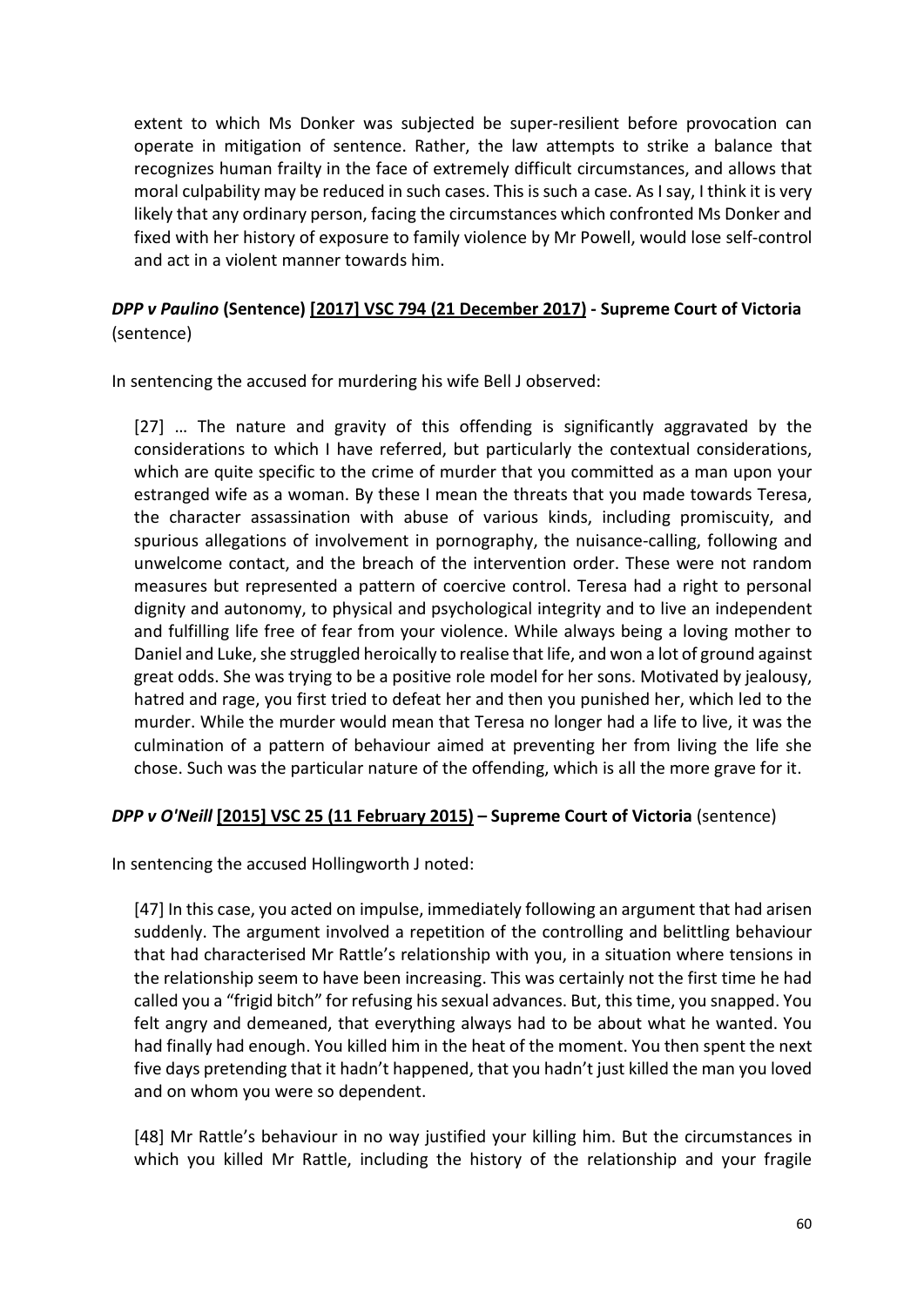psychological state, mean that the sentence to be imposed for murder must be towards the lower end of the range for that offence.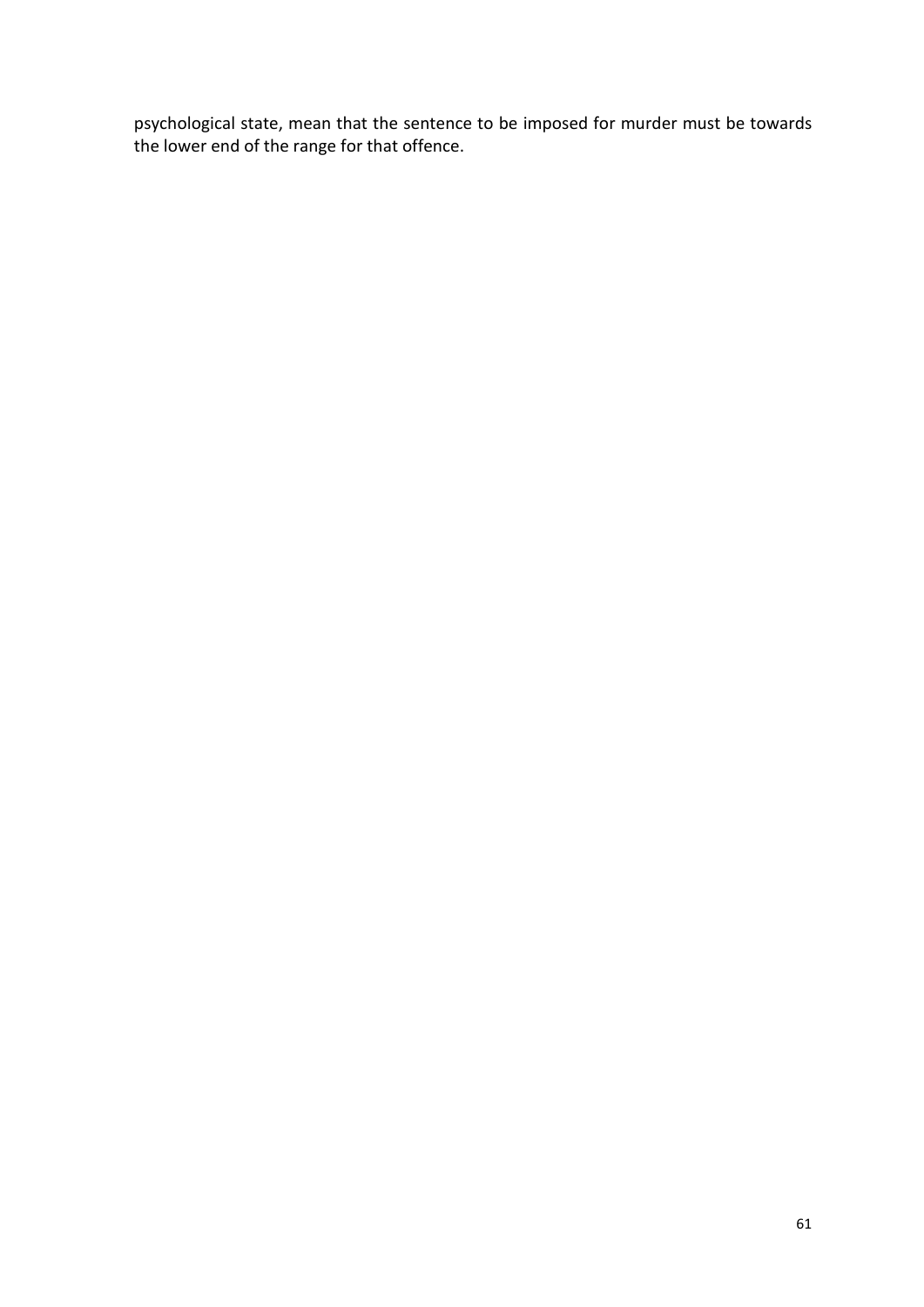#### <span id="page-62-0"></span>**Western Australia**

#### <span id="page-62-1"></span>**Supreme Court of Western Australia - Court of Appeal**

*Lydon v Lydon* **[\[2008\] WASCA 8 \(8 February 2008\)](http://www.austlii.edu.au/au/cases/wa/WASCA/2008/8.html) - Supreme Court of Western Australia - Court of Appeal** (evidence underpinning making a protection order).

Le Miere AJA, with whom Pullin JA agreed, considered what is meant by the term 'emotional abuse' in determining whether the appellant had committed an act of family and domestic violence under s 6(1) of the *Restraining Orders Act 1997* (WA).

Le Miere AJA held that:

[49] Emotional abuse is not defined in the Act. Emotional abuse involves improper or inappropriate behaviour, verbal or non-verbal, that adversely impacts upon another person's emotional wellbeing. Emotional abuse improperly excites strong unwelcome feelings in another. Emotional abuse may involve coercion by intimidation, inducing fear, stalking, or harassment, that is words, conduct or action, usually repeated or persistent that, being directed at a specific person, annoys, alarms or causes substantial emotional distress to that person.

[50] There are two aspects to emotional abuse. The first is the adverse impact upon another person's emotional wellbeing. The second is the behaviour that causes the negative impact upon the emotional wellbeing of another.

#### <span id="page-62-2"></span>**Supreme Court of Western Australia**

## *Riddoch v Chiera* **[\[2020\] WASC 114 \(7 April 2020\)](http://www.austlii.edu.au/au/cases/wa/WASC/2020/114.html) – Supreme Court of Western Australia** (sentence)

In holding that the Magistrate's interruptions of counsel's plea in mitigation did not found leave to appeal McGrath J observed:

[26] His Honour raised with counsel immediately his concerns regarding the description of the relationship as being 'toxic'. His Honour directly challenged counsel as to whether a submission was effectively being made that the victim was to blame. Counsel then positively engaged with the judicial officer, clarifying the submission. I do not accept the contention that the magistrate denied Mr Riddoch the procedural right to agitate an issue in mitigation. Mr Riddoch's counsel reframed this part of her submission, which concerned the improvements Mr Riddoch had made to his life since the offending.

## *Bropho v Hall* **[\[2015\] WASC 50 \(9 February 2015\)](http://www.austlii.edu.au/au/cases/wa/WASC/2015/50.html) – Supreme Court of Western Australia** (sentence)

Mitchell J (as his Honour then was) considered the impact of the aggravating factor of an assault committed in circumstances of a domestic relationship and observed: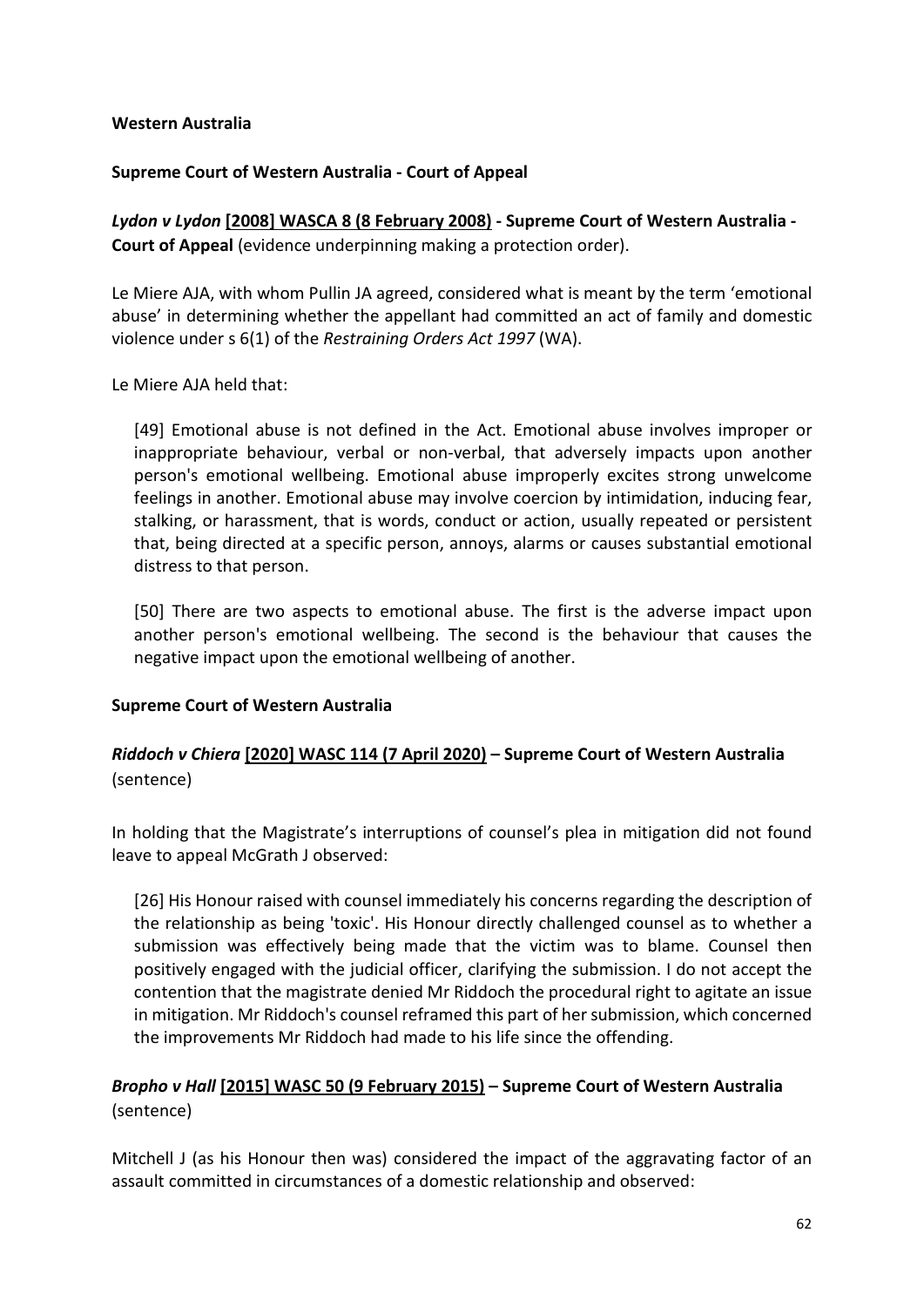[16] An offence of this nature generally involves an abuse of the trust which one partner places in another, often where the victim is in a vulnerable position by reason of greater physical strength of the offender. The vulnerability of the victim is generally increased by the difficulty which she (it is usually a she) may have in extricating herself from the situation. As McLure P has noted, the readiness of many victims to return to, or remain in, a relationship with the perpetrator is a hallmark of domestic violence. Recognising that common feature, it remains important for a court sentencing an offender for that kind of offence to take account of the need to protect persons in that vulnerable position, so far as the courts can do so by the imposition of a sentence, bearing a proper relationship to the overall criminality of the offence, which has a deterrent effect and, in an appropriate case, removes the offender to a place where there is no opportunity to violently attack their partner.

#### <span id="page-63-0"></span>**Family Court of Western Australia**

## *Ahmed and Gupta* **[\[2020\] FCWA 140 \(31 August 2020\)](http://www.austlii.edu.au/au/cases/wa/FCWA/2020/140.html) - Family Court of Western Australia** (parenting orders)

Duncanson J observed:

[139] Although I have not been able to make findings as to specific incidents of family violence I am satisfied that the father's controlling behaviour of the mother amounts to family violence perpetrated by him against her. I am unsure as to the extent to which the father's cultural beliefs may have contributed to this. The mother deposed that she believed the father's expectation of bringing her to Australia was so that she could be a domestic help and be a subservient [sic] to him and his brother in the house. In contrast the father said he had been living in Australia for 16 years, Australian culture comes first and the religion is his second option ...

## *Shelley and Dickens* **[\[2020\] FCWA 52 \(3 April 2020\)](http://www.austlii.edu.au/au/cases/wa/FCWA/2020/52.html) – Family Court of Western Australia** (parenting orders)

Tyson J observed:

[241] The father has also behaved in a controlling and coercive manner, which falls within the definition of family violence. For example, he prevented the mother talking to her family by removing the telephone from her on the yacht; he demanded the mother answer his calls when in hospital after G's birth and suggested the maternal grandmother required his permission to provide assistance with meals after G was born.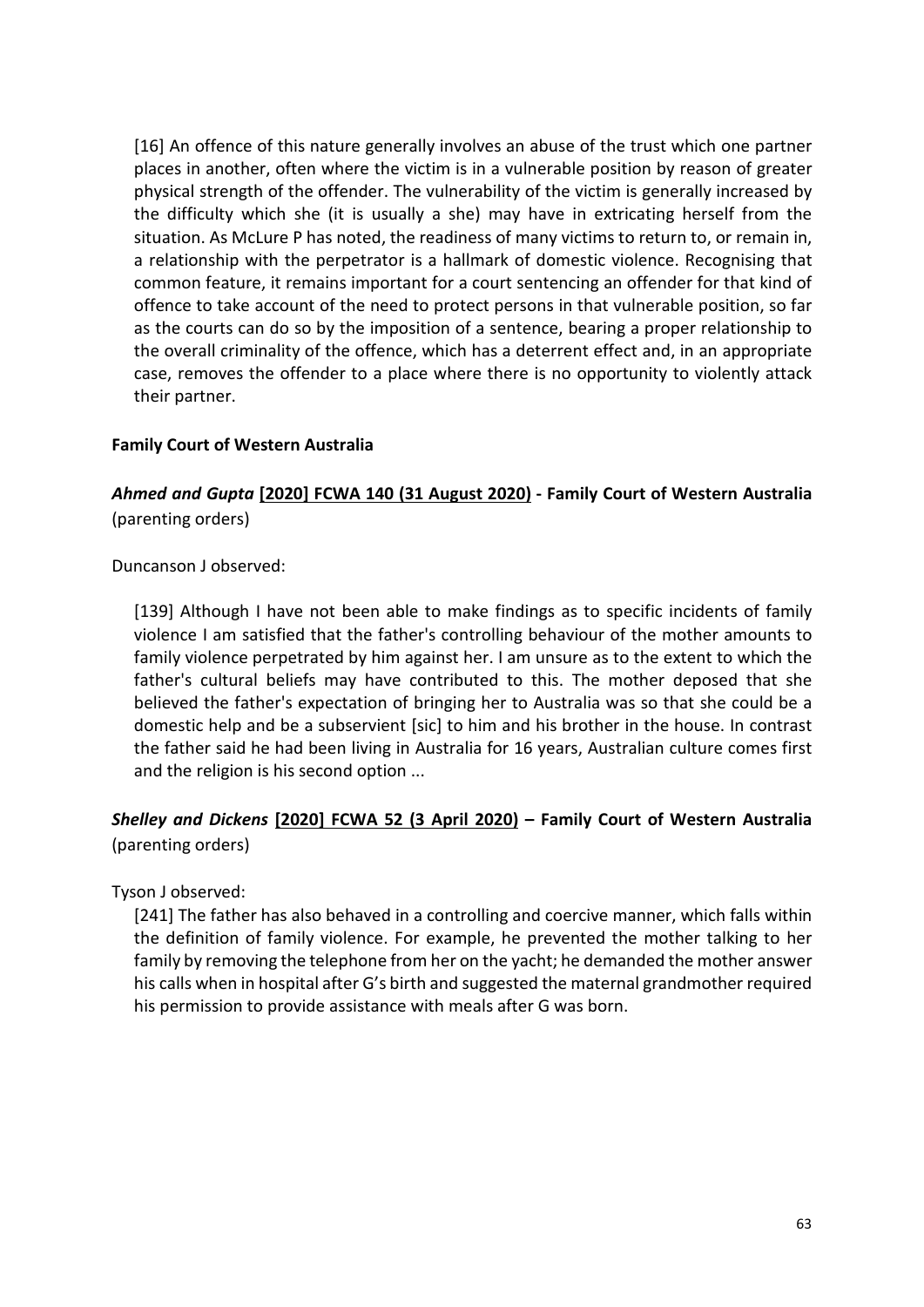## *Dempsey and Brahms* **[\[2017\] FCWA 59 \(12 May 2017\)](http://www.austlii.edu.au/au/cases/wa/FCWA/2017/59.html) – Family Court of Western Australia** (parenting orders)

Thakray CJ observed:

[15] Contrary to what some of his associates and family believe, I find that the father is an aggressive, controlling and manipulative man. He has a propensity to bend the truth, and appears skilled at turning accusations against him back onto the accuser. He demonstrated no insight into the way that he made the lives of the mother and her adult sons (and to a slightly lesser extent his own children) a complete misery. He is quite oblivious to the harm his violent, abusive and controlling behaviour has caused.

[111] The father has engaged in coercive, controlling and abusive behaviour toward the mother and children over many years. Apart from his physical and verbal abuse of the mother, I accept that the father has damaged every vehicle she has ever owned (sometimes when children have been in the vehicle and sometimes when they have been observing).

[112] In my view, all five of the mother's children have suffered psychological harm as a result of their exposure to the father's violence and abuse and the ongoing conflict between the mother and father. This is likely to be one of the main reasons for Child A's poor behaviour and also for Child B's nightmares and long-term self-harming, including her habit, developed very early in life, of twisting her hair until she was almost completely bald on one side of her head. It would seem the child least damaged by the father's behaviour has been Child C who has had significantly less involvement with him than the other children.

[113] I accept that the mother remained in the relationship for as long as she did because of the father's manipulative behaviour and because she considered this was the best way to keep her and the children safe. The father's manipulation has included his efforts to drive a wedge between the mother and her friends and between the mother and the children.

[114] I accept that the father has not been charged with any offences arising out of his conduct towards the mother but that is far from conclusive. As I have mentioned, the father is skilled at deflecting accusations.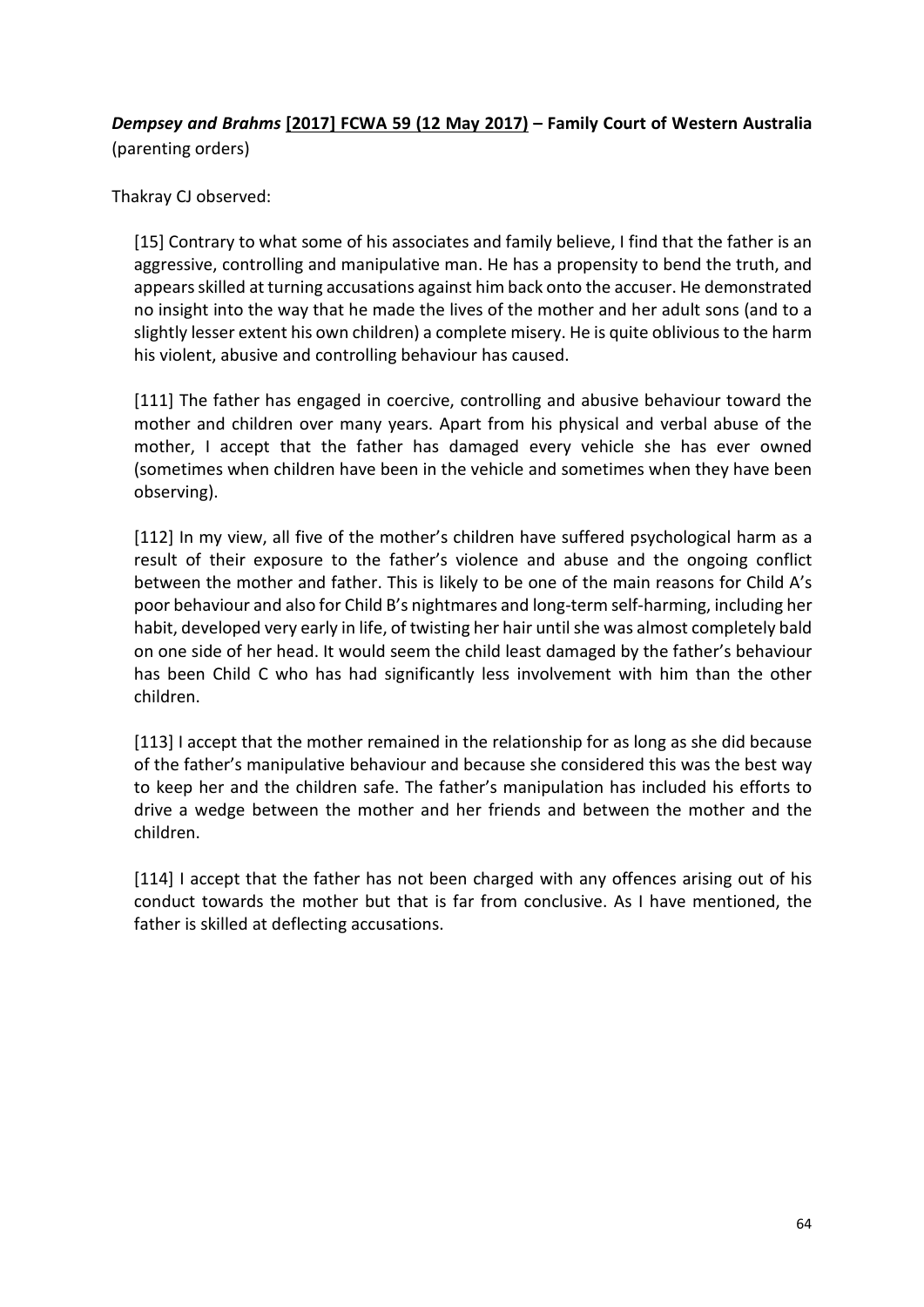| . .<br>What is coercive control?<br>Describing and understanding coercive and controlling behavior. |                                                                                                                                             |             |
|-----------------------------------------------------------------------------------------------------|---------------------------------------------------------------------------------------------------------------------------------------------|-------------|
| <b>Jurisdiction</b>                                                                                 | <b>Issue</b>                                                                                                                                | Page<br>No. |
|                                                                                                     | Sentencing                                                                                                                                  |             |
| Supreme Court of the                                                                                | R v Smith [2021] ACTSC 114 (3 June 2021) [25]                                                                                               | 31          |
| Australian Capital                                                                                  | R v NX [2019] ACTSC 131 (24 May 2019) [31]                                                                                                  | 31          |
| Territory                                                                                           | R v Brown [2015] ACTSC 65 (5 March 2015) [4]-[5]                                                                                            | 32          |
|                                                                                                     | Roberts v Smorhun [2013] ACTSC 218 (1 November 2013) [81]-<br>$[82]$                                                                        | 32          |
|                                                                                                     | Purcell v O'Reilly [2018] ACTSC 60 (9 March 2018) [48]                                                                                      | 33          |
| Supreme Court of New                                                                                | Yaman v R [2020] NSWCCA 239 (25 September 2020) at [136]-                                                                                   | 34          |
| South Wales - Court of                                                                              | $[137]$                                                                                                                                     |             |
| <b>Criminal Appeal</b>                                                                              | R v Hamid [2006] NSWCCA 302 (20 September 2006)                                                                                             | 35          |
| <b>District Court of New</b>                                                                        | R v Argyle [2021] NSWDC 267 (18 June 2021) [50];[69]                                                                                        | 35          |
| South Wales                                                                                         | R v Duff (a pseudonym) [2021] NSWDC 146 (30 April 2021) [15]-                                                                               | 36          |
|                                                                                                     | $[22]$                                                                                                                                      |             |
|                                                                                                     | R v Aumash [2020] NSWDC 168 (1 May 2020) [33]-[34]                                                                                          | 37          |
|                                                                                                     | R v Bohun [2019] NSWDC 807 (25 October 2019) [33]-[35]                                                                                      | 37          |
| Supreme Court of the<br>Northern Territory -                                                        | Emitja v The Queen [2016] NTCCA 4 (21 October 2016) [28];<br>$[29]$ ; [52]                                                                  | 38          |
| Court of Criminal<br>Appeal                                                                         | The Queen v Haji-Noor [2007] NTCCA 7 (18 May 2007) - Supreme<br>Court of the Northern Territory - Court of Criminal Appeal [31];<br>$[185]$ | 39          |
| Supreme Court of the<br>Northern Territory                                                          | The Queen v Kerridge SCC21939935 (1 November 2021) (p7)                                                                                     | 39          |
|                                                                                                     | The Queen v Lynch SCC22033629 (4 October 2021) [2]; [3];[7]                                                                                 | 40          |
| Supreme Court of<br>South Australia - Full                                                          | Warne v The Queen [2020] SASCFC 124 (21 December 2020)<br>$[51] - [52]$                                                                     | 46          |
| Court                                                                                               | R v Saunders [2017] SASCFC 86 (27 July 2017) [41]; [43]; [44]                                                                               | 46          |
|                                                                                                     | R v Ritter [2016] SASCFC 88 (16 August 2016) [17]-[20]                                                                                      | 47          |
| District Court of South                                                                             | R v Rogers [2020] SADC 72 (16 June 2020) [273]                                                                                              | 48          |
| Australia                                                                                           | R v Trimper [2020] DCCRM-20-152 (13 May 2020) unpublished<br>sentencing remarks of Chapman J                                                | 48          |
|                                                                                                     | R v Booth-Pola [2019] DCCRM-18-998 (25 September 2019)<br>unpublished sentencing remarks of Tracey J                                        | 49          |
|                                                                                                     | R v Hanks [2019] DCCRM-17-1889 (18 December 2019)<br>unpublished sentencing remarks of Chapman J                                            | 49          |
| Supreme Court of<br>Tasmania - Court of                                                             | Director of Public Prosecution v Johnson [2020] TASCCA 4 (8 April<br>2020) [4]; [29]; [33]; [36]                                            | 51          |
| <b>Criminal Appeal</b>                                                                              | Director of Public Prosecutions v Foster [2019] TASCCA 15 (12<br>September 2019) [26]                                                       | 52          |
|                                                                                                     | Gregson v Tasmania [2018] TASCCA 14 (31 August 2018) [4];[5]                                                                                | 52          |
| Supreme Court of                                                                                    | State of Tasmania v Matthew John Davey (Sentence) [2021]                                                                                    | 54          |
| Tasmania                                                                                            | TASSC unreported (10 December 2021)                                                                                                         |             |
|                                                                                                     | State of Tasmania v ARJ (Sentence) [2021] TASSC unreported (11                                                                              | 55          |
|                                                                                                     | March 2021) Pearce J (p2-3)<br>Dunford v The Queen [2021] VSCA 304 (9 November 2021) [25]                                                   | 57          |
|                                                                                                     |                                                                                                                                             |             |

## <span id="page-65-0"></span>Appendix: Cases discussing coercive control by topic.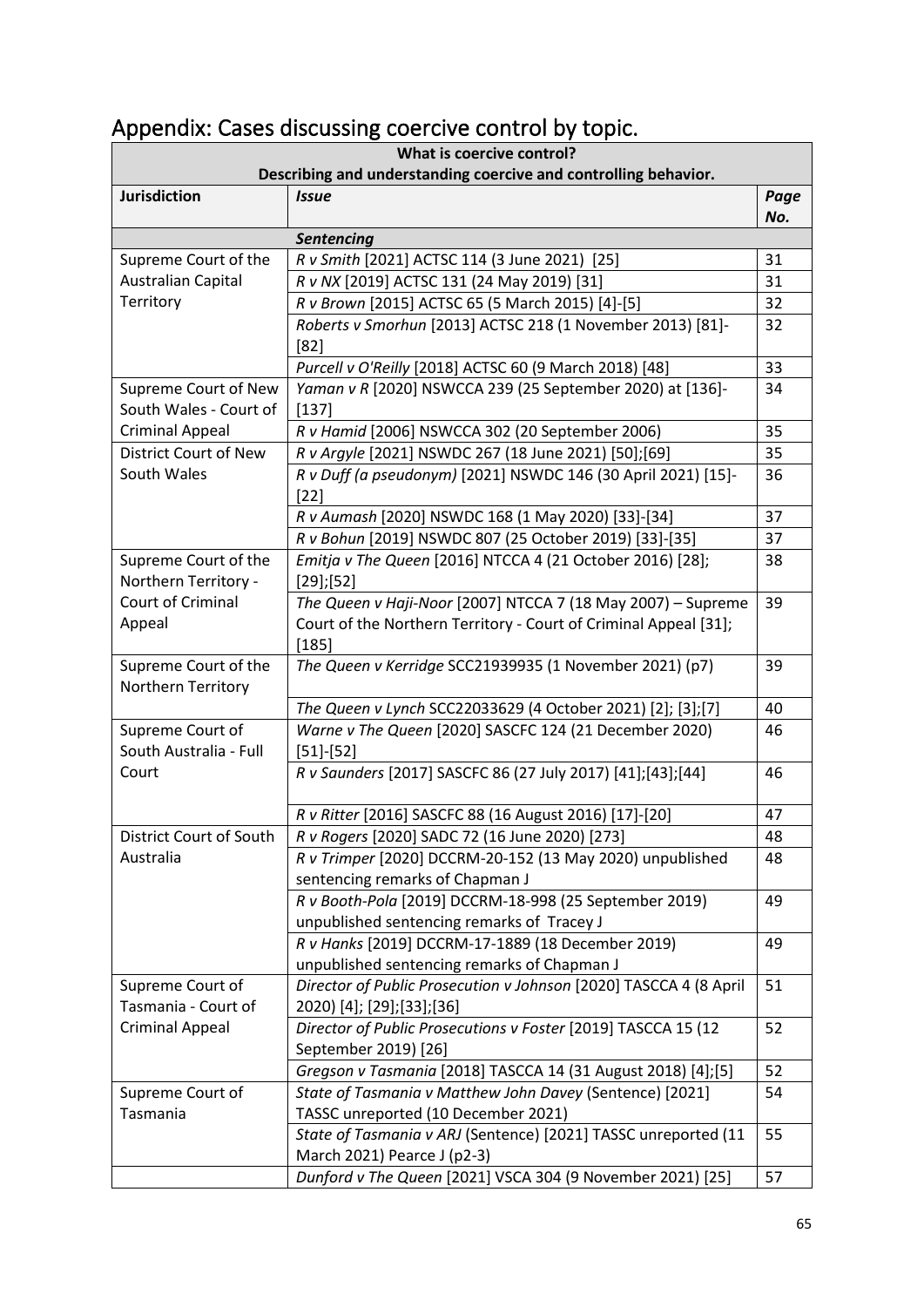| Supreme Court of<br>Victoria - Court of          | Baker (a pseudonym) v The Queen [2021] VSCA 158 (9 June 2021)<br>$[36]$ ; [37]; [40] | 57 |
|--------------------------------------------------|--------------------------------------------------------------------------------------|----|
| Appeal                                           | Mercer (a pseudonym) v The Queen [2021] VSCA 132 (14 May<br>2021) [64];[65]          | 57 |
|                                                  | Pasinis v The Queen [2014] VSCA 97 (22 May 2014) [54]                                | 58 |
| Supreme Court of                                 | The Queen v Donker [2018] VSC 210 (11 May 2018) [72]                                 | 58 |
| Victoria                                         | DPP v Paulino (Sentence) [2017] VSC 794 (21 December 2017)<br>$[27]$                 | 59 |
|                                                  | DPP v O'Neill [2015] VSC 25 (11 February 2015)                                       | 59 |
| Supreme Court of                                 | Riddoch v Chiera [2020] WASC 114 (7 April 2020) [26]                                 | 61 |
| Western Australia                                | Bropho v Hall [2015] WASC 50 (9 February 2015)                                       | 61 |
|                                                  | <b>Evidence</b>                                                                      |    |
| Magistrates Court of                             | Love v Kumar [2018] ACTMC 23 (31 October 2018) [207], [209]                          | 33 |
| the Australian Capital<br>Territory              | (evidence of coercive control)                                                       |    |
| Supreme Court of New                             | Le v R [2020] NSWCCA 238 (23 September 2020) [215];                                  | 34 |
| South Wales - Court of<br><b>Criminal Appeal</b> | [223];[225] (complainant/witness credibility)                                        |    |
| <b>Queensland District</b>                       | MNT v MEE [2020] QDC 126 (20 May 2020) [75];[77][79];                                | 42 |
| Court                                            | [81];[83] (evidence underpinning making a protection order).                         |    |
|                                                  | CPS v CNJ [2014] QDC 47 (21 March 2014) (evidence                                    | 43 |
|                                                  | underpinning making a protection order).                                             |    |
|                                                  | SHW v ABC [2021] QDC 151 (13 August 2021) (evidence                                  | 44 |
|                                                  | underpinning making a protection order).                                             |    |
| Queensland Civil and                             | NK v Director-General, Department of Justice and Attorney-                           | 44 |
| Administrative                                   | General [2021] QCAT 270 (30 July 2021) [18]-[19] (working with                       |    |
| Tribunal                                         | children application)                                                                |    |
| District Court of South                          | R v Hanks [2019] SADC 139 (16 September 2019) [127]; [159];                          | 50 |
| Australia                                        | [176];[203] (complainant/ witness credibility)                                       |    |
| Supreme Court of                                 | State of Tasmania v ARJ (Sentence) [2021] TASSC unreported (11                       | 55 |
| Tasmania                                         | March 2021) Pearce J (p2-3) (complainant/ witness credibility)                       |    |
|                                                  | Baker v Barratt [2019] TASSC 28 (4 July 2019) [12] (accused/                         | 55 |
|                                                  | witness credibility)                                                                 |    |
| Magistrates Court of                             | Lusted v MRB [2013] TASMC 9 (19 February 2013) [60]; [68]                            | 56 |
| Tasmania                                         | (relationship evidence)                                                              |    |
| Supreme Court of                                 | Lydon v Lydon [2008] WASCA 8 (8 February 2008) [49]-[50]                             | 61 |
| Western Australia -                              | (evidence underpinning making a protection order).                                   |    |
| Court of Appeal                                  |                                                                                      |    |
|                                                  | Use of legal system and process as part of coercive control                          |    |
| Family Court of                                  | Behn & Ziomek [2019] FamCA 298 (10 May 2019) [245]-[247]                             | 29 |
| Australia                                        | (parenting orders)                                                                   |    |
| District Court of                                | MAA v SAG [2013] QDC 31(28 February 2013) [44] (protection                           | 43 |
| Queensland                                       | order)                                                                               |    |
| Queensland Civil and                             | Applicant SIL v Scheme Manager, Victim Assist Queensland,                            | 45 |
| Administrative                                   | Department of Justice and Attorney-General [2021] QCAT 237                           |    |
| Tribunal                                         | (13 July 2021) [41] (victim's assistance)                                            |    |
| Supreme Court of                                 | Director of Public Prosecutions v Karklins [2018] TASCCA 6 (20                       | 53 |
| Tasmania - Court of                              | April 2018) [56]; [94] (sentence)                                                    |    |
| <b>Criminal Appeal</b>                           |                                                                                      |    |